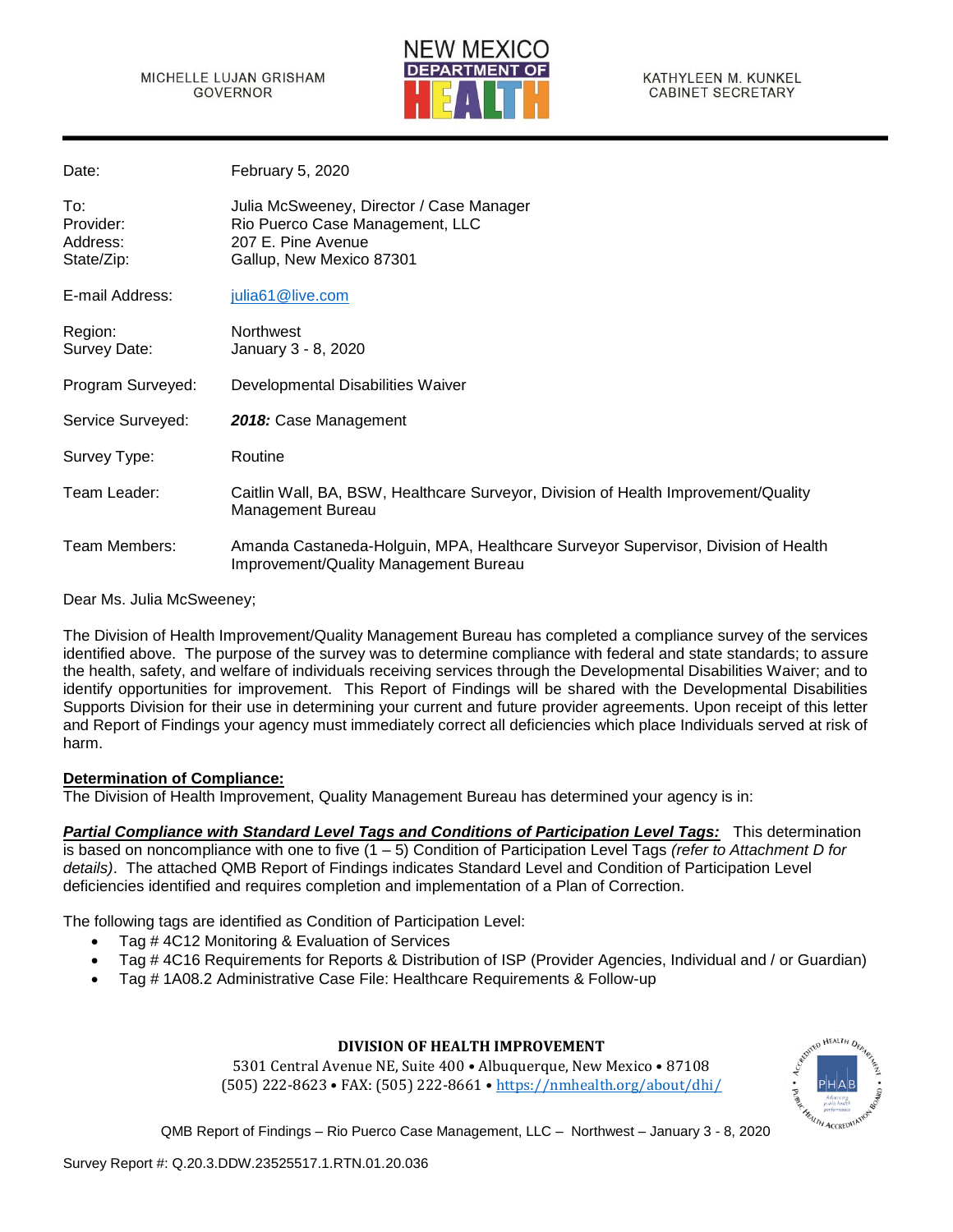The following tags are identified as Standard Level:

- Tag # 1A08.4 Assistive Technology Inventory List
- Tag # 4C01.1 Case Management Services Utilization of Services
- Tag #4C08 ISP Development Process
- Tag #4C09 Secondary FOC
- Tag # 4C15.1 Service Monitoring: Annual / Semi-Annual Reports & Provider Semi Annual / Quarterly Report
- Tag # 4C16.1 Requirements for Reports & Distribution of ISP (Regional DDSD Office)
- Tag # 1A29 Complaints / Grievances Acknowledgement

## **Plan of Correction:**

The attached Report of Findings identifies the deficiencies found during your agency's on-site compliance review. You are required to complete and implement a Plan of Correction. Your agency has a total of 45 business days (10 business days to submit your POC for approval and 35 days to implement your *approved* Plan of Correction) from the receipt of this letter.

You were provided information during the exit meeting portion of your on-site survey. Please refer to this information (Attachment A) for specific instruction on completing your Plan of Correction. At a minimum your Plan of Correction should address the following for each Tag cited:

## **Corrective Action for Current Citation**:

• How is the deficiency going to be corrected? (i.e. obtained documents, retrain staff, individuals and/or staff no longer in service, void/adjusts completed, etc.) This can be specific to each deficiency cited or if possible an overall correction, i.e. all documents will be requested and filed as appropriate.

#### **On-going Quality Assurance/Quality Improvement Processes:**

- What is going to be done on an ongoing basis? (i.e. file reviews, etc.)
- How many individuals is this going to effect? (i.e. percentage of individuals reviewed, number of files reviewed, etc.)
- How often will this be completed? (i.e. weekly, monthly, quarterly, etc.)
- Who is responsible? (responsible position within your agency)
- What steps will be taken if issues are found? (i.e. retraining, requesting documents, filing RORA, etc.)
- How is this integrated in your agency's QIS, QI Committee reviews and annual report?

## **Submission of your Plan of Correction:**

Please submit your agency's Plan of Correction in the available space on the two right-hand columns of the Report of Findings. *(See attachment "A" for additional guidance in completing the Plan of Correction)*.

Within 10 business days of receipt of this letter your agency Plan of Correction must be submitted to the parties below:

## **1. Quality Management Bureau, Attention: Monica Valdez, Plan of Correction Coordinator 5301 Central Ave NE Suite 400, Albuquerque, New Mexico 87108**

# **2. Developmental Disabilities Supports Division Regional Office for region of service surveyed**

Upon notification from QMB that your *Plan of Correction has been approved*, you must implement all remedies and corrective actions to come into compliance. If your Plan of Correction is denied, you must resubmit a revised plan as soon as possible for approval, as your POC approval and all remedies must be completed within 45 business days of the receipt of this letter.

Failure to submit your POC within the allotted 10 business days or complete and implement your Plan of Correction within the total 45 business days allowed may result in the imposition of a \$200 per day Civil Monetary Penalty until it is received, completed and/or implemented.

## **Billing Deficiencies:**

If you have deficiencies noted in this report of findings under the *Service Domain: Medicaid Billing/Reimbursement*, you must complete a "Void/Adjust" claim or remit the identified overpayment via a check within 30 calendar days of the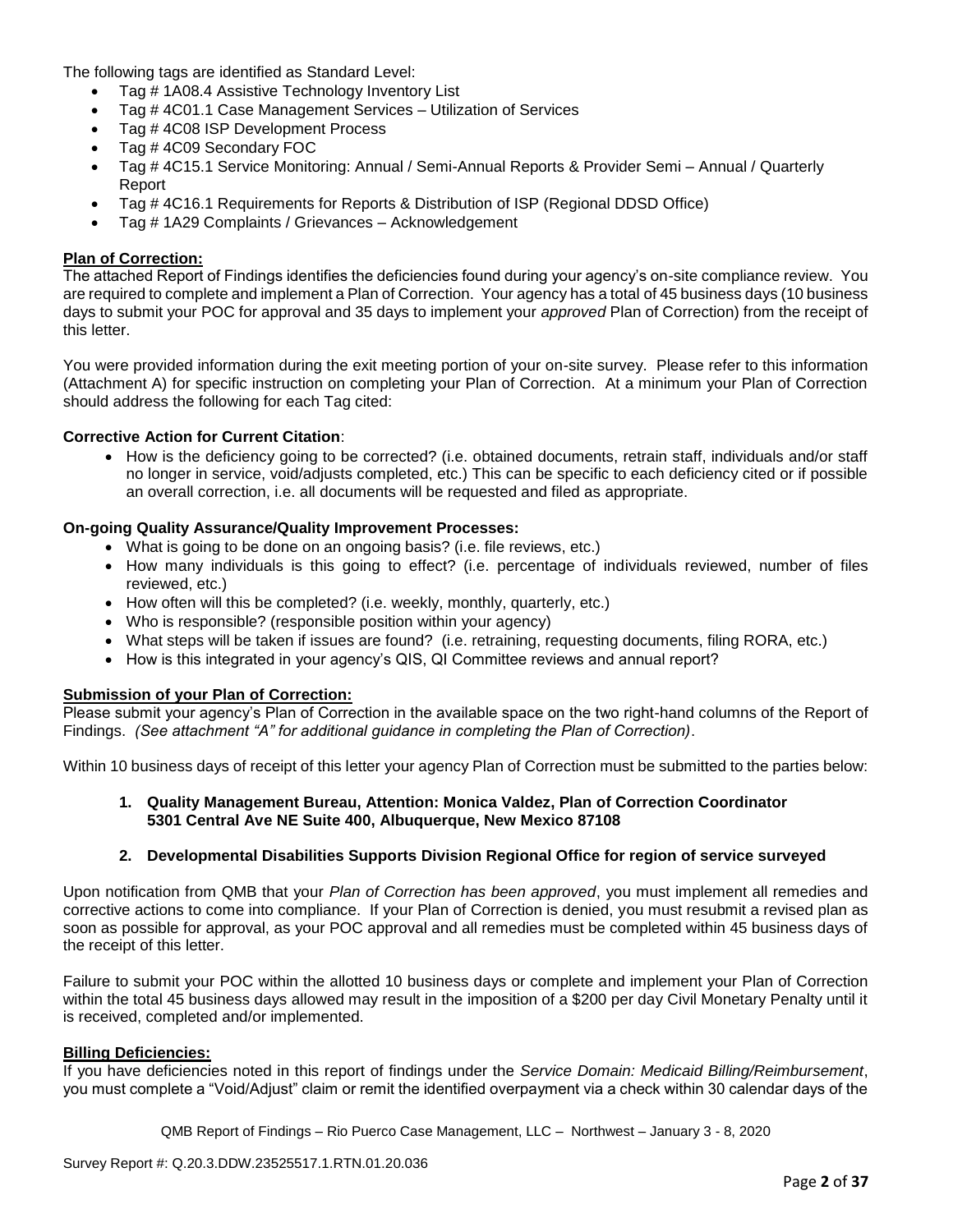date of this letter to HSD/OIG/PIU, *though this is not the preferred method of payment*. If you choose to pay via check, please include a copy of this letter with the payment. Make the check payable to the New Mexico Human Services Department and mail to:

> Attention: *Lisa Medina-Lujan* HSD/OIG/Program Integrity Unit 1474 Rodeo Road Santa Fe, New Mexico 87505

If you have questions and would like to speak with someone at HSD/OIG/PIU, please contact:

*Lisa Medina-Lujan [\(Lisa.medina-lujan@state.nm.us\)](mailto:Lisa.medina-lujan@state.nm.us) OR Jennifer Goble [\(Jennifer.goble2@state.nm.us\)](mailto:Jennifer.goble2@state.nm.us)*

Please be advised that there is a one-week lag period for applying payments received by check to Void/Adjust claims. During this lag period, your other claim payments may be applied to the amount you owe even though you have sent a refund, reducing your payment amount. For this reason, we recommend that you allow the system to recover the overpayment instead of sending in a check.

## **Request for Informal Reconsideration of Findings (IRF):**

If you disagree with a finding of deficient practice, you have 10 business days upon receipt of this notice to request an IRF. Submit your request for an IRF in writing to:

> ATTN: QMB Bureau Chief Request for Informal Reconsideration of Findings 5301 Central Ave NE Suite #400 Albuquerque, NM 87108 Attention: IRF request/QMB

See Attachment "C" for additional guidance in completing the request for Informal Reconsideration of Findings. The request for an IRF will not delay the implementation of your Plan of Correction which must be completed within 45 total business days (10 business days to submit your POC for approval and 35 days to implement your *approved* Plan of Correction). Providers may not appeal the nature or interpretation of the standard or regulation, the team composition or sampling methodology. If the IRF approves the modification or removal of a finding, you will be advised of any changes.

Please call the Plan of Correction Coordinator, Monica Valdez at 505-273-1930 if you have questions about the Report of Findings or Plan of Correction. Thank you for your cooperation and for the work you perform.

Sincerely,

Caitlin Wall, BA, BSW

Caitlin Wall, BA, BSW Team Lead/Healthcare Surveyor Division of Health Improvement Quality Management Bureau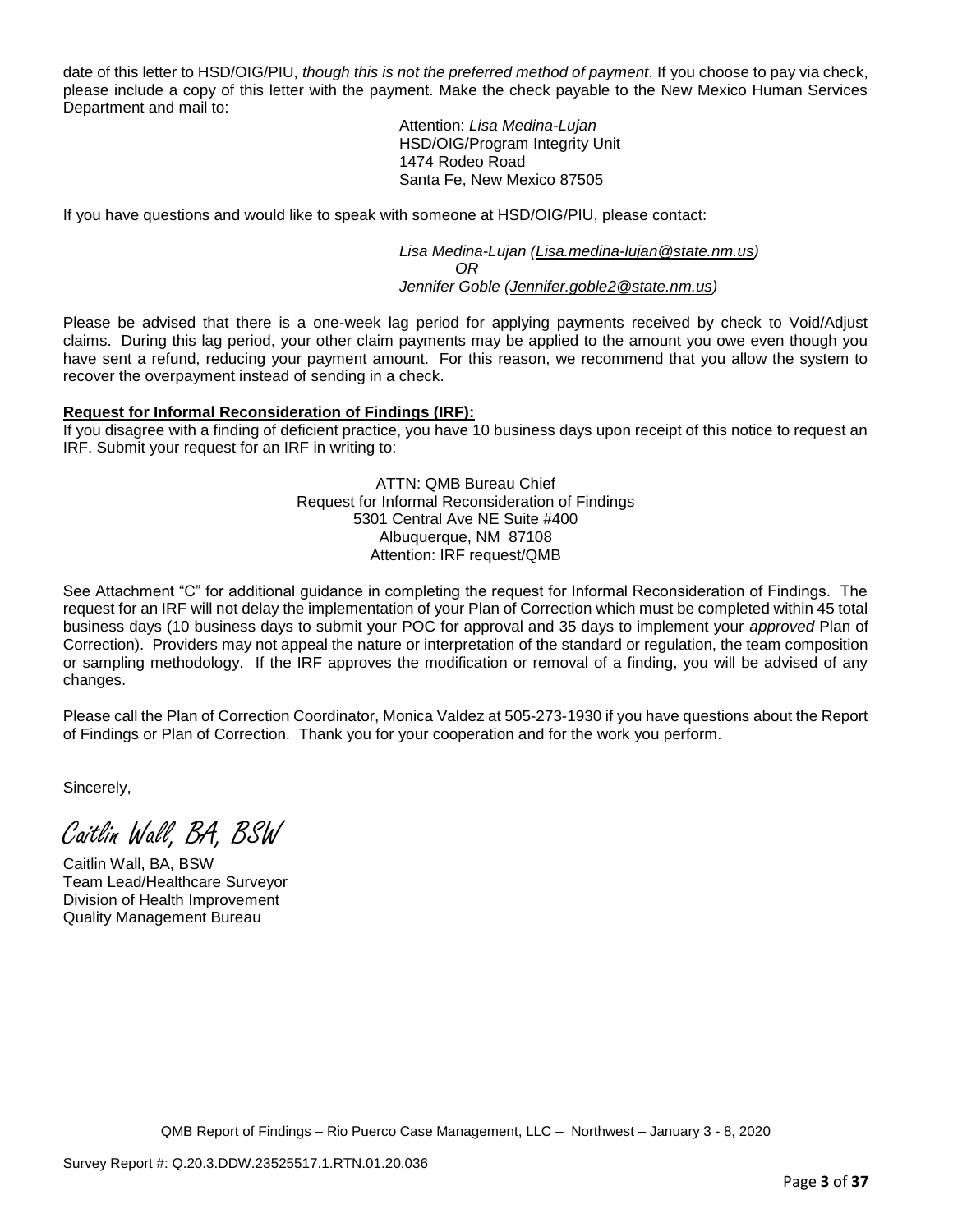| <b>Survey Process Employed:</b>                                                                                                                                                                               |                                                                                                                                               |
|---------------------------------------------------------------------------------------------------------------------------------------------------------------------------------------------------------------|-----------------------------------------------------------------------------------------------------------------------------------------------|
| <b>Administrative Review Start Date:</b>                                                                                                                                                                      | January 3, 2020                                                                                                                               |
| Contact:                                                                                                                                                                                                      | Rio Puerco Case Management, LLC<br>Julia McSweeney, Director / Case Manager                                                                   |
|                                                                                                                                                                                                               | <b>DOH/DHI/QMB</b><br>Caitlin Wall, BA, BSW, Team Lead/Healthcare Surveyor                                                                    |
| On-site Entrance Conference Date:                                                                                                                                                                             | January 6, 2020                                                                                                                               |
| Present:                                                                                                                                                                                                      | Rio Puerco Case Management, LLC<br>Julia McSweeney, Director / Case Manager                                                                   |
|                                                                                                                                                                                                               | <b>DOH/DHI/QMB</b><br>Caitlin Wall, BA, BSW, Team Lead/Healthcare Surveyor<br>Amanda Castaneda-Holguin, MPA, Healthcare Surveyor Supervisor   |
| <b>Exit Conference Date:</b>                                                                                                                                                                                  | January 8, 2020                                                                                                                               |
| Present:                                                                                                                                                                                                      | <b>Rio Puerco Case Management, LLC</b><br>Julia McSweeney, Director / Case Manager                                                            |
|                                                                                                                                                                                                               | <b>DOH/DHI/QMB</b><br>Caitlin Wall, BA, BSW, Team Lead/Healthcare Surveyor<br>Amanda Castaneda-Holguin, MPA, Healthcare Surveyor Supervisor   |
|                                                                                                                                                                                                               | <b>DDSD - NW Regional Office</b><br>Dennis O'Keefe, Generalist                                                                                |
| Total Sample Size:                                                                                                                                                                                            | 4                                                                                                                                             |
|                                                                                                                                                                                                               | 1 - Jackson Class Members<br>3 - Non-Jackson Class Members                                                                                    |
| <b>Persons Served Records Reviewed</b>                                                                                                                                                                        | 4                                                                                                                                             |
| Total Number of Secondary Freedom of Choices Reviewed:                                                                                                                                                        | 21<br>Number:                                                                                                                                 |
| Case Management Personnel Records Reviewed                                                                                                                                                                    | 1                                                                                                                                             |
| Case Manager Personnel Interviewed                                                                                                                                                                            | 1                                                                                                                                             |
| Administrative Interviews                                                                                                                                                                                     | 1                                                                                                                                             |
| <b>Administrative Processes and Records Reviewed:</b>                                                                                                                                                         |                                                                                                                                               |
| ٠<br><b>Accreditation Records</b><br>$\bullet$<br>$\bullet$<br><b>Individual Service Plans</b><br>Progress on Identified Outcomes<br><b>Healthcare Plans</b><br>Medical Emergency Response Plans<br>$\bullet$ | Medicaid Billing/Reimbursement Records for all Services Provided<br>Individual Medical and Program Case Files, including, but not limited to: |

- Therapy Evaluations and Plans
- Healthcare Documentation Regarding Appointments and Required Follow-Up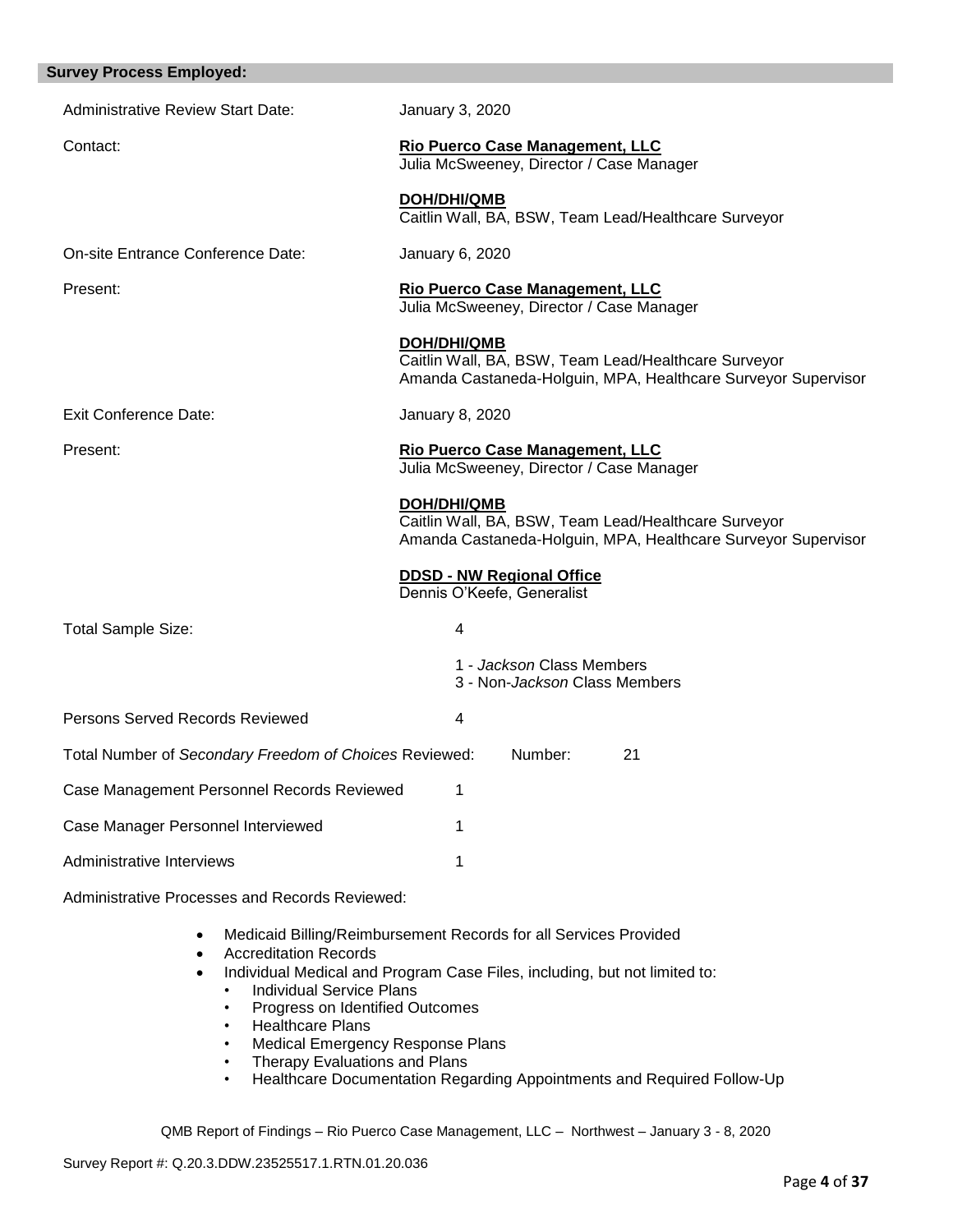- Other Required Health Information
- Internal Incident Management Reports and System Process / General Events Reports
- Personnel Files, including subcontracted staff
- Staff Training Records, Including Competency Interviews with Staff
- Agency Policy and Procedure Manual
- Caregiver Criminal History Screening Records
- Consolidated Online Registry/Employee Abuse Registry
- Quality Assurance / Improvement Plan

CC: Distribution List: DOH - Division of Health Improvement

DOH - Developmental Disabilities Supports Division

DOH - Office of Internal Audit

HSD - Medical Assistance Division

NM Attorney General's Office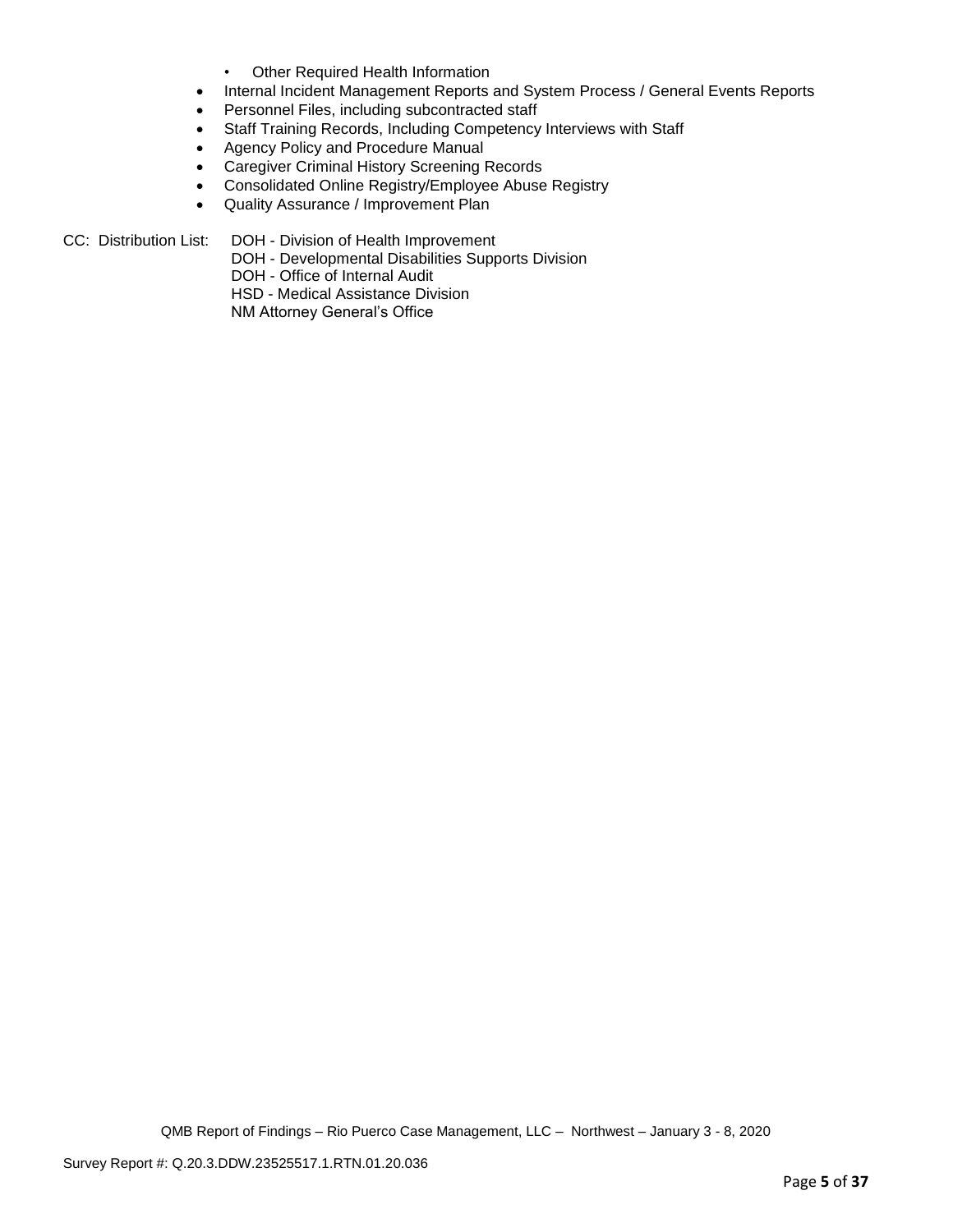# **Attachment A**

# **Provider Instructions for Completing the QMB Plan of Correction (POC) Process**

## *Introduction:*

After a QMB Compliance Survey, your QMB Report of Findings will be sent to you via e-mail.

Each provider must develop and implement a Plan of Correction (POC) that identifies specific quality assurance and quality improvement activities the agency will implement to correct deficiencies and prevent continued deficiencies and non-compliance.

Agencies must submit their Plan of Correction within ten (10) business days from the date you receive the QMB Report of Findings. (Providers who do not submit a POC within 10 business days may be referred to the DDSD Regional Office for purposes of contract management or the Internal Review Committee [IRC] for possible actions or sanctions).

Agencies must fully implement their approved Plan of Correction within 45 business days (10 business days to submit your POC for approval and 35 days to implement your approved Plan of Correction) from the date they receive the QMB Report of Findings. Providers who fail to complete a POC within the 45-business days allowed will be referred to the IRC for possible actions or sanctions.

If you have questions about the Plan of Correction process, call the Plan of Correction Coordinator at 505-273-1930 or email at [MonicaE.Valdez@state.nm.us.](mailto:MonicaE.Valdez@state.nm.us) Requests for technical assistance must be requested through your Regional DDSD Office.

The POC process cannot resolve disputes regarding findings. If you wish to dispute a finding on the official Report of Findings, you must file an Informal Reconsideration of Findings (IRF) request within ten (10) business days of receiving your report. Please note that you must still submit a POC for findings that are in question (see Attachment C).

## *Instructions for Completing Agency POC:*

## *Required Content*

Your Plan of Correction should provide a step-by-step description of the methods to correct each deficient practice cited to prevent recurrence and information that ensures the regulation cited comes into and remains in compliance. The remedies noted in your POC are expected to be added to your Agency's required, annual Quality Assurance (QA) Plan.

If a deficiency has already been corrected since the on-site survey, the plan should state how it was corrected, the completion date (date the correction was accomplished), and how possible recurrence of the deficiency will be prevented.

*The following details should be considered when developing your Plan of Correction:*

#### *The Plan of Correction must address each deficiency cited in the Report of Findings unless otherwise noted with a "No Plan of Correction Required statement." The Plan of Correction must address the five (5) areas listed below:*

- 1. How the specific and realistic corrective action will be accomplished for individuals found to have been affected by the deficient practice.
- 2. How the agency will identify other individuals who have the potential to be affected by the same deficient practice, and how the agency will act to protect those individuals in similar situations.
- 3. What Quality Assurance measures will be put into place and what systemic changes made to ensure the deficient practice will not recur.
- 4. Indicate how the agency plans to monitor its performance to make certain solutions are sustained. The agency must develop a QA plan for ensuring correction is achieved and sustained. This QA plan must be implemented, and the corrective action is evaluated for its effectiveness. The plan of correction is integrated into the agency quality assurance system; and
- 5. Include dates when corrective actions will be completed. The corrective action completion dates must be acceptable to the State.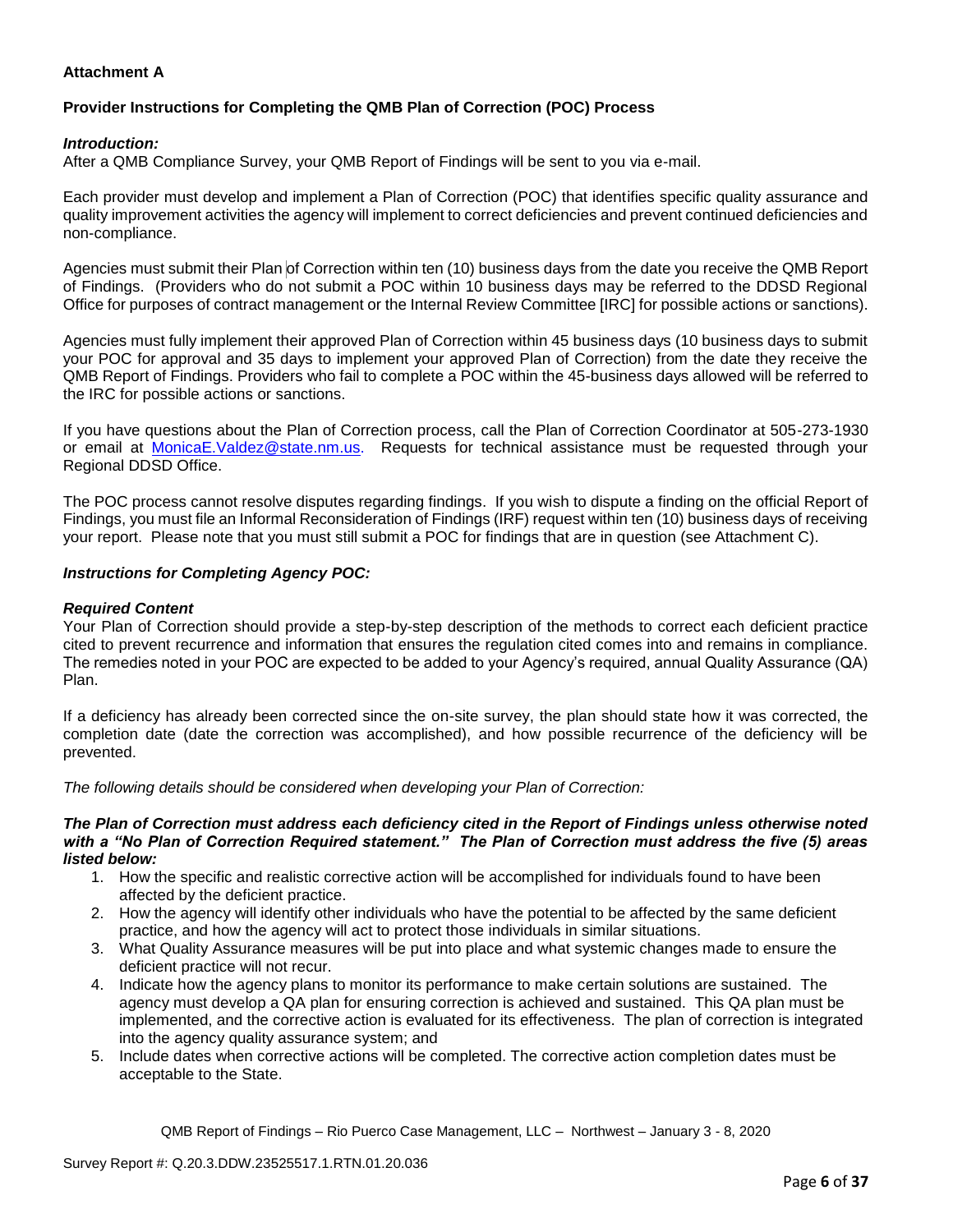*The following details should be considered when developing your Plan of Correction:*

- Details about how and when Individual Served, agency personnel and administrative and service delivery site files are audited by agency personnel to ensure they contain required documents;
- Information about how medication administration records are reviewed to verify they contain all required information before they are distributed to service sites, as they are being used, and after they are completed;
- Your processes for ensuring that all required agency personnel are trained on required DDSD required trainings;
- How accuracy in billing/reimbursement documentation is assured;
- How health, safety is assured;
- For Case Management providers, how Individual Service Plans are reviewed to verify they meet requirements, how the timeliness of level of care (LOC) packet submissions and consumer visits are tracked;
- Your process for gathering, analyzing and responding to quality data indicators; and,
- Details about Quality Targets in various areas, current status, analyses about why targets were not met, and remedies implemented.

*Note:* **Instruction or in-service of staff alone may not be a sufficient plan of correction.** This is a good first step toward correction, but additional steps must be taken to ensure the deficiency is corrected and will not recur.

## *Completion Dates*

- The plan of correction must include a **completion date** (entered in the far right-hand column) for each finding. Be sure the date is **realistic** in the amount of time your Agency will need to correct the deficiency; not to exceed 45 total business days.
- Direct care issues should be corrected immediately and monitored appropriately.
- Some deficiencies may require a staged plan to accomplish total correction.
- Deficiencies requiring replacement of equipment, etc., may require more time to accomplish correction but should show reasonable time frames.

## *Initial Submission of the Plan of Correction Requirements*

- 1. The Plan of Correction must be completed on the official QMB Survey Report of Findings/Plan of Correction Form and received by QMB within ten (10) business days from the date you received the report of findings.
- 2. For questions about the POC process, call the POC Coordinator, Monica Valdez at 505-273-1930 or email at [MonicaE.Valdez@state.nm.us](mailto:MonicaE.Valdez@state.nm.us) for assistance.
- 3. For Technical Assistance (TA) in developing or implementing your POC, contact your Regional DDSD Office.
- 4. Submit your POC to Monica Valdez, POC Coordinator in any of the following ways:
	- a. Electronically at [MonicaE.Valdez@state.nm.us](mailto:MonicaE.Valdez@state.nm.us) *(preferred method)*
	- b. Fax to 505-222-8661, or
	- c. Mail to POC Coordinator, 5301 Central Ave NE Suite 400, Albuquerque, New Mexico 87108
- 5. *Do not submit supporting documentation* (evidence of compliance) to QMB *until after* your POC has been approved by the QMB.
- 6. QMB will notify you when your POC has been "approved" or "denied."
	- a. During this time, whether your POC is "approved," or "denied," you will have a maximum of 45-business days from the date of receipt of your Report of Findings to correct all survey deficiencies.
	- b. If your POC is denied, it must be revised and resubmitted as soon as possible, as the 45-business day limit is in effect.
	- c. If your POC is denied a second time your agency may be referred to the Internal Review Committee.
	- d. You will receive written confirmation when your POC has been approved by QMB and a final deadline for completion of your POC.
	- e. Please note that all POC correspondence will be sent electronically unless otherwise requested.
- 7. Failure to submit your POC within 10 business days without prior approval of an extension by QMB will result in a referral to the Internal Review Committee and the possible implementation of monetary penalties and/or sanctions.

## *POC Document Submission Requirements*

Once your POC has been approved by the QMB Plan of Correction Coordinator you must submit copies of documents as evidence that all deficiencies have been corrected, as follows.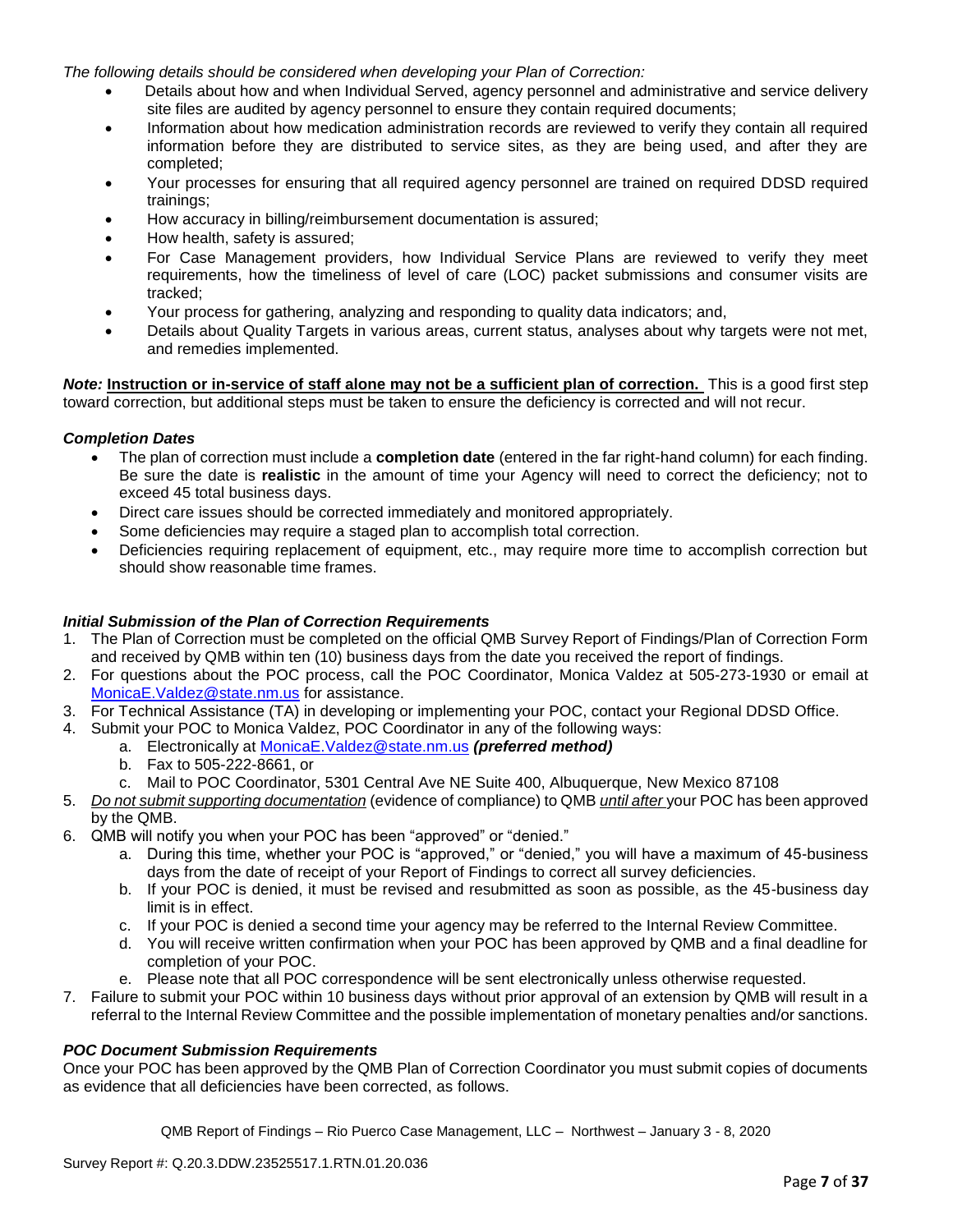- 1. Your internal documents are due within a *maximum* of 45-business days of receipt of your Report of Findings.
- 2. It is preferred that you submit your documents via USPS or other carrier (scanned and saved to CD/DVD disc, flash drive, etc.). If documents containing HIPAA Protected Health Information (PHI) documents must be submitted through S-Comm (Therap), Fax or Postal System, do not send PHI directly to NMDOH email accounts. If the documents do not contain protected Health information (PHI) then you may submit your documents electronically scanned and attached to e-mails.
- 3. All submitted documents *must be annotated*; please be sure the tag numbers and Identification numbers are indicated on each document submitted. Documents which are not annotated with the Tag number and Identification number may not be accepted.
- 4. Do not submit original documents; Please provide copies or scanned electronic files for evidence. Originals must be maintained in the agency file(s) per DDSD Standards.
- 5. In lieu of some documents, you may submit copies of file or home audit forms that clearly indicate cited deficiencies have been corrected, other attestations of correction must be approved by the Plan of Correction Coordinator prior to their submission.
- 6. When billing deficiencies are cited, you must provide documentation to justify billing and/or void and adjust forms submitted to Xerox State Healthcare, LLC for the deficiencies cited in the Report of Findings.

**Revisions, Modifications or Extensions to your Plan of Correction (post QMB approval) must be made in writing and submitted to the Plan of Correction Coordinator, prior to the due date and are approved on a case-by-case basis. No changes may be made to your POC or the timeframes for implementation without written approval of the POC Coordinator.**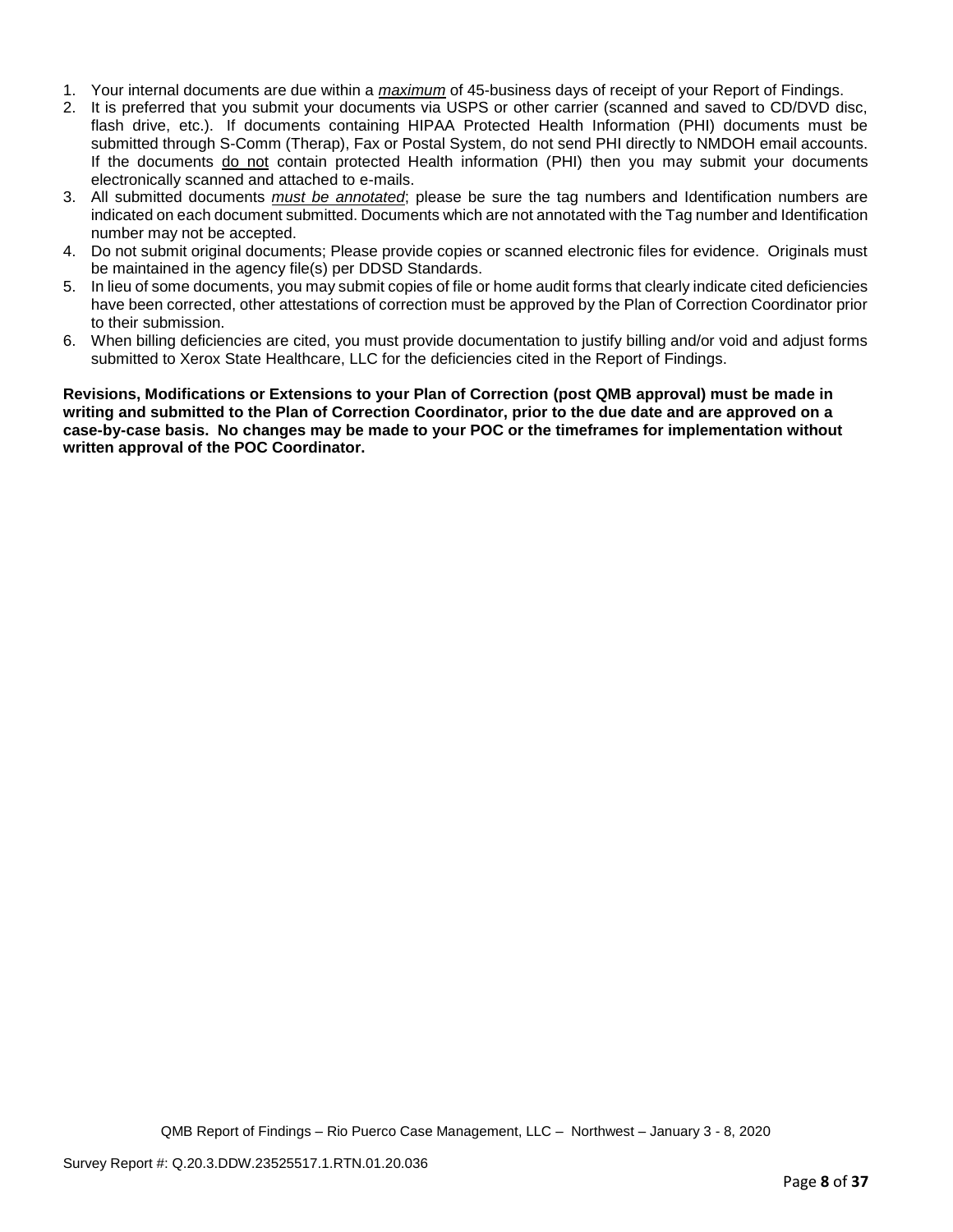## **Department of Health, Division of Health Improvement QMB Determination of Compliance Process**

The Division of Health Improvement, Quality Management Bureau (QMB) surveys compliance of the Developmental Disabilities Waiver (DDW) standards and other state and federal regulations. For the purpose of the case management survey the CMS waiver assurances have been grouped into five (5) Service Domains: Plan of Care (Development and Monitoring); Level of Care; Qualified Providers; Health, Welfare and Safety; and Administrative Oversight (note that Administrative Oversight listed in this document is not the same as the CMS assurance of Administrative Authority. Used in this context it is related to the agency's operational policies and procedures, Quality Assurance system and Medicaid billing and reimbursement processes.)

The QMB Determination of Compliance process is based on provider compliance or non-compliance with standards and regulations identified during the on-site survey process and as reported in the QMB Report of Findings. All areas reviewed by QMB have been agreed to by DDSD and DHI/QMB and are reflective of CMS requirements. All deficiencies (non-compliance with standards and regulations) are identified and cited as either a Standard level deficiency or a Condition of Participation level deficiency in the QMB Reports of Findings. All deficiencies require corrective action when non-compliance is identified.

Each deficiency in your Report of Findings has been predetermined to be a Standard Level Deficiency, a Condition of Participation Level Deficiency, if below 85% compliance or a non-negotiable Condition of Participation Level Deficiency. Your Agency's overall Compliance Determination is based on a Scope and Severity Scale which takes into account the number of Standard and Condition Level Tags cited as well as the percentage of Individuals affected in the sample.

# **Conditions of Participation (CoPs)**

CoPs are based on the Centers for Medicare and Medicaid Services, Home and Community-Based Waiver required assurances, in addition to the New Mexico Developmental Disability Waiver (DDW) Service Standards. The Division of Health Improvement (DHI), in conjunction with the Developmental Disability Support Division (DDSD), has identified certain deficiencies that have the potential to be a Condition of Participation Level, if the tag falls below 85% compliance based on the number of people affected. Additionally, there are what are called nonnegotiable Conditions of Participation, regardless if one person or multiple people are affected. In this context, a CoP is defined as an essential / fundamental regulation or standard, which when out of compliance directly affects the health and welfare of the Individuals served. If no deficiencies within a Tag are at the level of a CoP, it is cited as a Standard Level Deficiency.

# **Service Domains and CoPs for Case Management are as follows:**

**Service Domain: Plan of Care ISP Development & Monitoring -** *Service plans address all participates' assessed needs (including health and safety risk factors) and goals, either by waiver services or through other means. Services plans are updated or revised at least annually or when warranted by changes in the waiver participants' needs.*

# **Potential Condition of Participation Level Tags, if compliance is below 85%:**

- **1A08.3 –** Administrative Case File Individual Service Plan (ISP) / ISP Components
- **4C07 –** Individual Service Planning (Visions, measurable outcome, action steps)
- **4C07.1 –** Individual Service Planning Paid Services
- **4C10 –** Apprv. Budget Worksheet Waiver Review Form / MAD 046
- **4C12 –** Monitoring & Evaluation of Services
- **4C16 –** Requirements for Reports & Distribution of ISP (Provider Agencies, Individual and/or Guardian)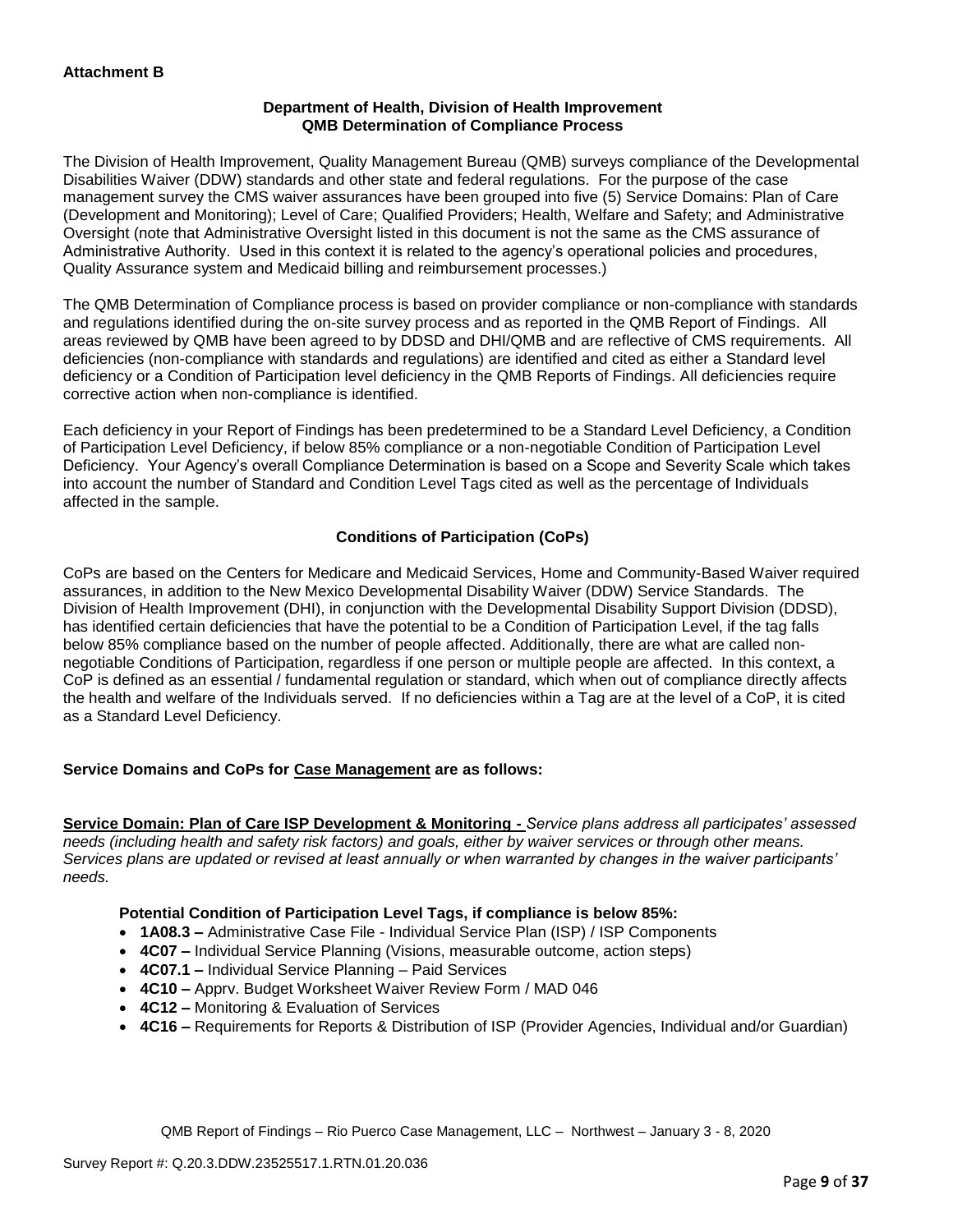**Service Domain: Level of Care -** *Initial and annual Level of Care (LOC) evaluations are completed within timeframes specified by the State.*

## **Potential Condition of Participation Level Tags, if compliance is below 85%:**

• **4C04 –** Assessment Activities

**Service Domain: Qualified Providers -** *The State monitors non-licensed/non-certified providers to assure adherence to waiver requirements. The State implements its policies and procedures for verifying that provider training is conducted in accordance with State requirements and the approved waiver.*

## **Potential Condition of Participation Level Tags, if compliance is below 85%:**

- **1A22/4C02 –** Case Manager: Individual Specific Competencies
- **1A22.1 / 4C02.1 –** Case Manager Competencies: Knowledge of Service

## **Non-Negotiable Condition of Participation Level Tags (one or more Individuals are cited):**

- **1A25.1 –** Caregiver Criminal History Screening
- **1A26.1 –** Consolidated On-line Registry Employee Abuse Registry

**Service Domain: Health, Welfare and Safety -** *The State, on an ongoing basis, identifies, addresses and seeks to prevent occurrences of abuse, neglect and exploitation. Individuals shall be afforded their basic human rights. The provider supports individuals to access needed healthcare services in a timely manner.*

## **Potential Condition of Participation Level Tags, if compliance is below 85%:**

- **1A08.2 –** Administrative Case File: Healthcare Requirements & Follow-up
- **1A15.2 –** Administrative Case File: Healthcare Documentation (Therap and Required Plans)

## **Non-Negotiable Condition of Participation Level Tags (one or more Individuals are cited):**

• **1A05 –** General Requirements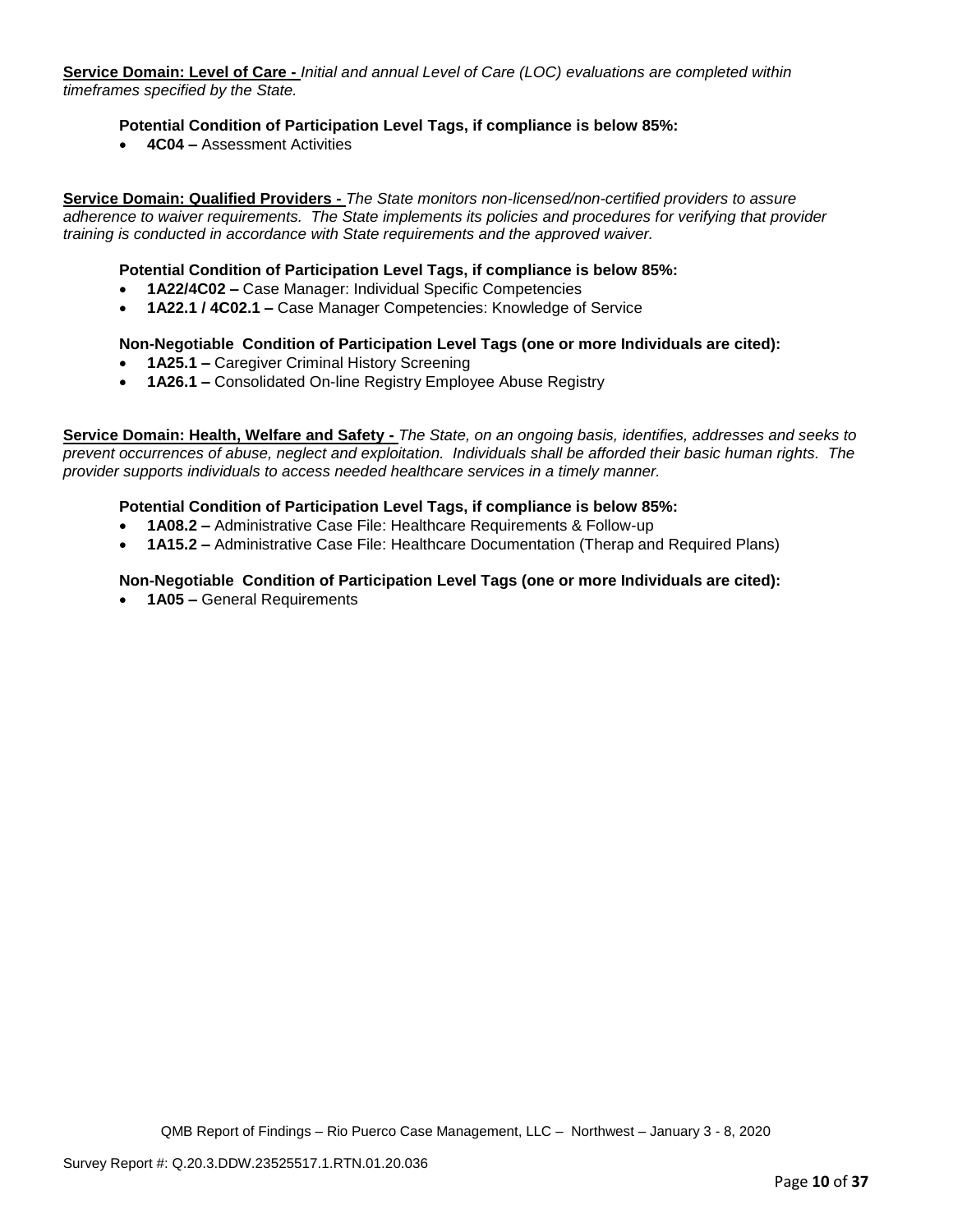## **Attachment C**

#### **Guidelines for the Provider Informal Reconsideration of Finding (IRF) Process**

#### **Introduction:**

Throughout the QMB Survey process, surveyors are openly communicating with providers. Open communication means surveyors have clarified issues and/or requested missing information before completing the review through the use of the signed/dated "Document Request," or "Administrative Needs," etc. forms. Regardless, there may still be instances where the provider disagrees with a specific finding. Providers may use the following process to informally dispute a finding.

#### **Instructions:**

- 1. The Informal Reconsideration of the Finding (IRF) request must be received in writing to the QMB Deputy Bureau Chief **within 10 business days** of receipt of the final Report of Findings **(***Note: No extensions are granted for the IRF)***.**
- 2. The written request for an IRF *must* be completed on the QMB Request for Informal Reconsideration of Finding form available on the QMB website: <https://nmhealth.org/about/dhi/cbp/irf/>
- 3. The written request for an IRF must specify in detail the request for reconsideration and why the finding is inaccurate.
- 4. The IRF request must include all supporting documentation or evidence.
- 5. If you have questions about the IRF process, email the IRF Chairperson, Valerie V. Valdez at [valerie.valdez@state.nm.us](mailto:valerie.valdez@state.nm.us) for assistance.

## **The following limitations apply to the IRF process:**

- The written request for an IRF and all supporting evidence must be received within 10 business days.
- Findings based on evidence requested during the survey and not provided may not be subject to reconsideration.
- The supporting documentation must be new evidence not previously reviewed or requested by the survey team.
- Providers must continue to complete their Plan of Correction during the IRF process
- Providers may not request an IRF to challenge the sampling methodology.
- Providers may not request an IRF based on disagreement with the nature of the standard or regulation.
- Providers may not request an IRF to challenge the team composition.
- Providers may not request an IRF to challenge the DHI/QMB determination of compliance or the length of their DDSD provider contract.

A Provider forfeits the right to an IRF if the request is not received within 10 business days of receiving the report and/or does not include all supporting documentation or evidence to show compliance with the standards and regulations.

The IRF Committee will review the request; the Provider will be notified in writing of the ruling; no face-to-face meeting will be conducted.

When a Provider requests that a finding be reconsidered, it does not stop or delay the Plan of Correction process. **Providers must continue to complete the Plan of Correction, including the finding in dispute regardless of the IRF status.** If a finding is removed or modified, it will be noted and removed or modified from the Report of Findings. It should be noted that in some cases a Plan of Correction may be completed prior to the IRF process being completed. The provider will be notified in writing on the decisions of the IRF committee.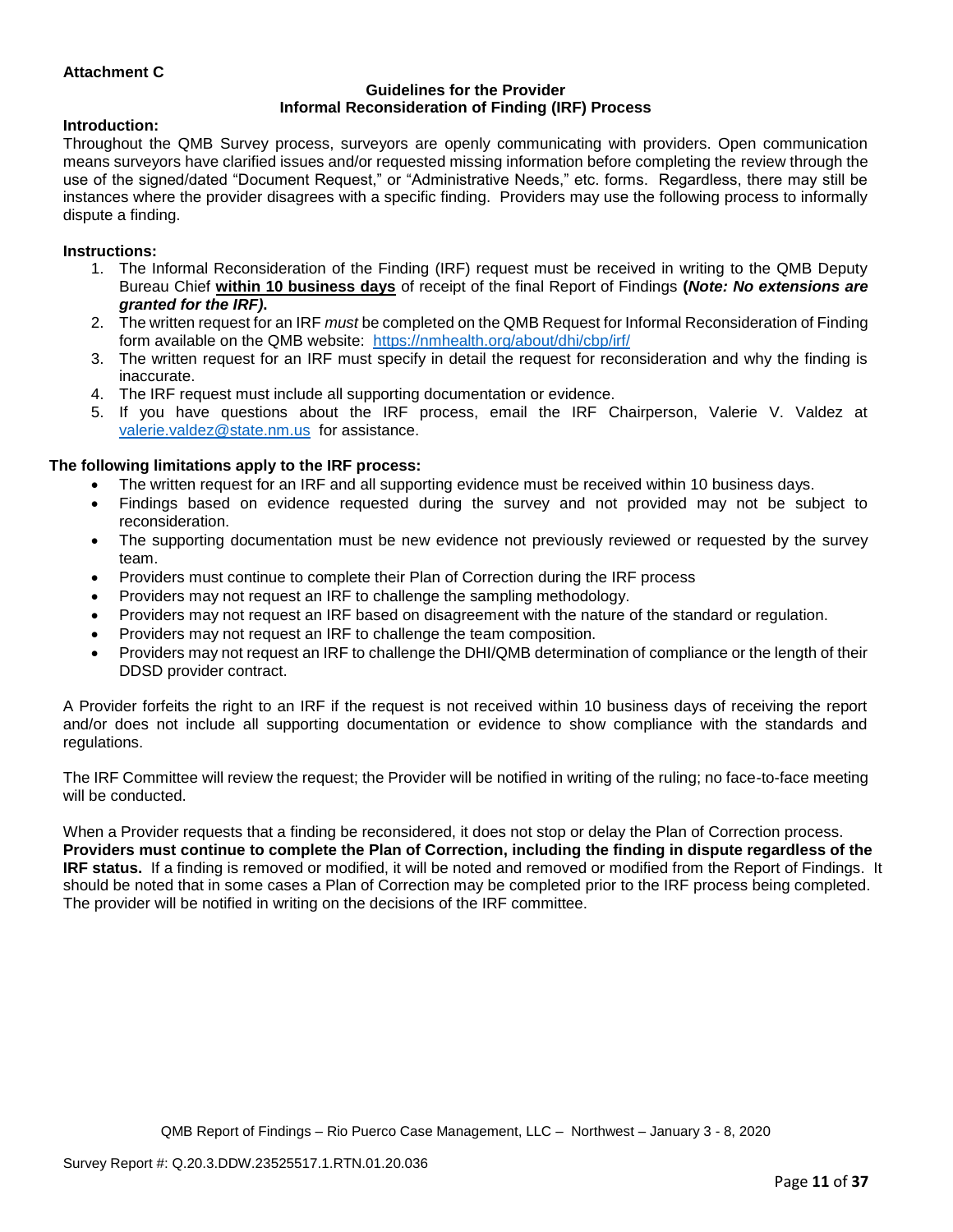# **QMB Determinations of Compliance**

## **Compliance:**

The QMB determination of *Compliance* indicates that a provider has either no deficiencies found during a survey or that no deficiencies at the Condition of Participation Level were found. The agency has obtained a level of compliance such that there is a minimal potential for harm to individuals' health and safety. To qualify for a determination of *Compliance*, the provider must have received no Conditions of Participation Level Deficiencies and have a minimal number of Individuals on the sample affected by the findings indicated in the Standards Level Tags.

## **Partial-Compliance with Standard Level Tags:**

The QMB determination of *Partial-Compliance with Standard Level Tags* indicates that a provider is in compliance with all Condition of Participation Level deficiencies but is out of compliance with a certain percentage of Standard Level deficiencies. This partial-compliance, if not corrected, may result in a negative outcome or the potential for more than minimal harm to individuals' health and safety. There are two ways to receive a determination of Partial Compliance with Standard Level Tags:

- 1. Your Report of Findings includes 16 or fewer Standards Level Tags with between 75% and 100% of the survey sample affected in any tag.
- 2. Your Report of Findings includes 17 or more Standard Level Tags with between 50% to 74% of the survey sample affected in any tag.

## **Partial-Compliance with Standard Level Tags and Condition of Participation Level Tags:**

The QMB determination of *Partial-Compliance with Standard Level Tags and Condition of Participation Level Tags*  indicates that a provider is out of compliance with one to five  $(1 - 5)$  Condition of Participation Level Tags. This partial-compliance, if not corrected, may result in a serious negative outcome or the potential for more than minimal harm to individuals' health and safety.

## **Non-Compliance:**

The QMB determination of *Non-Compliance* indicates a provider is significantly out of compliance with both Standard Level deficiencies and Conditions of Participation level deficiencies. This non-compliance, if not corrected, may result in a serious negative outcome or the potential for more than minimal harm to individuals' health and safety. There are three ways an agency can receive a determination of Non-Compliance:

- 1. Your Report of Findings includes 17 or more total Tags with 0 to 5 Condition of Participation Level Tags with 75% to 100% of the survey sample affected in any Condition of Participation Level tag.
- 2. Your Report of Findings includes any amount of Standard Level Tags with 6 or more Condition of Participation Level Tags.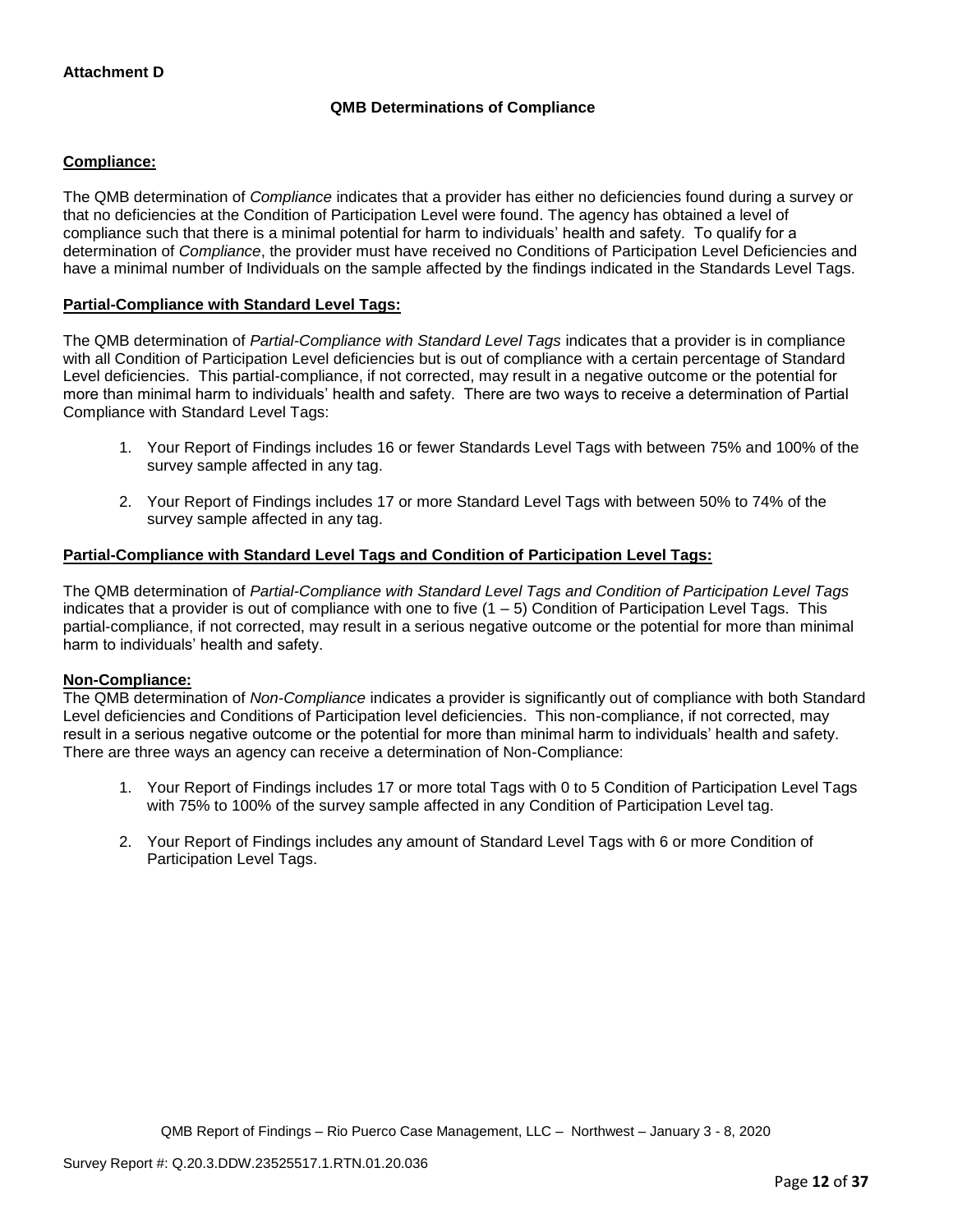| Compliance                                                                                          | Weighting                                                                                                                 |                                                                                                                                    |                                                                                                                             |                                                                                                                        |                                                                                                                         |                                                                                                                             |                                                                                                               |
|-----------------------------------------------------------------------------------------------------|---------------------------------------------------------------------------------------------------------------------------|------------------------------------------------------------------------------------------------------------------------------------|-----------------------------------------------------------------------------------------------------------------------------|------------------------------------------------------------------------------------------------------------------------|-------------------------------------------------------------------------------------------------------------------------|-----------------------------------------------------------------------------------------------------------------------------|---------------------------------------------------------------------------------------------------------------|
| <b>Determination</b>                                                                                |                                                                                                                           | LOW                                                                                                                                |                                                                                                                             | <b>MEDIUM</b>                                                                                                          |                                                                                                                         | <b>HIGH</b>                                                                                                                 |                                                                                                               |
|                                                                                                     |                                                                                                                           |                                                                                                                                    |                                                                                                                             |                                                                                                                        |                                                                                                                         |                                                                                                                             |                                                                                                               |
| <b>Total Tags:</b>                                                                                  | up to 16                                                                                                                  | 17 or more                                                                                                                         | up to 16                                                                                                                    | 17 or more                                                                                                             | <b>Any Amount</b>                                                                                                       | 17 or more                                                                                                                  | <b>Any Amount</b>                                                                                             |
|                                                                                                     | and                                                                                                                       | and                                                                                                                                | and                                                                                                                         | and                                                                                                                    | And/or                                                                                                                  | and                                                                                                                         | And/or                                                                                                        |
| COP Level Tags:                                                                                     | 0 COP                                                                                                                     | 0 COP                                                                                                                              | 0 COP                                                                                                                       | 0 COP                                                                                                                  | 1 to 5 COP                                                                                                              | 0 to 5 CoPs                                                                                                                 | 6 or more COP                                                                                                 |
|                                                                                                     | and                                                                                                                       | and                                                                                                                                | and                                                                                                                         | and                                                                                                                    |                                                                                                                         | and                                                                                                                         |                                                                                                               |
| Sample Affected:                                                                                    | 0 to 74%                                                                                                                  | 0 to 49%                                                                                                                           | 75 to 100%                                                                                                                  | 50 to 74%                                                                                                              |                                                                                                                         | 75 to 100%                                                                                                                  |                                                                                                               |
| "Non-<br>Compliance"                                                                                |                                                                                                                           |                                                                                                                                    |                                                                                                                             |                                                                                                                        |                                                                                                                         | 17 or more<br><b>Total Tags with</b><br>75 to 100% of<br>the Individuals<br>in the sample<br>cited in any<br>CoP Level tag. | Any Amount of<br><b>Standard Level</b><br>Tags and 6 or<br>more Conditions<br>of Participation<br>Level Tags. |
| "Partial Compliance<br>with Standard Level<br>tags and Condition<br>of Participation<br>Level Tags" |                                                                                                                           |                                                                                                                                    |                                                                                                                             |                                                                                                                        | <b>Any Amount</b><br><b>Standard Level</b><br>Tags, plus 1 to 5<br><b>Conditions of</b><br>Participation<br>Level tags. |                                                                                                                             |                                                                                                               |
| "Partial<br><b>Compliance with</b><br><b>Standard Level</b><br>tags"                                |                                                                                                                           |                                                                                                                                    | up to 16<br><b>Standard Level</b><br>Tags with 75<br>to 100% of the<br>individuals in<br>the sample<br>cited in any<br>tag. | 17 or more<br><b>Standard Level</b><br>Tags with 50<br>to 74% of the<br>individuals in<br>the sample<br>cited any tag. |                                                                                                                         |                                                                                                                             |                                                                                                               |
| "Compliance"                                                                                        | Up to 16<br><b>Standard Level</b><br>Tags with 0 to<br>74% of the<br>individuals in<br>the sample<br>cited in any<br>tag. | 17 or more<br><b>Standard Level</b><br>Tags with 0 to<br><b>49% of the</b><br>individuals in<br>the sample<br>cited in any<br>tag. |                                                                                                                             |                                                                                                                        |                                                                                                                         |                                                                                                                             |                                                                                                               |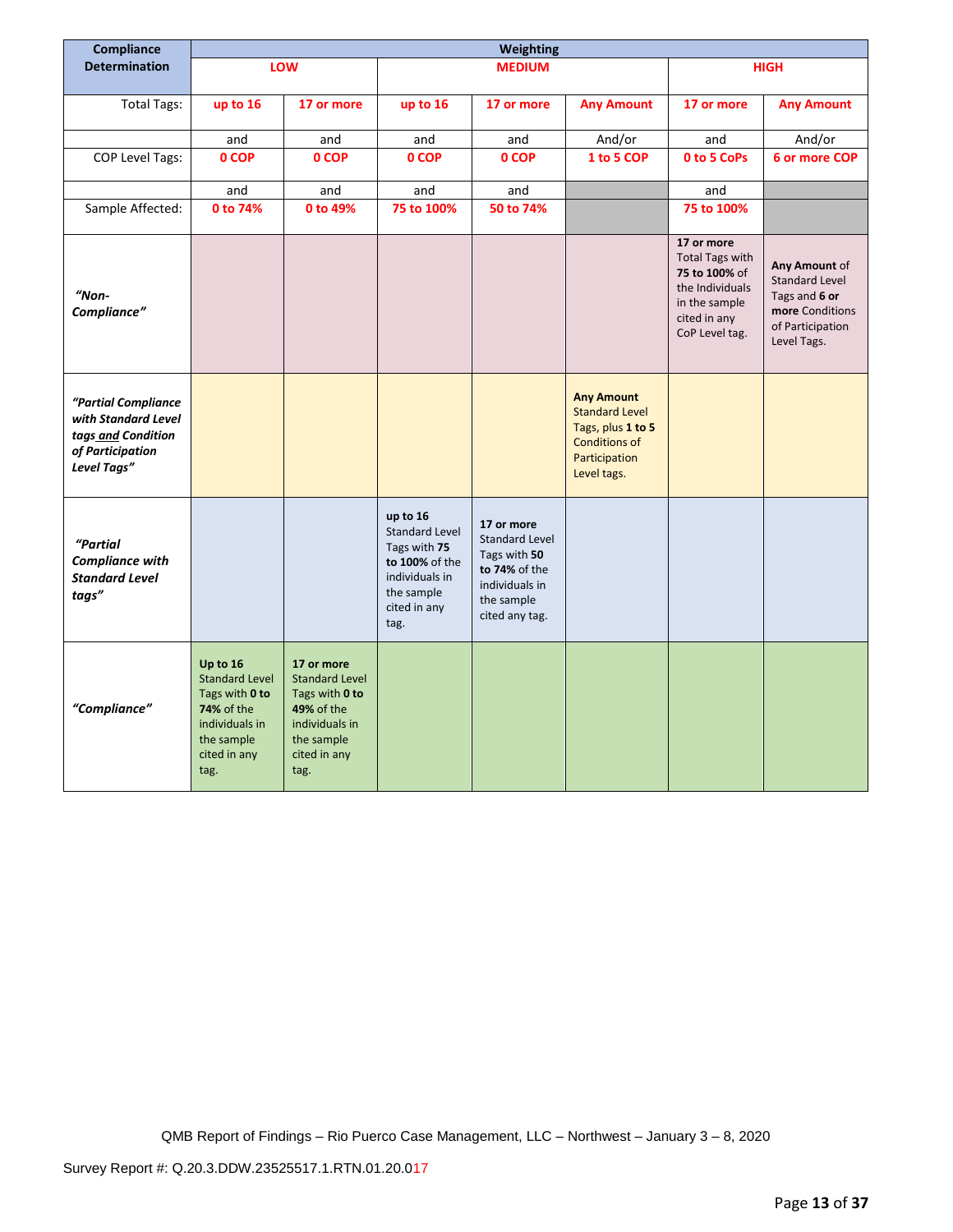**Agency: Rio Puerco Case Management, LLC - Northwest Region** Program: Developmental Disabilities Waiver<br>Service: 2018: Case Management 2018: Case Management<br>Routine Survey Type:<br>Survey Date: **Survey Date: January 3 – 8, 2020**

| Service Domain: Plan of Care - ISP Development & Monitoring - Service plans address all participates' assessed needs (including health and safety risk                                                                                                                                                                                                                                                                                                                                                                                                                                                                                                                                                                                                                                                                                                                                                                                                                                                                                                                                                                                                                                                                                                                                                                                                                                                                                                                                                                                                                                                                                                                                                                                                                                                                                                                                                                                                                                             |                                                                                                                                                                                                                                                                                                  |  |
|----------------------------------------------------------------------------------------------------------------------------------------------------------------------------------------------------------------------------------------------------------------------------------------------------------------------------------------------------------------------------------------------------------------------------------------------------------------------------------------------------------------------------------------------------------------------------------------------------------------------------------------------------------------------------------------------------------------------------------------------------------------------------------------------------------------------------------------------------------------------------------------------------------------------------------------------------------------------------------------------------------------------------------------------------------------------------------------------------------------------------------------------------------------------------------------------------------------------------------------------------------------------------------------------------------------------------------------------------------------------------------------------------------------------------------------------------------------------------------------------------------------------------------------------------------------------------------------------------------------------------------------------------------------------------------------------------------------------------------------------------------------------------------------------------------------------------------------------------------------------------------------------------------------------------------------------------------------------------------------------------|--------------------------------------------------------------------------------------------------------------------------------------------------------------------------------------------------------------------------------------------------------------------------------------------------|--|
| factors) and goals, either by waiver services or through other means. Services plans are updated or revised at least annually or when warranted by changes in the<br>waiver participants' needs.                                                                                                                                                                                                                                                                                                                                                                                                                                                                                                                                                                                                                                                                                                                                                                                                                                                                                                                                                                                                                                                                                                                                                                                                                                                                                                                                                                                                                                                                                                                                                                                                                                                                                                                                                                                                   |                                                                                                                                                                                                                                                                                                  |  |
| Tag #1A08.4 Assistive Technology Inventory<br><b>Standard Level Deficiency</b><br><b>List</b>                                                                                                                                                                                                                                                                                                                                                                                                                                                                                                                                                                                                                                                                                                                                                                                                                                                                                                                                                                                                                                                                                                                                                                                                                                                                                                                                                                                                                                                                                                                                                                                                                                                                                                                                                                                                                                                                                                      |                                                                                                                                                                                                                                                                                                  |  |
| Developmental Disabilities (DD) Waiver Service<br><b>Provider:</b><br>Based on record review, the Agency did not<br>Standards 2/26/2018; Re-Issue: 12/28/2018; Eff<br>maintain a complete client record at the<br>1/1/2019<br>administrative office for 1 of 4 individuals.<br>Chapter 8 Case Management: 8.2.8 Maintaining<br>a Complete Client Record:<br>Review of the Agency individual case files<br>The CM is required to maintain documentation for<br>revealed the following items were not found,<br>each person supported according to the following<br>incomplete, and/or not current:<br>issues are found?): $\rightarrow$<br>requirements:<br>3. The case file must contain the documents<br><b>Assistive Technology Inventory List:</b><br>identified in Appendix A Client File Matrix.<br>• Individual #1 - As indicated by the Health and<br>Safety section of ISP the individual is required<br><b>Chapter 12: Professional and Clinical Services</b><br>to have an inventory list. No evidence of<br>Therapy Services: 12.4.7.3 Assistive<br>current inventory found. (Note: AT Inventory<br><b>Technology (AT) Services, Personal Support</b><br>List was revised during the on-site survey.<br><b>Technology (PST) and Environmental</b><br>Provider please complete POC for ongoing<br><b>Modifications:</b> Therapists support the person to<br>QA/QI.)<br>access and utilize AT, PST and Environmental<br>Modifications through the following requirements:<br>2. Therapist are required to maintain a current AT<br>Inventory in each Living Supports and CCS site<br>where AT is used, for each person using AT<br>related to that therapist's scope of service.<br>3. Therapists are required to initiate or update the<br>AT Inventory annually, by the 190th day following<br>the person's ISP effective date, so that it<br>accurately identifies the assistive technology<br>currently in use by the individual and related to that<br>therapist's scope of service. | <b>Enter your ongoing Quality</b><br><b>Assurance/Quality Improvement processes</b><br>as it related to this tag number here (What is<br>going to be done? How many individuals is this<br>going to affect? How often will this be completed?<br>Who is responsible? What steps will be taken if |  |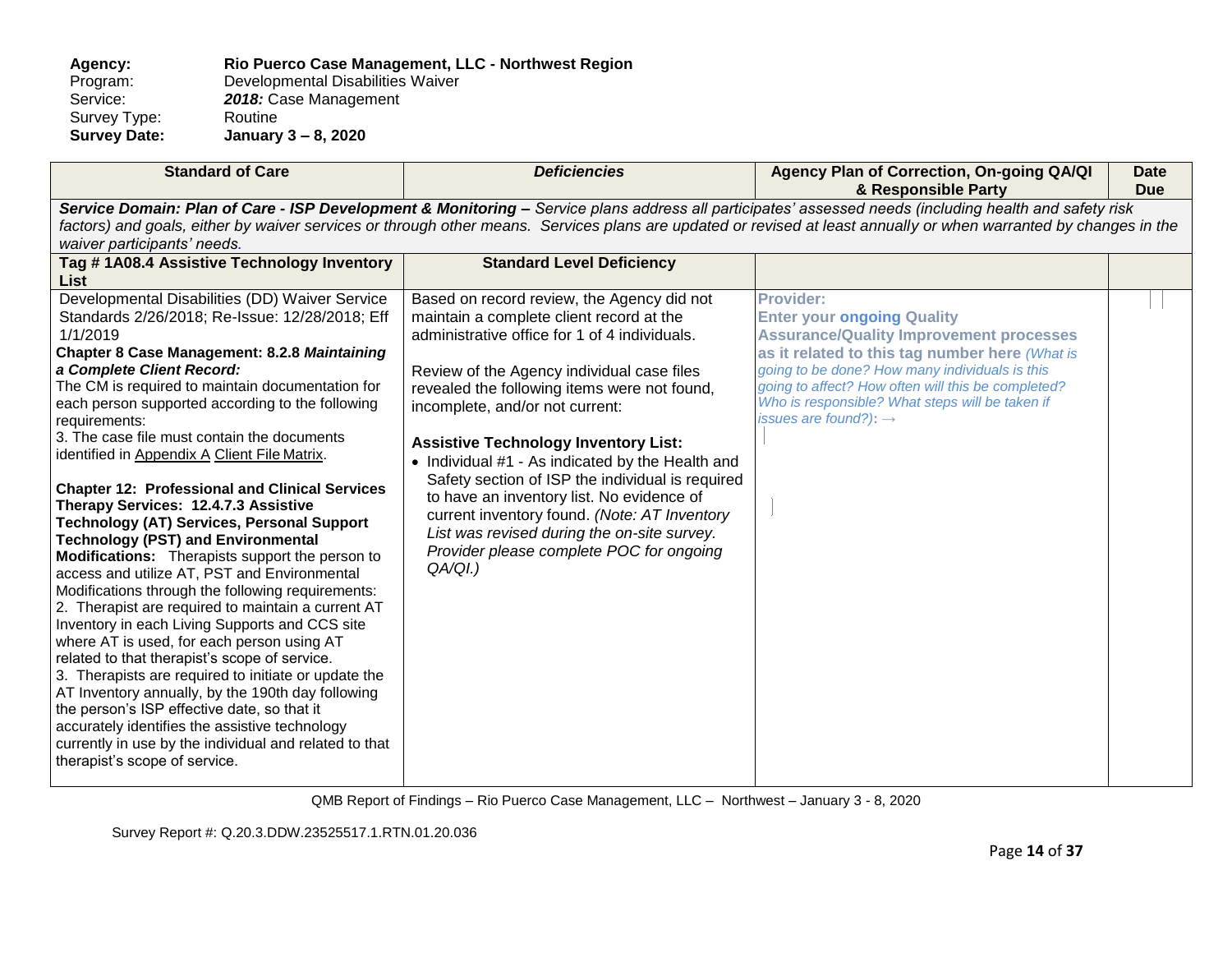| <b>Chapter 20: Provider Documentation and Client</b>  |  |  |
|-------------------------------------------------------|--|--|
| Records 20.2 Client Records Requirements:             |  |  |
| All DD Waiver Provider Agencies are required to       |  |  |
| create and maintain individual client records. The    |  |  |
| contents of client records vary depending on the      |  |  |
| unique needs of the person receiving services and     |  |  |
| the resultant information produced. The extent of     |  |  |
| documentation required for individual client records  |  |  |
| per service type depends on the location of the file, |  |  |
| the type of service being provided, and the           |  |  |
| information necessary.                                |  |  |
|                                                       |  |  |
|                                                       |  |  |
|                                                       |  |  |
|                                                       |  |  |
|                                                       |  |  |
|                                                       |  |  |
|                                                       |  |  |
|                                                       |  |  |
|                                                       |  |  |
|                                                       |  |  |
|                                                       |  |  |
|                                                       |  |  |
|                                                       |  |  |
|                                                       |  |  |
|                                                       |  |  |
|                                                       |  |  |
|                                                       |  |  |
|                                                       |  |  |
|                                                       |  |  |
|                                                       |  |  |
|                                                       |  |  |
|                                                       |  |  |
|                                                       |  |  |
|                                                       |  |  |
|                                                       |  |  |
|                                                       |  |  |
|                                                       |  |  |
|                                                       |  |  |
|                                                       |  |  |
|                                                       |  |  |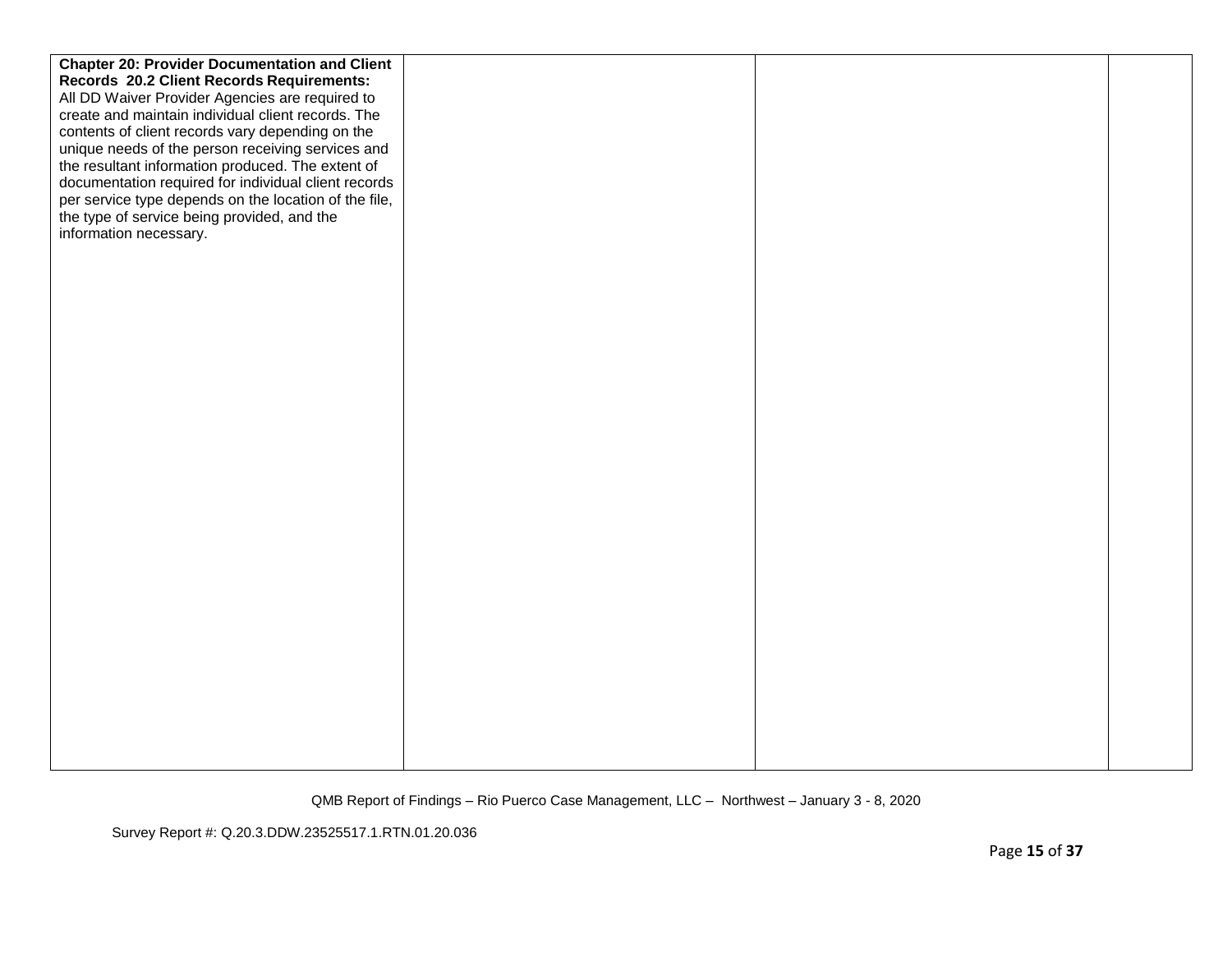| Tag # 4C01.1 Case Management Services -<br><b>Utilization of Services</b>                                                                                                                                                                                                                                                                                                                                                                                                                                                                                                                                                                                                                                                                                                                                                                                                                                                                                                                                                                                                                               | <b>Standard Level Deficiency</b>                                                                                                                                                                                                                                                                                                                                                                                                                                                                                                                                                                 |                                                                                                                                                                                                                                                                                                                                                                                                                                                                                                                                                                                                                          |  |
|---------------------------------------------------------------------------------------------------------------------------------------------------------------------------------------------------------------------------------------------------------------------------------------------------------------------------------------------------------------------------------------------------------------------------------------------------------------------------------------------------------------------------------------------------------------------------------------------------------------------------------------------------------------------------------------------------------------------------------------------------------------------------------------------------------------------------------------------------------------------------------------------------------------------------------------------------------------------------------------------------------------------------------------------------------------------------------------------------------|--------------------------------------------------------------------------------------------------------------------------------------------------------------------------------------------------------------------------------------------------------------------------------------------------------------------------------------------------------------------------------------------------------------------------------------------------------------------------------------------------------------------------------------------------------------------------------------------------|--------------------------------------------------------------------------------------------------------------------------------------------------------------------------------------------------------------------------------------------------------------------------------------------------------------------------------------------------------------------------------------------------------------------------------------------------------------------------------------------------------------------------------------------------------------------------------------------------------------------------|--|
| Developmental Disabilities (DD) Waiver Service<br>Standards 2/26/2018; Re-Issue: 12/28/2018; Eff<br>1/1/2019<br><b>Chapter 8 Case Management: 8.2.7</b><br><b>Monitoring and Evaluating Service Delivery</b><br>13. The CM must monitor utilization of budgets<br>by reviewing in the Medicaid Web Portal on a<br>monthly basis in preparation for site visits. The<br>CM uses the information to have informed<br>discussions with the person/guardian about<br>high or low utilization and to follow up with any<br>action that may be needed to assure services<br>are provided as outlined in the ISP with<br>respect to: quantity, frequency and duration.<br>Follow up action may include, but not be<br>limited to:<br>a. documenting extraordinary circumstances;<br>b. convening the IDT to submit a revision to the<br>ISP and budget as necessary;<br>c. working with the provider to align service<br>provision with ISP and using the RORA<br>process if there is no resolution from the<br>provider; and<br>d. reviewing the SFOC process with the person<br>and guardian, if applicable. | Based on record review, the Agency did not<br>have evidence indicating they were monitoring<br>the utilization of budgets for DDW services for 1<br>of 4 individuals.<br><b>Budget Utilization Report:</b><br>Individual #3 - The following was found<br>indicating low or no usage during the term of the<br>ISP budget 6/1/2019 - 5/31/2020, no evidence<br>was found indicating why the usage was low<br>and/or no usage:<br>• Physical Therapy [G0151 HB-TN]: Units<br>approved 180 (15 Minutes) units used 16 from<br>6/1/2019 (budget start date) to 1/4/2020<br>(utilization report run). | Provider:<br><b>State your Plan of Correction for the</b><br>deficiencies cited in this tag here (How is the<br>deficiency going to be corrected? This can be<br>specific to each deficiency cited or if possible an<br>overall correction?): $\rightarrow$<br><b>Provider:</b><br><b>Enter your ongoing Quality</b><br><b>Assurance/Quality Improvement processes</b><br>as it related to this tag number here (What is<br>going to be done? How many individuals is this<br>going to affect? How often will this be completed?<br>Who is responsible? What steps will be taken if<br>issues are found?): $\rightarrow$ |  |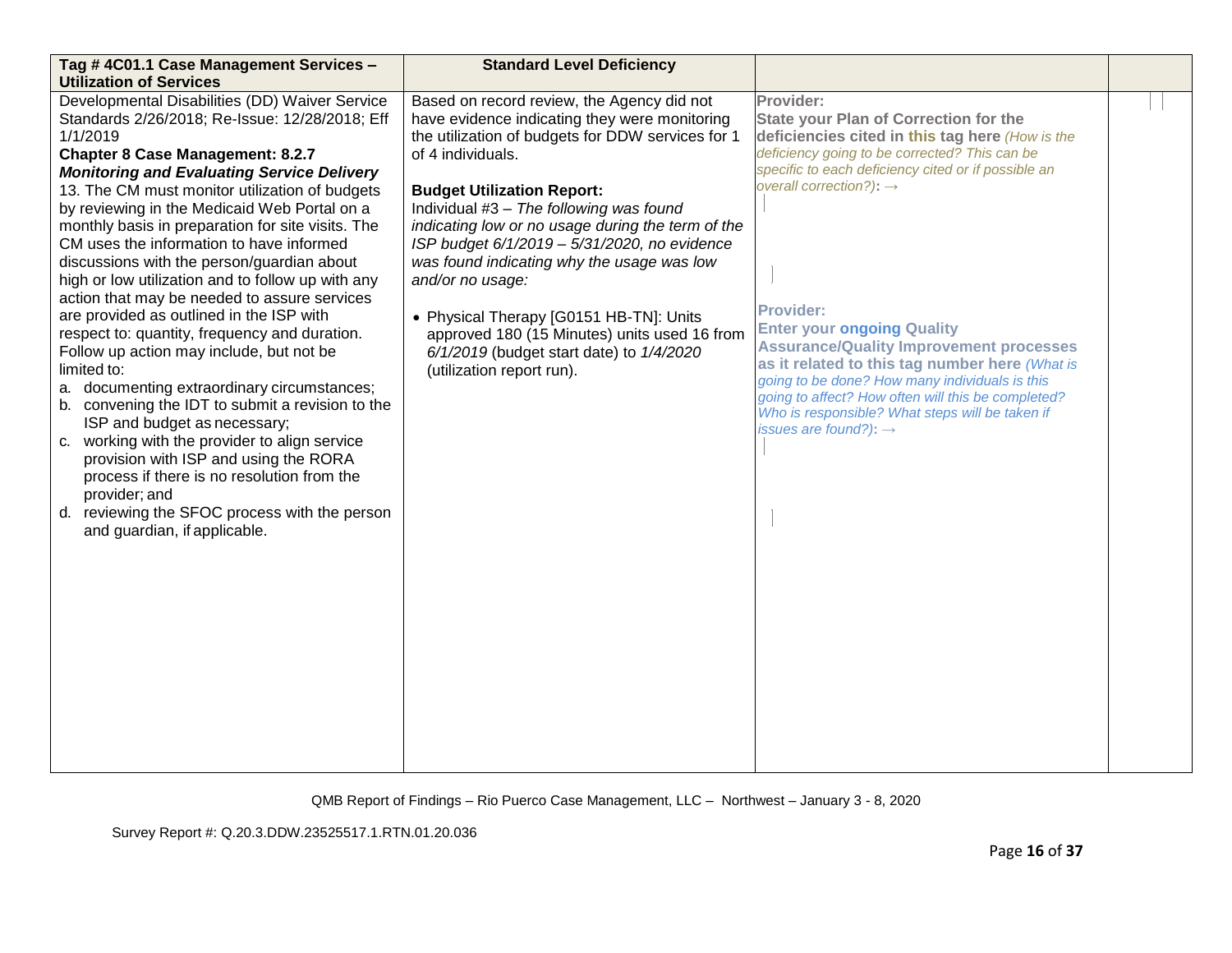| Tag #4C08 ISP Development Process                 | <b>Standard Level Deficiency</b>               |                                                     |  |
|---------------------------------------------------|------------------------------------------------|-----------------------------------------------------|--|
| Developmental Disabilities (DD) Waiver Service    | Based on record review, the Agency did not     | Provider:                                           |  |
| Standards 2/26/2018; Re-Issue: 12/28/2018; Eff    | maintain documentation for each person         | <b>State your Plan of Correction for the</b>        |  |
| 1/1/2019                                          | supported according to the following           | deficiencies cited in this tag here (How is the     |  |
| Chapter 2: Human Rights: Civil rights apply to    | requirements for 1 of 4 individuals.           | deficiency going to be corrected? This can be       |  |
| everyone, including all waiver participants,      |                                                | specific to each deficiency cited or if possible an |  |
| family members, guardians, natural supports,      | Review of the records indicated the following: | overall correction?): $\rightarrow$                 |  |
| and Provider Agencies. Everyone has a             |                                                |                                                     |  |
| responsibility to make sure those rights are not  | <b>Statement of Rights Acknowledgment:</b>     |                                                     |  |
| violated. All Provider Agencies play a role in    |                                                |                                                     |  |
| person-centered planning (PCP) and have an        | • Not Found $(H2)$                             |                                                     |  |
| obligation to contribute to the planning process, |                                                |                                                     |  |
| always focusing on how to best support the        |                                                |                                                     |  |
| person.                                           |                                                | <b>Provider:</b>                                    |  |
| 2.2.1 Statement of Rights Acknowledgement         |                                                | <b>Enter your ongoing Quality</b>                   |  |
| <b>Requirements:</b> The CM is required to review |                                                | <b>Assurance/Quality Improvement processes</b>      |  |
| the Statement of Rights (See Appendix C HCBS      |                                                | as it related to this tag number here (What is      |  |
| Consumer Rights and Freedoms) with the            |                                                | going to be done? How many individuals is this      |  |
| person, in a manner that accommodates             |                                                | going to affect? How often will this be completed?  |  |
| preferred communication style, at the annual      |                                                | Who is responsible? What steps will be taken if     |  |
| meeting. The person and his/her guardian, if      |                                                | issues are found?): $\rightarrow$                   |  |
| applicable, sign the acknowledgement form at      |                                                |                                                     |  |
| the annual meeting.                               |                                                |                                                     |  |
|                                                   |                                                |                                                     |  |
| <b>Chapter 8 Case Management: 8.2.8</b>           |                                                |                                                     |  |
| <b>Maintaining a Complete Client Record:</b>      |                                                |                                                     |  |
| The CM is required to maintain documentation      |                                                |                                                     |  |
| for each person supported according to the        |                                                |                                                     |  |
| following requirements:                           |                                                |                                                     |  |
| 3. The case file must contain the documents       |                                                |                                                     |  |
|                                                   |                                                |                                                     |  |
| identified in Appendix A Client File Matrix.      |                                                |                                                     |  |
| 8.2.1 Promoting Self Advocacy and                 |                                                |                                                     |  |
| Advocating on Behalf of the Person in             |                                                |                                                     |  |
| Services:                                         |                                                |                                                     |  |
| 10. Reviewing the HCBS Consumer Rights and        |                                                |                                                     |  |
| Freedoms with the person and guardian as          |                                                |                                                     |  |
| applicable, at least annually and in a            |                                                |                                                     |  |
|                                                   |                                                |                                                     |  |
| form/format most understandable by the            |                                                |                                                     |  |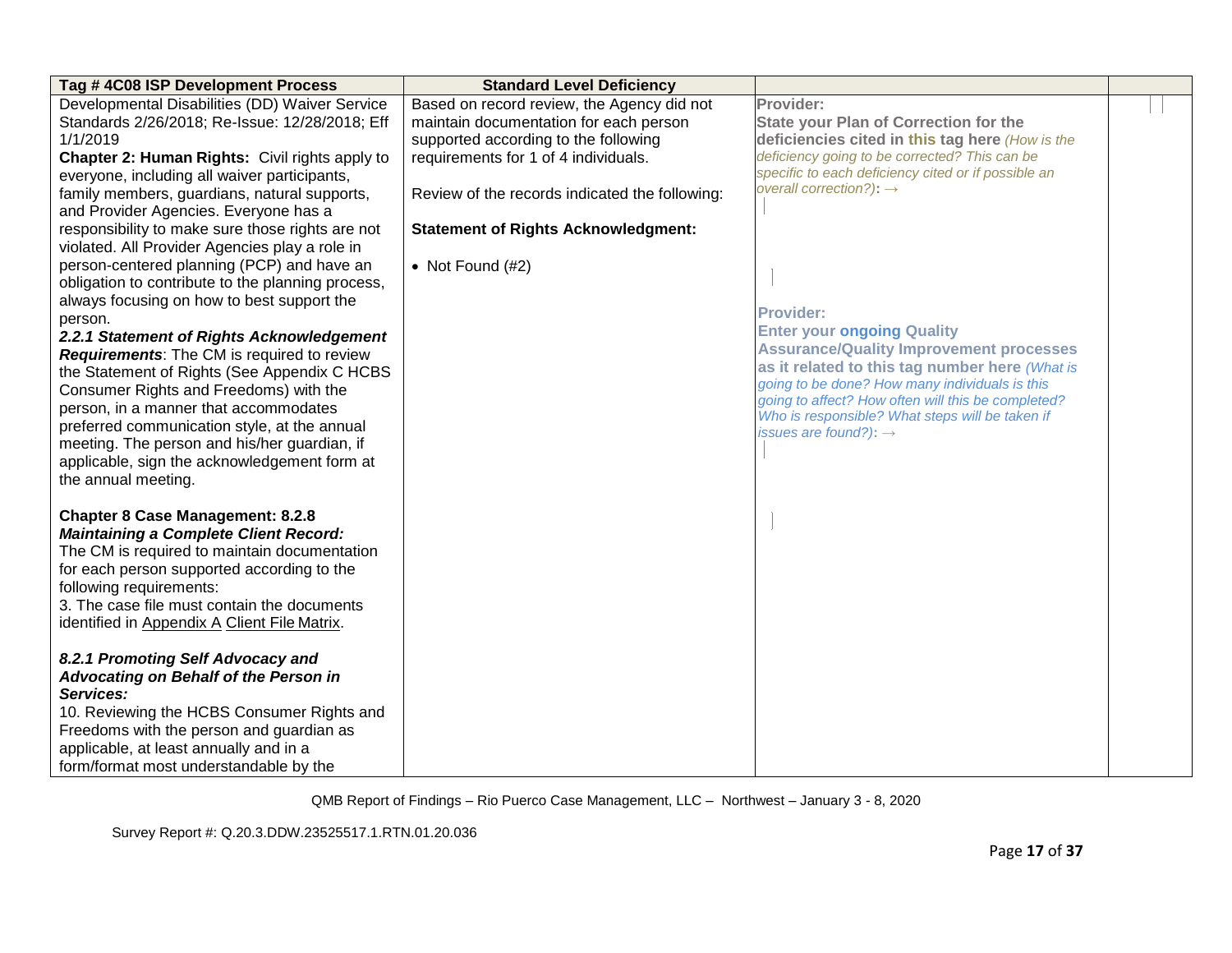| person. (See Appendix C HCBS Consumer<br>Rights and Freedoms.)                  |  |  |
|---------------------------------------------------------------------------------|--|--|
|                                                                                 |  |  |
|                                                                                 |  |  |
| 11. Confirming acknowledgement of the HCBS<br>Consumer Rights and Freedoms with |  |  |
|                                                                                 |  |  |
| signatures of the person and guardian, if                                       |  |  |
| applicable.                                                                     |  |  |
|                                                                                 |  |  |
|                                                                                 |  |  |
|                                                                                 |  |  |
|                                                                                 |  |  |
|                                                                                 |  |  |
|                                                                                 |  |  |
|                                                                                 |  |  |
|                                                                                 |  |  |
|                                                                                 |  |  |
|                                                                                 |  |  |
|                                                                                 |  |  |
|                                                                                 |  |  |
|                                                                                 |  |  |
|                                                                                 |  |  |
|                                                                                 |  |  |
|                                                                                 |  |  |
|                                                                                 |  |  |
|                                                                                 |  |  |
|                                                                                 |  |  |
|                                                                                 |  |  |
|                                                                                 |  |  |
|                                                                                 |  |  |
|                                                                                 |  |  |
|                                                                                 |  |  |
|                                                                                 |  |  |
|                                                                                 |  |  |
|                                                                                 |  |  |
|                                                                                 |  |  |
|                                                                                 |  |  |
|                                                                                 |  |  |
|                                                                                 |  |  |
|                                                                                 |  |  |
|                                                                                 |  |  |
|                                                                                 |  |  |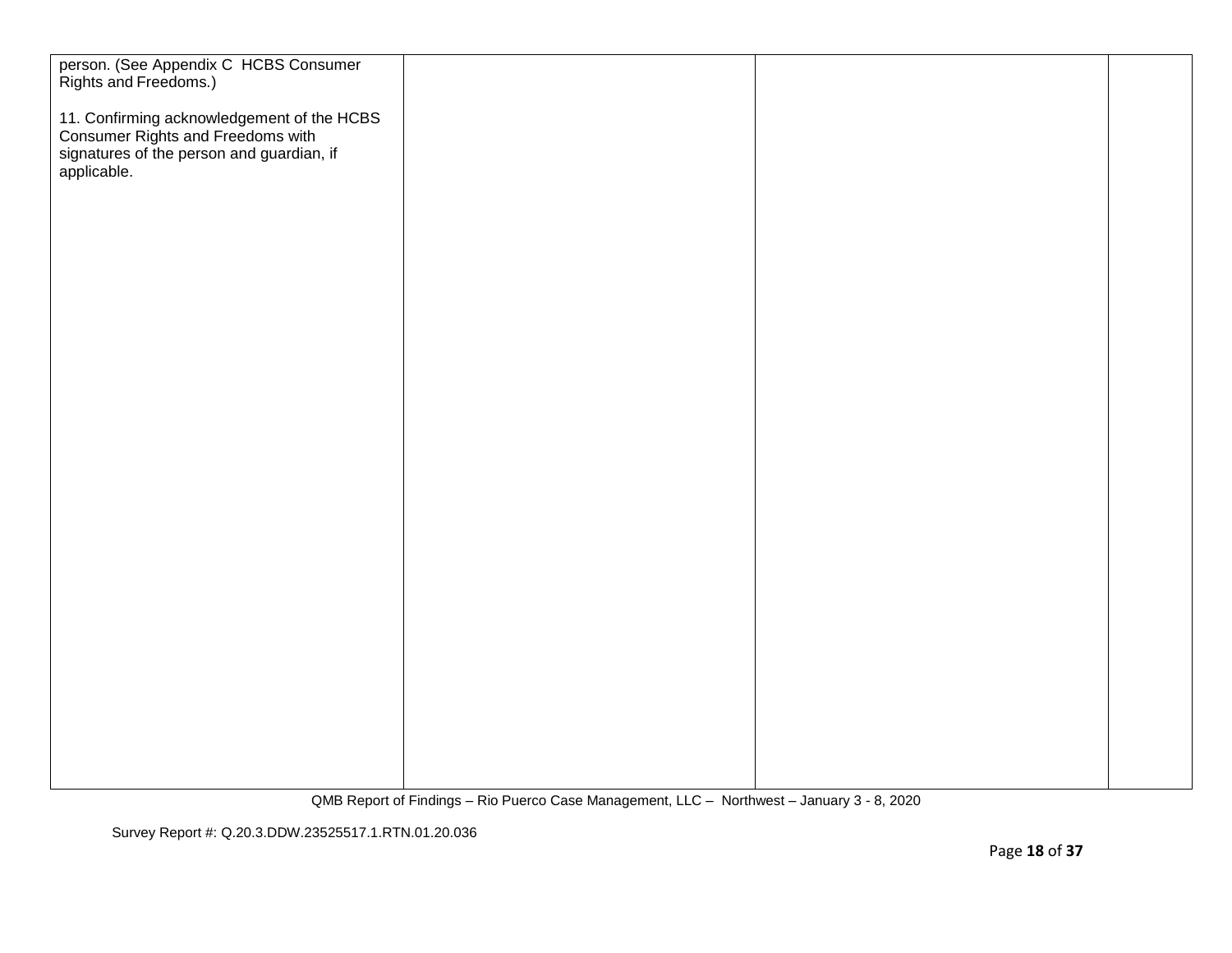| Tag #4C09 Secondary FOC                                                                                                                                                                                                                                                                                                                                                                                                                                                                                                                                                                                                                                                                                                                                                                                                                                                                                                                                                                                                                                                                                                                                                                                                                                                                                                                                                                                                                                                                                                                                                                              | <b>Standard Level Deficiency</b>                                                                                                                                                                                                                                                                                                                                                                                                                                                                                                                                        |                                                                                                                                                                                                                                                                                                                                                                                                                                                                                                                                                                                                                          |  |
|------------------------------------------------------------------------------------------------------------------------------------------------------------------------------------------------------------------------------------------------------------------------------------------------------------------------------------------------------------------------------------------------------------------------------------------------------------------------------------------------------------------------------------------------------------------------------------------------------------------------------------------------------------------------------------------------------------------------------------------------------------------------------------------------------------------------------------------------------------------------------------------------------------------------------------------------------------------------------------------------------------------------------------------------------------------------------------------------------------------------------------------------------------------------------------------------------------------------------------------------------------------------------------------------------------------------------------------------------------------------------------------------------------------------------------------------------------------------------------------------------------------------------------------------------------------------------------------------------|-------------------------------------------------------------------------------------------------------------------------------------------------------------------------------------------------------------------------------------------------------------------------------------------------------------------------------------------------------------------------------------------------------------------------------------------------------------------------------------------------------------------------------------------------------------------------|--------------------------------------------------------------------------------------------------------------------------------------------------------------------------------------------------------------------------------------------------------------------------------------------------------------------------------------------------------------------------------------------------------------------------------------------------------------------------------------------------------------------------------------------------------------------------------------------------------------------------|--|
| Developmental Disabilities (DD) Waiver Service<br>Standards 2/26/2018; Re-Issue: 12/28/2018; Eff<br>1/1/2019<br><b>Chapter 4: Person-Centered Planning</b><br>(PCP): 4.7 Choice of DD Waiver Provider<br><b>Agencies and Secondary Freedom of Choice</b><br>(SFOC): People receiving DD Waiver funded<br>services have the right to choose any qualified<br>provider of case management services listed on<br>the PFOC and a qualified provider of any other<br>DD Waiver service listed on SFOC form. The<br>PFOC is maintained by each Regional Office.<br>The SFOC is maintained by the Provider<br>Enrollment Unit (PEU) and made available<br>through the SFOC website:<br>http://sfoc.health.state.nm.us/.<br>4.7.2. Annual Review of SFOC: Choice of<br>Provider Agencies must be continually assured.<br>A person has a right to change Provider<br>Agencies if he/she is not satisfied with services<br>at any time.<br>The SFOC form must be utilized when the<br>person and/or legal guardian wants to change<br>Provider Agencies.<br>The SFOC must be signed at the time of<br>2.<br>the initial service selection and reviewed<br>annually by the CM and the person and/or<br>guardian.<br>A current list of approved Provider<br>3.<br>Agencies by county for all DD Waiver<br>services is available through the SFOC<br>website: http://sfoc.health.state.nm.us/<br><b>Chapter 8 Case Management: 8.2.8</b><br><b>Maintaining a Complete Client Record:</b><br>The CM is required to maintain documentation<br>for each person supported according to the<br>following requirements: | Based on record review, the Agency did not<br>maintain the Secondary Freedom of Choice<br>documentation (for current services) and/or<br>ensure individuals obtained all services through<br>the Freedom of Choice Process for 1 of 4<br>individuals.<br>Review of the Agency individual case files<br>revealed 2 out of 23 Secondary Freedom of<br>Choices were not found and/or not agency<br>specific to the individual's current services:<br><b>Secondary Freedom of Choice:</b><br>• Adult Nursing Services (#1)<br>Socialization and Sexuality (#1)<br>$\bullet$ | Provider:<br><b>State your Plan of Correction for the</b><br>deficiencies cited in this tag here (How is the<br>deficiency going to be corrected? This can be<br>specific to each deficiency cited or if possible an<br>overall correction?): $\rightarrow$<br><b>Provider:</b><br><b>Enter your ongoing Quality</b><br><b>Assurance/Quality Improvement processes</b><br>as it related to this tag number here (What is<br>going to be done? How many individuals is this<br>going to affect? How often will this be completed?<br>Who is responsible? What steps will be taken if<br>issues are found?): $\rightarrow$ |  |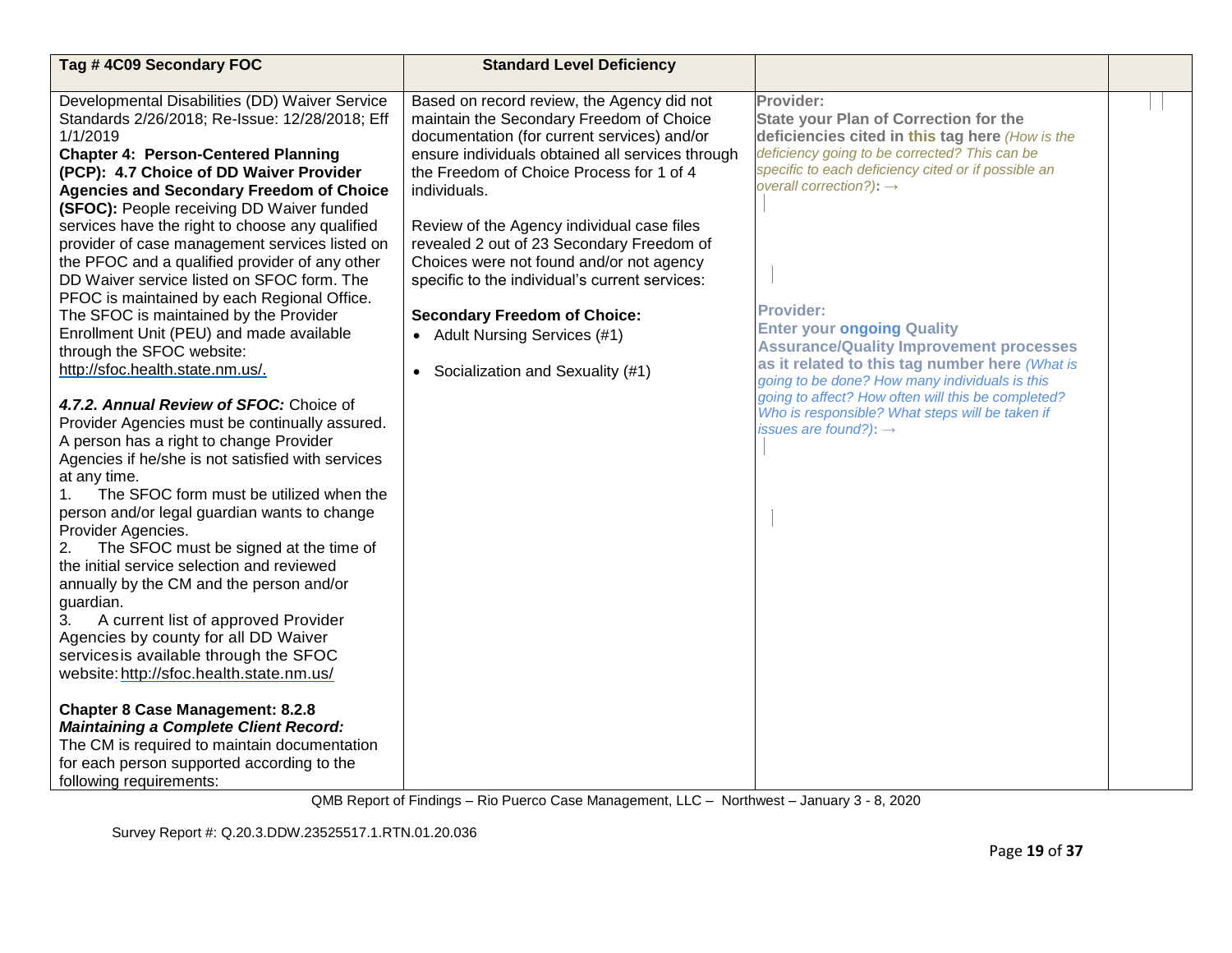| 3. The case file must contain the documents       |  |  |
|---------------------------------------------------|--|--|
| identified in Appendix A Client File Matrix.      |  |  |
|                                                   |  |  |
| <b>Chapter 20: Provider Documentation and</b>     |  |  |
| <b>Client Records 20.2 Client Records</b>         |  |  |
| Requirements: All DD Waiver Provider              |  |  |
| Agencies are required to create and maintain      |  |  |
| individual client records. The contents of client |  |  |
|                                                   |  |  |
| records vary depending on the unique needs of     |  |  |
| the person receiving services and the resultant   |  |  |
| information produced. The extent of               |  |  |
| documentation required for individual client      |  |  |
| records per service type depends on the location  |  |  |
| of the file, the type of service being provided,  |  |  |
| and the information necessary.                    |  |  |
|                                                   |  |  |
|                                                   |  |  |
|                                                   |  |  |
|                                                   |  |  |
|                                                   |  |  |
|                                                   |  |  |
|                                                   |  |  |
|                                                   |  |  |
|                                                   |  |  |
|                                                   |  |  |
|                                                   |  |  |
|                                                   |  |  |
|                                                   |  |  |
|                                                   |  |  |
|                                                   |  |  |
|                                                   |  |  |
|                                                   |  |  |
|                                                   |  |  |
|                                                   |  |  |
|                                                   |  |  |
|                                                   |  |  |
|                                                   |  |  |
|                                                   |  |  |
|                                                   |  |  |
|                                                   |  |  |
|                                                   |  |  |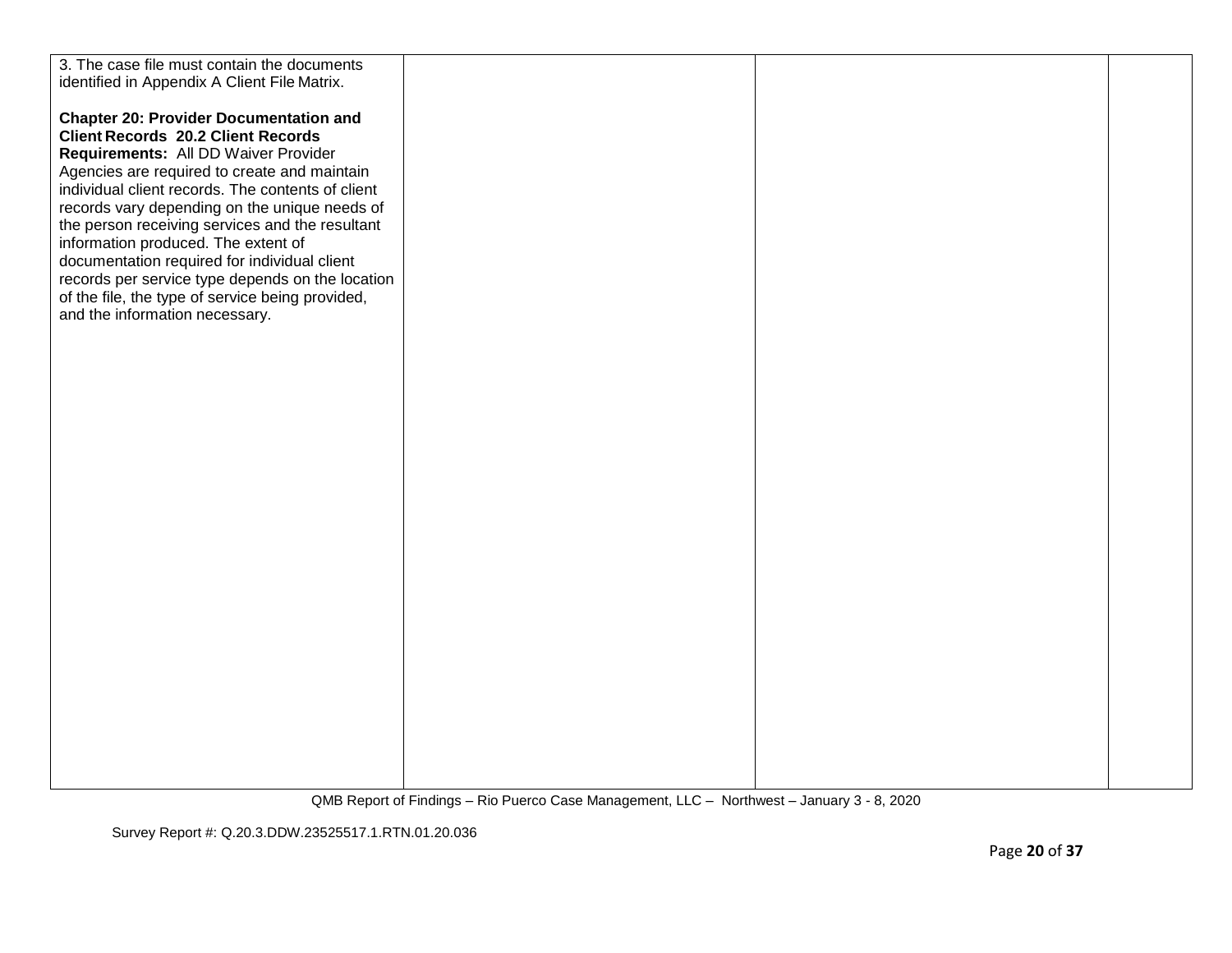| Tag #4C12 Monitoring & Evaluation of<br><b>Services</b>                                                                                                                                                                                                                                                                                                                                                                                                                                                                                                                                                                                                                                                                                                                                                                                                                                                                                                                                                                                                                                                                                                                                                                                                                                                    | <b>Condition of Participation Level Deficiency</b>                                                                                                                                                                                                                                                                                                                                                                                |                                                                                                                                                                                                                                                                                                                                                           |  |
|------------------------------------------------------------------------------------------------------------------------------------------------------------------------------------------------------------------------------------------------------------------------------------------------------------------------------------------------------------------------------------------------------------------------------------------------------------------------------------------------------------------------------------------------------------------------------------------------------------------------------------------------------------------------------------------------------------------------------------------------------------------------------------------------------------------------------------------------------------------------------------------------------------------------------------------------------------------------------------------------------------------------------------------------------------------------------------------------------------------------------------------------------------------------------------------------------------------------------------------------------------------------------------------------------------|-----------------------------------------------------------------------------------------------------------------------------------------------------------------------------------------------------------------------------------------------------------------------------------------------------------------------------------------------------------------------------------------------------------------------------------|-----------------------------------------------------------------------------------------------------------------------------------------------------------------------------------------------------------------------------------------------------------------------------------------------------------------------------------------------------------|--|
| Developmental Disabilities (DD) Waiver Service<br>Standards 2/26/2018; Re-Issue: 12/28/2018; Eff<br>1/1/2019<br><b>Chapter 8 Case Management: 8.2.8</b><br><b>Maintaining a Complete Client Record:</b><br>The CM is required to maintain documentation<br>for each person supported according to the<br>following requirements:<br>3. The case file must contain the documents<br>identified in Appendix A Client File Matrix.                                                                                                                                                                                                                                                                                                                                                                                                                                                                                                                                                                                                                                                                                                                                                                                                                                                                            | After an analysis of the evidence it has been<br>determined there is a significant potential for a<br>negative outcome to occur.<br>Based on record review, the Agency did not use<br>a formal ongoing monitoring process that<br>provides for the evaluation of quality,<br>effectiveness, and appropriateness of services<br>and supports provided to the individual for 1 of 4<br>individuals.                                 | Provider:<br><b>State your Plan of Correction for the</b><br>deficiencies cited in this tag here (How is the<br>deficiency going to be corrected? This can be<br>specific to each deficiency cited or if possible an<br>overall correction?): $\rightarrow$                                                                                               |  |
| 8.2.7 Monitoring and Evaluating Service<br><b>Delivery:</b> The CM is required to complete a<br>formal, ongoing monitoring process to evaluate<br>the quality, effectiveness, and appropriateness<br>of services and supports provided to the person<br>as specified in the ISP. The CM is also<br>responsible for monitoring the health and safety<br>of the person. Monitoring and evaluation<br>activities include the following requirements:<br>1. The CM is required to meet face-to-face with<br>adult DD Waiver participants at least 12 times<br>annually (one time per month) to bill for a<br>monthly unit.<br>2. JCMs require two face-to-face contacts per<br>month to bill the monthly unit, one of which must<br>occur at a location in which the person spends<br>the majority of the day (i.e., place of<br>employment, habilitation program), and the<br>other contact must occur at the person's<br>residence.<br>3. Parents of children on the DD Waiver must<br>receive a minimum of four visits per year, as<br>established in the ISP. The parent is<br>responsible for monitoring and evaluating<br>services provided in the months case<br>management services are not received.<br>4. No more than one IDT Meeting per quarter<br>may count as a face-to-face contact for adults | Review of the Agency individual case files<br>revealed no evidence of Case Manager<br>Monthly Case Notes for the following:<br>• Individual #2 - None found for 2/2019.<br>Review of the Agency individual case files<br>revealed no evidence indicating face-to-face<br>visits were completed as required for the<br>following individuals:<br>• Individual #2 - No Face to Face Visit<br>Summary Forms found for December 2018. | <b>Provider:</b><br><b>Enter your ongoing Quality</b><br><b>Assurance/Quality Improvement processes</b><br>as it related to this tag number here (What is<br>going to be done? How many individuals is this<br>going to affect? How often will this be completed?<br>Who is responsible? What steps will be taken if<br>issues are found?): $\rightarrow$ |  |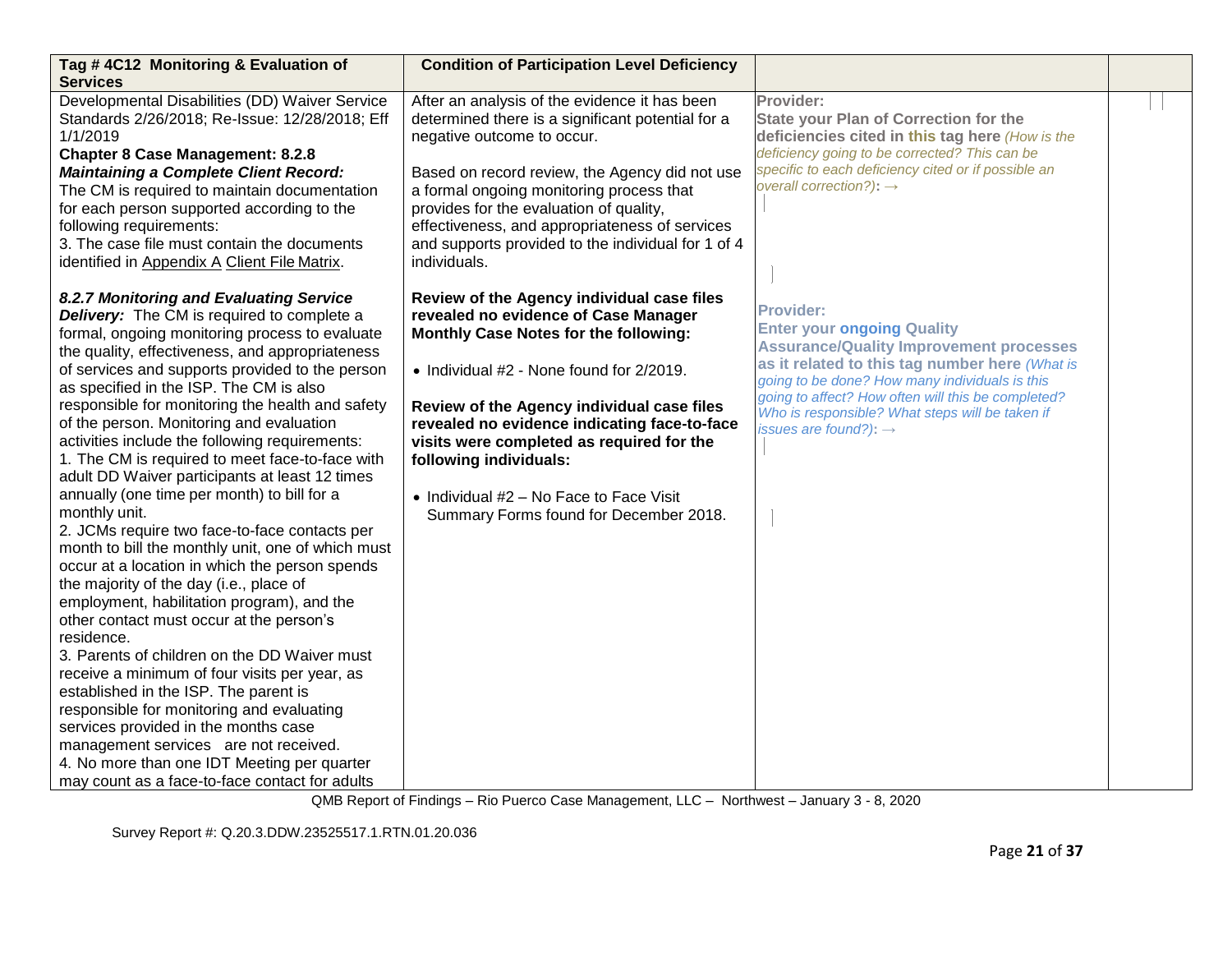|    | (including JCMs) living in the community.           |  |  |
|----|-----------------------------------------------------|--|--|
|    | 5. For non-JCMs, face-to-face visits must           |  |  |
|    | occur as follows:                                   |  |  |
|    | a. At least one face-to-face visit per quarter      |  |  |
|    | shall occur at the person's home for                |  |  |
|    | people who receive a Living Supports or             |  |  |
|    | CIHS.                                               |  |  |
| b. | At least one face-to-face visit per                 |  |  |
|    | quarter shall occur at the day program              |  |  |
|    | for people who receive CCS and or CIE               |  |  |
|    | in an agency operated facility.                     |  |  |
| C. | It is appropriate to conduct face-to-face           |  |  |
|    | visits with the person either during                |  |  |
|    | times when the person is receiving a                |  |  |
|    | service or during times when the person             |  |  |
|    | is not receiving a service.                         |  |  |
| d. | The CM considers preferences of the                 |  |  |
|    | person when scheduling face-to face-                |  |  |
|    | visits in advance.                                  |  |  |
| е. | Face-to-face visits may be unannounced              |  |  |
|    | depending on the purpose of the                     |  |  |
|    | monitoring.                                         |  |  |
|    | 6. The CM must monitor at least quarterly:          |  |  |
| a. | that applicable MERPs and/or BCIPs are              |  |  |
|    | in place in the residence and at the day            |  |  |
|    | services location(s) for those who have             |  |  |
|    | chronic medical condition(s) with                   |  |  |
|    | potential for life threatening                      |  |  |
|    | complications, or for individuals with              |  |  |
|    | behavioral challenge(s) that pose a                 |  |  |
|    | potential for harm to themselves or                 |  |  |
|    | others; and                                         |  |  |
| b. | that all applicable current HCPs                    |  |  |
|    | (including applicable CARMP), PBSP or               |  |  |
|    | other applicable behavioral plans (such             |  |  |
|    | as PPMP or RMP), and WDSIs are in                   |  |  |
|    | place in the applicable service sites.              |  |  |
|    | 7. When risk of significant harm is identified, the |  |  |
|    | CM follows. the standards outlined in Chapter       |  |  |
|    | 18: Incident Management System.                     |  |  |
|    | 8. The CM must report all suspected ANE as          |  |  |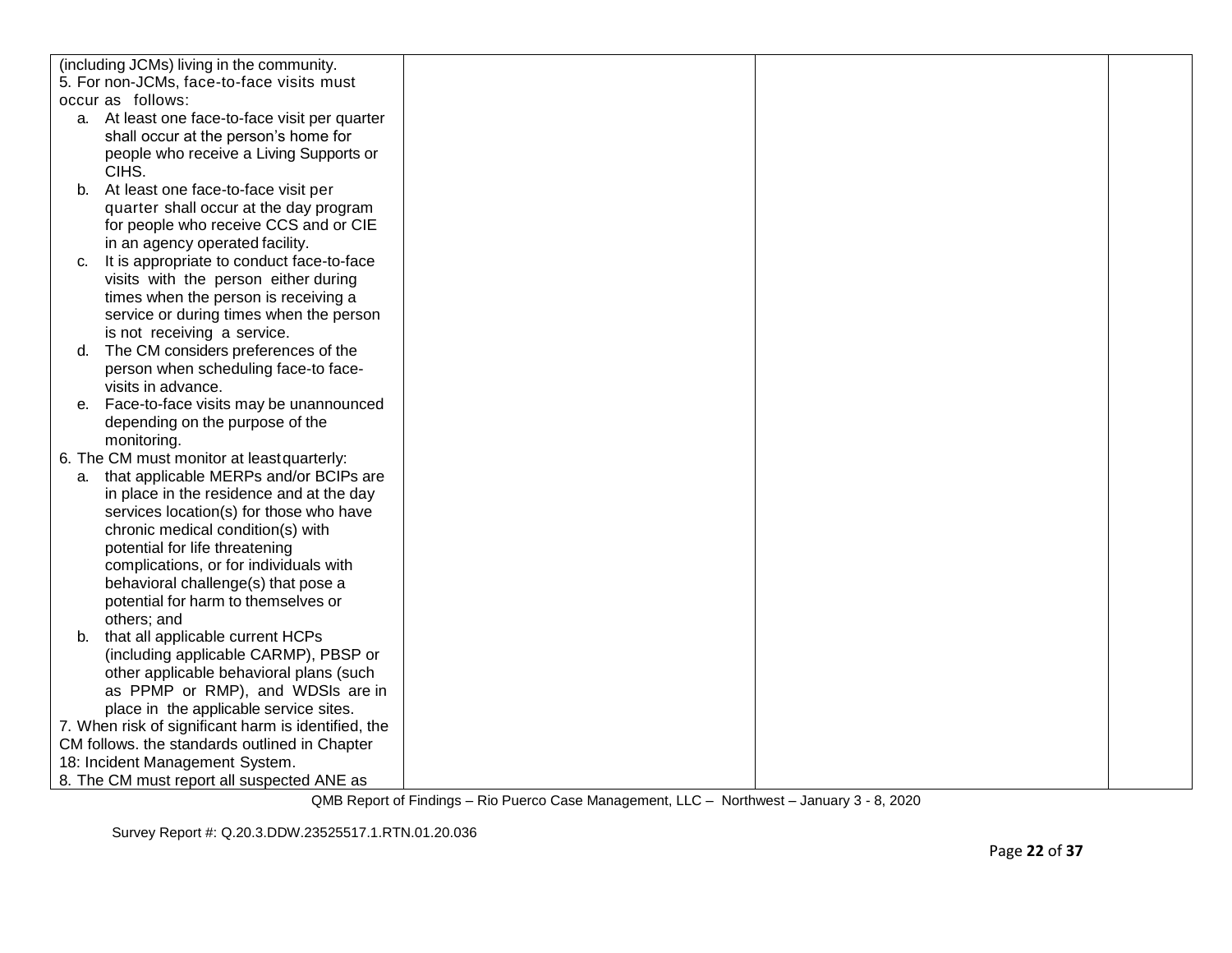| required by New Mexico Statutes and complete<br>all follow up activities as detailed in Chapter 18:<br>Incident Management System.<br>9. If concerns regarding the health or safety of<br>the person are documented during monitoring<br>or assessment activities, the CM immediately<br>notifies appropriate supervisory personnel<br>within the DD Waiver Provider Agency and<br>documents the concern. In situations where the<br>concern is not urgent, the DD Waiver Provider<br>Agency is allowed up to 15 business days to<br>remediate or develop an acceptable plan of<br>remediation.                                                                                                                                                                                                         |  |  |
|---------------------------------------------------------------------------------------------------------------------------------------------------------------------------------------------------------------------------------------------------------------------------------------------------------------------------------------------------------------------------------------------------------------------------------------------------------------------------------------------------------------------------------------------------------------------------------------------------------------------------------------------------------------------------------------------------------------------------------------------------------------------------------------------------------|--|--|
| 10. If the CMs reported concerns are not<br>remedied by the Provider Agency within a<br>reasonable, mutually agreed upon period of<br>time, the CM shall use the RORA process<br>detailed in Chapter 19: Provider Reporting<br>Requirements.<br>11. The CM conducts an online review in the<br>Therap system to ensure that the e-CHAT and<br>Health Passport are current: quarterly and after<br>each hospitalization or major health event.<br>14. The CM will ensure Living Supports, CIHS,<br>CCS, and CIE are delivered in accordance with<br>CMS Setting Requirements described in<br>Chapter 2.1 CMS Final Rule: Home and<br>Community-Based Services (HCBS) Settings<br>Requirements. If additional support is needed,<br>the CM notifies the DDSD Regional Office<br>through the RORA process. |  |  |
|                                                                                                                                                                                                                                                                                                                                                                                                                                                                                                                                                                                                                                                                                                                                                                                                         |  |  |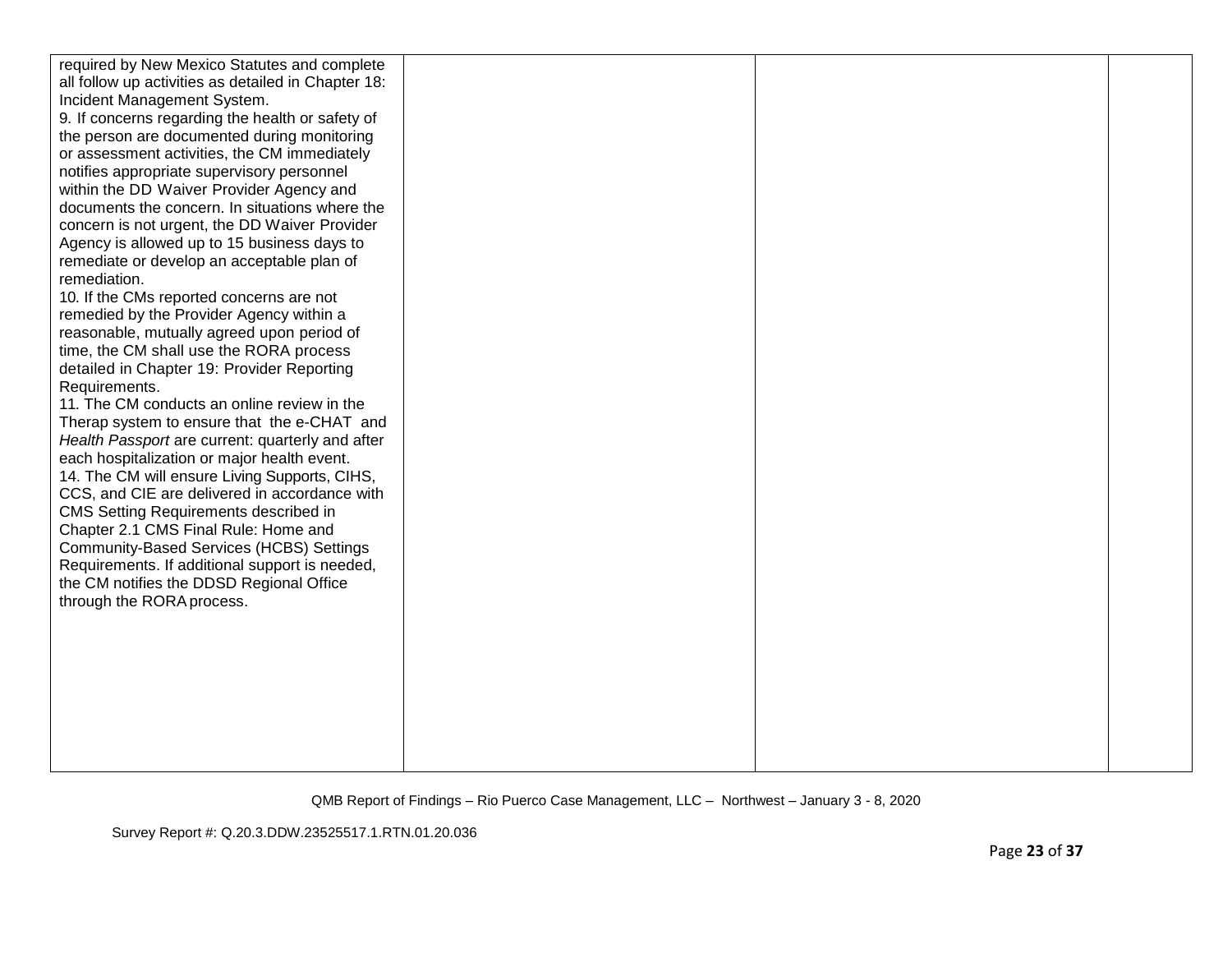| Tag #4C15.1 Service Monitoring: Annual /                                                                                                                                                                                                                                                                                                                                                                                                                                                                                                                                                                                                                                                                                                                                                                                                                                                                                                                       | <b>Standard Level Deficiency</b>                                                                                                                                                                                                                                                                                                                      |                                                                                                                                                                                                                                                                                                                                                           |  |
|----------------------------------------------------------------------------------------------------------------------------------------------------------------------------------------------------------------------------------------------------------------------------------------------------------------------------------------------------------------------------------------------------------------------------------------------------------------------------------------------------------------------------------------------------------------------------------------------------------------------------------------------------------------------------------------------------------------------------------------------------------------------------------------------------------------------------------------------------------------------------------------------------------------------------------------------------------------|-------------------------------------------------------------------------------------------------------------------------------------------------------------------------------------------------------------------------------------------------------------------------------------------------------------------------------------------------------|-----------------------------------------------------------------------------------------------------------------------------------------------------------------------------------------------------------------------------------------------------------------------------------------------------------------------------------------------------------|--|
| Semi-Annual Reports & Provider Semi -                                                                                                                                                                                                                                                                                                                                                                                                                                                                                                                                                                                                                                                                                                                                                                                                                                                                                                                          |                                                                                                                                                                                                                                                                                                                                                       |                                                                                                                                                                                                                                                                                                                                                           |  |
| <b>Annual / Quarterly Report</b>                                                                                                                                                                                                                                                                                                                                                                                                                                                                                                                                                                                                                                                                                                                                                                                                                                                                                                                               |                                                                                                                                                                                                                                                                                                                                                       |                                                                                                                                                                                                                                                                                                                                                           |  |
| 7.26.5.17 DEVELOPMENT OF THE INDIVIDUAL<br>SERVICE PLAN (ISP) - DISSEMINATION OF<br>THE ISP, DOCUMENTATION AND<br><b>COMPLIANCE:</b><br>C. Objective quantifiable data reporting progress or<br>lack of progress towards stated outcomes, and<br>action plans shall be maintained in the individual's<br>records at each provider agency implementing the<br>ISP. Provider agencies shall use this data to                                                                                                                                                                                                                                                                                                                                                                                                                                                                                                                                                     | Based on record review, the Agency did not<br>ensure that reports and the ISP met required<br>timelines and included the required contents for<br>1 of 4 individuals.<br>Review of the Agency individual case files<br>revealed no evidence of quarterly/bi-annual<br>reports for the following:                                                      | Provider:<br><b>State your Plan of Correction for the</b><br>deficiencies cited in this tag here (How is the<br>deficiency going to be corrected? This can be<br>specific to each deficiency cited or if possible an<br>overall correction?): $\rightarrow$                                                                                               |  |
| evaluate the effectiveness of services provided.<br>Provider agencies shall submit to the case<br>manager data reports and individual progress<br>summaries quarterly, or more frequently, as<br>decided by the IDT.<br>These reports shall be included in the individual's<br>case management record, and used by the team to<br>determine the ongoing effectiveness of the<br>supports and services being provided.<br>Determination of effectiveness shall result in timely<br>modification of supports and services as needed.<br>Developmental Disabilities (DD) Waiver Service<br>Standards 2/26/2018; Re-Issue: 12/28/2018; Eff<br>1/1/2019<br><b>Chapter 8 Case Management: 8.2.8 Maintaining</b><br>a Complete Client Record:<br>The CM is required to maintain documentation for<br>each person supported according to the following<br>requirements:<br>3. The case file must contain the documents<br>identified in Appendix A Client File Matrix. | <b>Nursing Semi - Annual Reports:</b><br>$\bullet$ Individual #3 – No documented evidence that<br>Case Manager followed up when report was<br>not provided 14 days prior to the Annual ISP<br>meeting. (Term of ISP 6/1/2018-5/31/2019.<br>Semi-Annual Report 11/28/2018 - 2/13/2019;<br>Date Completed: 2/27/2019; ISP meeting held<br>on 2/27/2019) | <b>Provider:</b><br><b>Enter your ongoing Quality</b><br><b>Assurance/Quality Improvement processes</b><br>as it related to this tag number here (What is<br>going to be done? How many individuals is this<br>going to affect? How often will this be completed?<br>Who is responsible? What steps will be taken if<br>issues are found?): $\rightarrow$ |  |
| 8.2.7 Monitoring and Evaluating Service<br>Delivery: The CM is required to complete a formal,<br>ongoing monitoring process to evaluate the quality,<br>effectiveness, and appropriateness of services and<br>supports provided to the person as specified in the<br>ISP. The CM is also responsible for monitoring the<br>health and safety of the person                                                                                                                                                                                                                                                                                                                                                                                                                                                                                                                                                                                                     |                                                                                                                                                                                                                                                                                                                                                       |                                                                                                                                                                                                                                                                                                                                                           |  |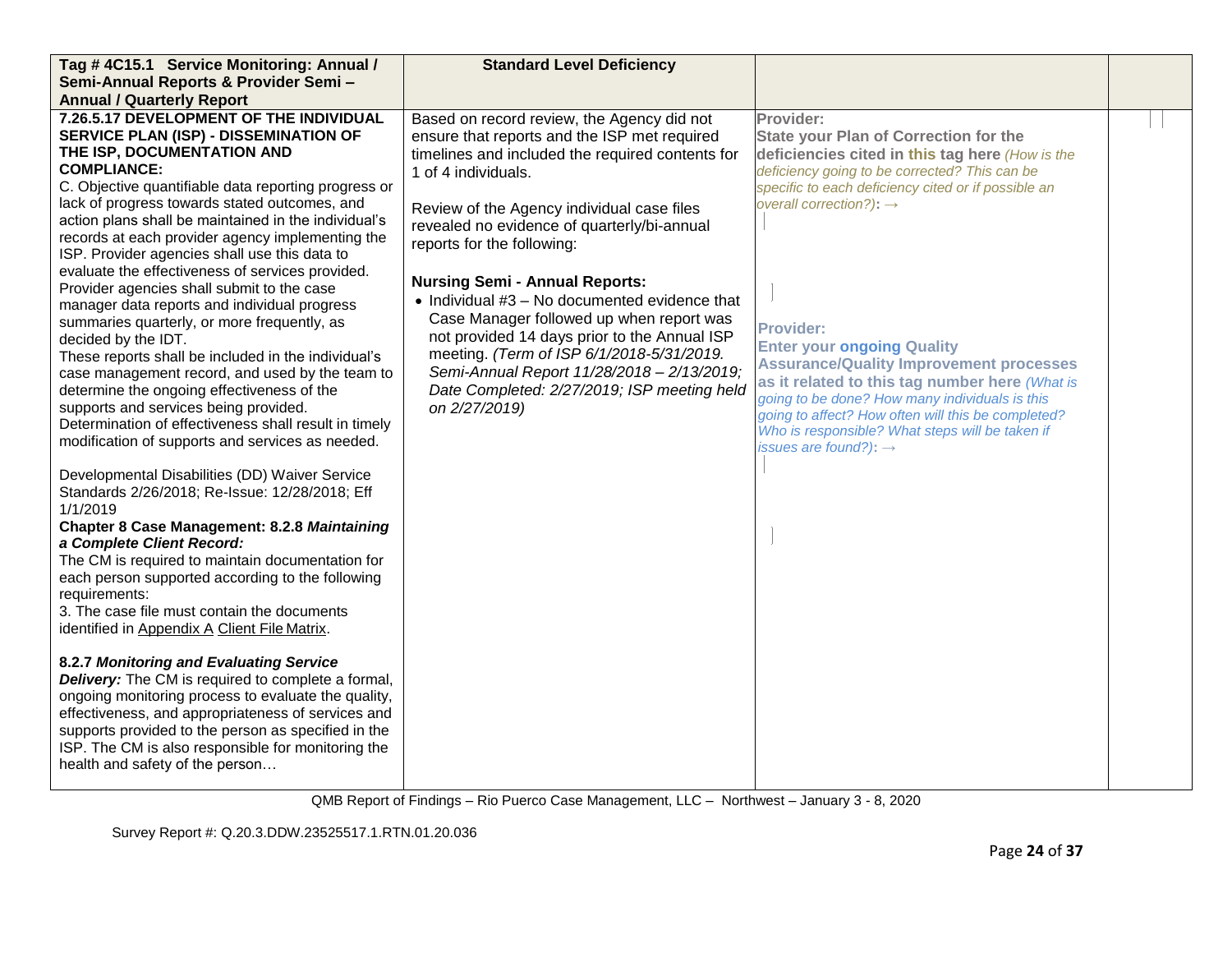| Tag #4C16 Req. for Reports & Distribution           | <b>Condition of Participation Level Deficiency</b> |                                                                                                      |  |
|-----------------------------------------------------|----------------------------------------------------|------------------------------------------------------------------------------------------------------|--|
| of ISP (Provider Agencies, Individual and / or      |                                                    |                                                                                                      |  |
| Guardian)                                           |                                                    |                                                                                                      |  |
| NMAC 7.26.5.17 DEVELOPMENT OF THE                   | After an analysis of the evidence it has been      | Provider:                                                                                            |  |
| <b>INDIVIDUAL SERVICE PLAN (ISP) -</b>              | determined there is a significant potential for a  | <b>State your Plan of Correction for the</b>                                                         |  |
| <b>DISSEMINATION OF THE ISP,</b>                    | negative outcome to occur.                         | deficiencies cited in this tag here (How is the                                                      |  |
| <b>DOCUMENTATION AND COMPLIANCE:</b>                |                                                    | deficiency going to be corrected? This can be                                                        |  |
| A. The case manager shall provide copies of         | Based on record review the Agency did not          | specific to each deficiency cited or if possible an                                                  |  |
| the completed ISP, with all relevant service        | follow and implement the Case Manager              | overall correction?): $\rightarrow$                                                                  |  |
| provider strategies attached, within fourteen (14)  | Requirement for Reports and Distribution of        |                                                                                                      |  |
| days of ISP approval to:                            | Documents as follows for 2 of 4 Individual:        |                                                                                                      |  |
| (1) the individual;                                 |                                                    |                                                                                                      |  |
| (2) the guardian (if applicable);                   | The following was found indicating the agency      |                                                                                                      |  |
| (3) all relevant staff of the service provider      | failed to provide a copy of the ISP within 14 days |                                                                                                      |  |
| agencies in which the ISP will be                   | of the ISP Approval to the Provider Agencies,      |                                                                                                      |  |
| implemented, as well as other key support           | Individual and / or Guardian:                      | <b>Provider:</b>                                                                                     |  |
| persons:                                            |                                                    | <b>Enter your ongoing Quality</b>                                                                    |  |
| (4) all other IDT members in attendance at          | Evidence indicated ISP was provided after          | <b>Assurance/Quality Improvement processes</b>                                                       |  |
| the meeting to develop the ISP;                     | 14-day window:                                     | as it related to this tag number here (What is                                                       |  |
| (5) the individual's attorney, if applicable;       | • Individual #2: ISP approval date was             | going to be done? How many individuals is this<br>going to affect? How often will this be completed? |  |
| (6) others the IDT identifies, if they are          | 7/2/2019, ISP was sent to Provider Agencies        | Who is responsible? What steps will be taken if                                                      |  |
| entitled to the information, or those the           | on 7/29/2019.                                      | issues are found?): $\rightarrow$                                                                    |  |
| individual or guardian identifies;                  |                                                    |                                                                                                      |  |
| (7) for all developmental disabilities              | Individual #3: ISP approval date was<br>$\bullet$  |                                                                                                      |  |
| Medicaid waiver recipients, including               | 5/3/2019, ISP was sent to Provider Agencies        |                                                                                                      |  |
| Jackson class members, a copy of the                | on 5/21/2019.                                      |                                                                                                      |  |
| completed ISP containing all the information        |                                                    |                                                                                                      |  |
| specified in 7.26.5.14 NMAC, including              |                                                    |                                                                                                      |  |
| strategies, shall be submitted to the local         |                                                    |                                                                                                      |  |
| regional office of the DDSD;                        |                                                    |                                                                                                      |  |
| (8) for Jackson class members only, a copy          |                                                    |                                                                                                      |  |
| of the completed ISP, with all relevant             |                                                    |                                                                                                      |  |
| service provider strategies attached, shall         |                                                    |                                                                                                      |  |
| be sent to the Jackson lawsuit office of the        |                                                    |                                                                                                      |  |
| DDSD.                                               |                                                    |                                                                                                      |  |
| B. Current copies of the ISP shall be available     |                                                    |                                                                                                      |  |
| at all times in the individual's records located at |                                                    |                                                                                                      |  |
| the case management agency. The case                |                                                    |                                                                                                      |  |
| manager shall assure that all revisions or          |                                                    |                                                                                                      |  |
| amendments to the ISP are distributed to all IDT    |                                                    |                                                                                                      |  |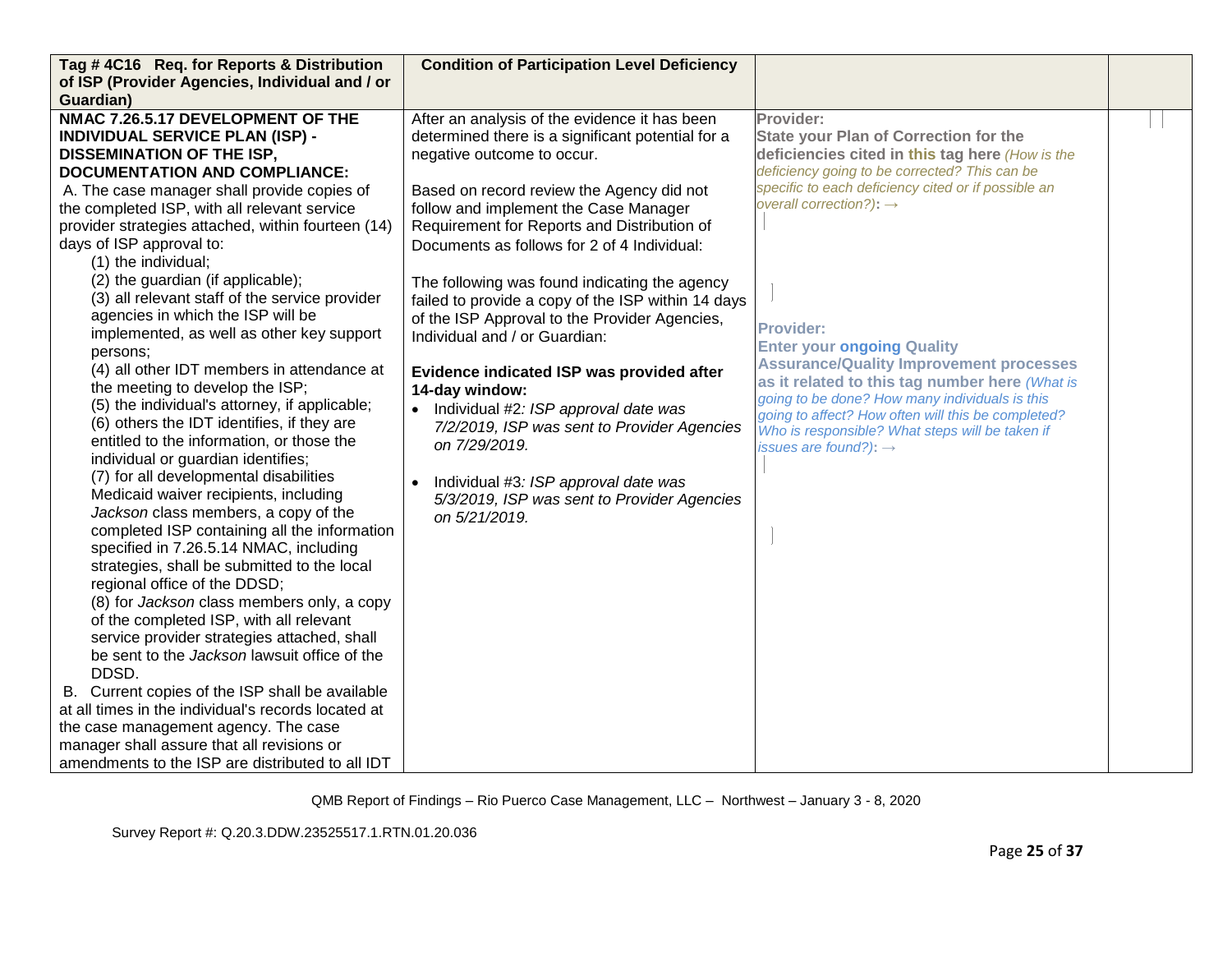| members, not only those affected by the          |  |  |
|--------------------------------------------------|--|--|
|                                                  |  |  |
| revisions.                                       |  |  |
|                                                  |  |  |
| Developmental Disabilities (DD) Waiver Service   |  |  |
| Standards 2/26/2018; Re-Issue: 12/28/2018; Eff   |  |  |
|                                                  |  |  |
| 1/1/2019                                         |  |  |
| Chapter 6 Individual Service Plan (ISP) 6.7      |  |  |
| Completion and Distribution of the ISP: The      |  |  |
|                                                  |  |  |
| CM is required to assure all elements of the ISP |  |  |
| and companion documents are completed and        |  |  |
| distributed to the IDT. However, DD Waiver       |  |  |
| Provider Agencies share responsibility to        |  |  |
| contribute to the completion of the ISP. The ISP |  |  |
|                                                  |  |  |
| must be completed and approved prior to the      |  |  |
| expiration date of the previous ISP term. Within |  |  |
| 14 days of the approved ISP and when             |  |  |
| available, the CM distributes the ISP to the     |  |  |
|                                                  |  |  |
| DDSD Regional Office, the DD Waiver Provider     |  |  |
| Agencies with a SFOC, and to all IDT members     |  |  |
| requested by the person.                         |  |  |
|                                                  |  |  |
|                                                  |  |  |
|                                                  |  |  |
|                                                  |  |  |
|                                                  |  |  |
|                                                  |  |  |
|                                                  |  |  |
|                                                  |  |  |
|                                                  |  |  |
|                                                  |  |  |
|                                                  |  |  |
|                                                  |  |  |
|                                                  |  |  |
|                                                  |  |  |
|                                                  |  |  |
|                                                  |  |  |
|                                                  |  |  |
|                                                  |  |  |
|                                                  |  |  |
|                                                  |  |  |
|                                                  |  |  |
|                                                  |  |  |
|                                                  |  |  |
|                                                  |  |  |
|                                                  |  |  |
|                                                  |  |  |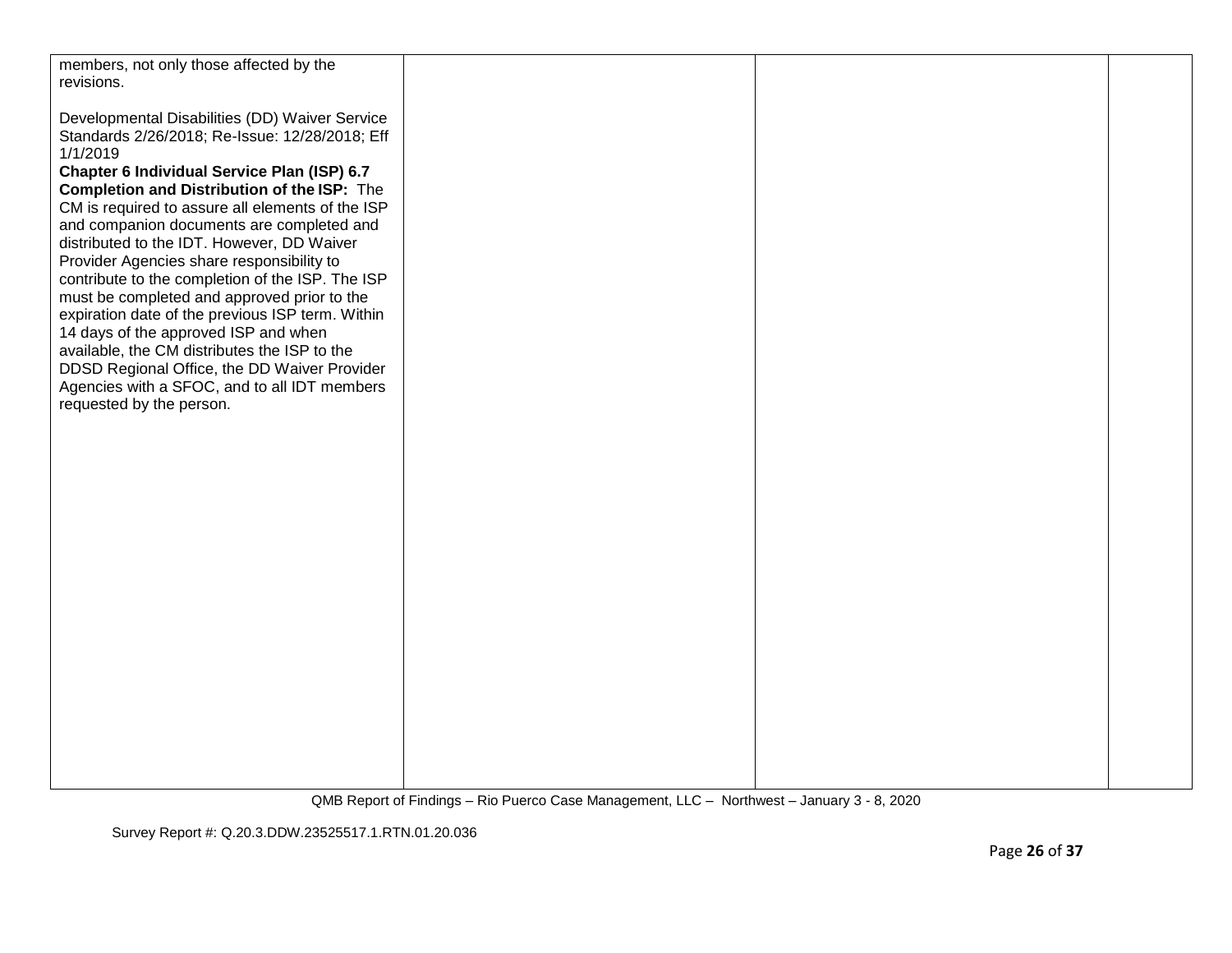| Tag #4C16.1 Req. for Reports &                      | <b>Standard Level Deficiency</b>                   |                                                                                                      |  |
|-----------------------------------------------------|----------------------------------------------------|------------------------------------------------------------------------------------------------------|--|
| <b>Distribution of ISP (Regional DDSD Office)</b>   |                                                    |                                                                                                      |  |
| NMAC 7.26.5.17 DEVELOPMENT OF THE                   | Based on record review the Agency did not          | Provider:                                                                                            |  |
| <b>INDIVIDUAL SERVICE PLAN (ISP) -</b>              | follow and implement the Case Manager              | <b>State your Plan of Correction for the</b>                                                         |  |
| <b>DISSEMINATION OF THE ISP,</b>                    | Requirement for Reports and Distribution of        | deficiencies cited in this tag here (How is the                                                      |  |
| <b>DOCUMENTATION AND COMPLIANCE:</b>                | Documents as follows for 2 of 4 Individual:        | deficiency going to be corrected? This can be                                                        |  |
| A. The case manager shall provide copies of         |                                                    | specific to each deficiency cited or if possible an                                                  |  |
| the completed ISP, with all relevant service        | The following was found indicating the agency      | overall correction?): $\rightarrow$                                                                  |  |
| provider strategies attached, within fourteen (14)  | failed to provide a copy of the ISP within 14 days |                                                                                                      |  |
| days of ISP approval to:                            | of the ISP Approval to the respective DDSD         |                                                                                                      |  |
| (1) the individual;                                 | Regional Office:                                   |                                                                                                      |  |
| (2) the guardian (if applicable);                   |                                                    |                                                                                                      |  |
| (3) all relevant staff of the service provider      | Evidence indicated ISP was provided after          |                                                                                                      |  |
| agencies in which the ISP will be                   | 14-day window:                                     |                                                                                                      |  |
| implemented, as well as other key support           | • Individual #2: ISP approval date was             | <b>Provider:</b>                                                                                     |  |
| persons;                                            | 7/2/2019, ISP was sent to DDSD office on           | <b>Enter your ongoing Quality</b>                                                                    |  |
| (4) all other IDT members in attendance at          | 8/9/2019.                                          | <b>Assurance/Quality Improvement processes</b>                                                       |  |
| the meeting to develop the ISP;                     |                                                    | as it related to this tag number here (What is                                                       |  |
| (5) the individual's attorney, if applicable;       | • Individual #3: ISP approval date was             | going to be done? How many individuals is this<br>going to affect? How often will this be completed? |  |
| (6) others the IDT identifies, if they are          | 5/3/2019, ISP was sent to DDSD office on           | Who is responsible? What steps will be taken if                                                      |  |
| entitled to the information, or those the           | 5/21/2019.                                         | issues are found?): $\rightarrow$                                                                    |  |
| individual or guardian identifies;                  |                                                    |                                                                                                      |  |
| (7) for all developmental disabilities              |                                                    |                                                                                                      |  |
| Medicaid waiver recipients, including               |                                                    |                                                                                                      |  |
| Jackson class members, a copy of the                |                                                    |                                                                                                      |  |
| completed ISP containing all the information        |                                                    |                                                                                                      |  |
| specified in 7.26.5.14 NMAC, including              |                                                    |                                                                                                      |  |
| strategies, shall be submitted to the local         |                                                    |                                                                                                      |  |
| regional office of the DDSD;                        |                                                    |                                                                                                      |  |
| (8) for Jackson class members only, a copy          |                                                    |                                                                                                      |  |
| of the completed ISP, with all relevant             |                                                    |                                                                                                      |  |
| service provider strategies attached, shall         |                                                    |                                                                                                      |  |
| be sent to the Jackson lawsuit office of the        |                                                    |                                                                                                      |  |
| DDSD.                                               |                                                    |                                                                                                      |  |
| B. Current copies of the ISP shall be available     |                                                    |                                                                                                      |  |
| at all times in the individual's records located at |                                                    |                                                                                                      |  |
| the case management agency. The case                |                                                    |                                                                                                      |  |
| manager shall assure that all revisions or          |                                                    |                                                                                                      |  |
| amendments to the ISP are distributed to all IDT    |                                                    |                                                                                                      |  |
| members, not only those affected by the             |                                                    |                                                                                                      |  |
| revisions.                                          |                                                    |                                                                                                      |  |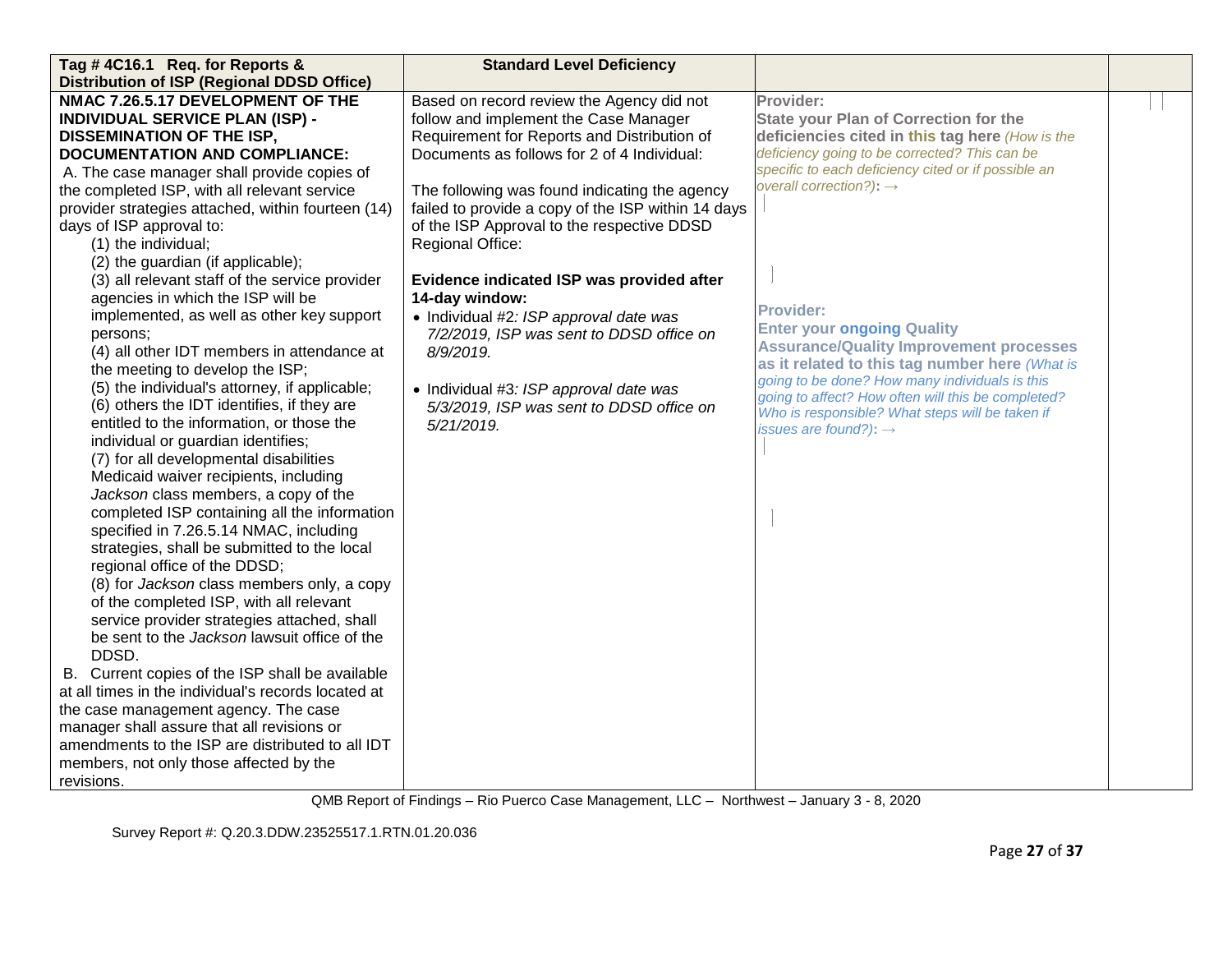| Developmental Disabilities (DD) Waiver Service<br>Standards 2/26/2018; Re-Issue: 12/28/2018; Eff<br>1/1/2019<br>Chapter 6 Individual Service Plan (ISP) 6.7<br>Completion and Distribution of the ISP: The<br>CM is required to assure all elements of the ISP<br>and companion documents are completed and<br>distributed to the IDT. However, DD Waiver<br>Provider Agencies share responsibility to<br>contribute to the completion of the ISP. The ISP<br>must be completed and approved prior to the<br>expiration date of the previous ISP term. Within<br>14 days of the approved ISP and when<br>available, the CM distributes the ISP to the<br>DDSD Regional Office, the DD Waiver Provider<br>Agencies with a SFOC, and to all IDT members<br>requested by the person. |  |  |
|-----------------------------------------------------------------------------------------------------------------------------------------------------------------------------------------------------------------------------------------------------------------------------------------------------------------------------------------------------------------------------------------------------------------------------------------------------------------------------------------------------------------------------------------------------------------------------------------------------------------------------------------------------------------------------------------------------------------------------------------------------------------------------------|--|--|
|                                                                                                                                                                                                                                                                                                                                                                                                                                                                                                                                                                                                                                                                                                                                                                                   |  |  |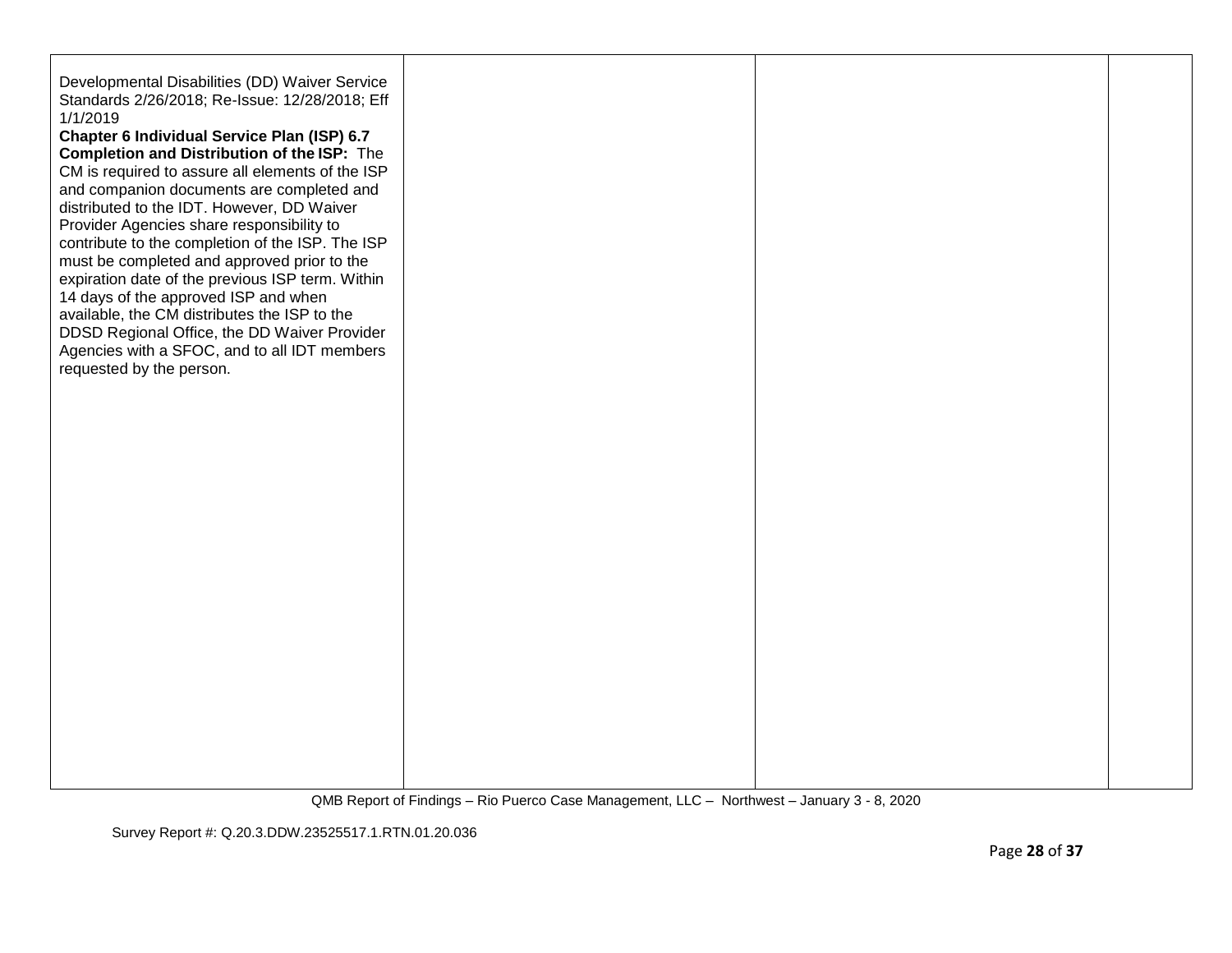| <b>Standard of Care</b>                                                                                                                                                                                                                                                                                                                                                                                                                                                                                                                                                                                                                                                                                                                                                                                                                                                                                                                                                                                                                                                                                                                                                                                                                                                                                                                                                                                                                                                                                                                                                                     | <b>Deficiencies</b>                                                                                                                                                                                                                                                                                                                                                                                                                                                                                                                                                                                                                                                                                    | Agency Plan of Correction, On-going QA/QI<br>& Responsible Party                                                                                                                                                                                                                                                                                                                                                                                                                                                                                                                                                         | <b>Date</b><br><b>Due</b> |  |
|---------------------------------------------------------------------------------------------------------------------------------------------------------------------------------------------------------------------------------------------------------------------------------------------------------------------------------------------------------------------------------------------------------------------------------------------------------------------------------------------------------------------------------------------------------------------------------------------------------------------------------------------------------------------------------------------------------------------------------------------------------------------------------------------------------------------------------------------------------------------------------------------------------------------------------------------------------------------------------------------------------------------------------------------------------------------------------------------------------------------------------------------------------------------------------------------------------------------------------------------------------------------------------------------------------------------------------------------------------------------------------------------------------------------------------------------------------------------------------------------------------------------------------------------------------------------------------------------|--------------------------------------------------------------------------------------------------------------------------------------------------------------------------------------------------------------------------------------------------------------------------------------------------------------------------------------------------------------------------------------------------------------------------------------------------------------------------------------------------------------------------------------------------------------------------------------------------------------------------------------------------------------------------------------------------------|--------------------------------------------------------------------------------------------------------------------------------------------------------------------------------------------------------------------------------------------------------------------------------------------------------------------------------------------------------------------------------------------------------------------------------------------------------------------------------------------------------------------------------------------------------------------------------------------------------------------------|---------------------------|--|
| Service Domain: Health and Welfare - The state, on an ongoing basis, identifies, addresses and seeks to prevent occurrences of abuse, neglect and                                                                                                                                                                                                                                                                                                                                                                                                                                                                                                                                                                                                                                                                                                                                                                                                                                                                                                                                                                                                                                                                                                                                                                                                                                                                                                                                                                                                                                           |                                                                                                                                                                                                                                                                                                                                                                                                                                                                                                                                                                                                                                                                                                        |                                                                                                                                                                                                                                                                                                                                                                                                                                                                                                                                                                                                                          |                           |  |
| exploitation. Individuals shall be afforded their basic human rights. The provider supports individuals to access needed healthcare services in a timely manner.                                                                                                                                                                                                                                                                                                                                                                                                                                                                                                                                                                                                                                                                                                                                                                                                                                                                                                                                                                                                                                                                                                                                                                                                                                                                                                                                                                                                                            |                                                                                                                                                                                                                                                                                                                                                                                                                                                                                                                                                                                                                                                                                                        |                                                                                                                                                                                                                                                                                                                                                                                                                                                                                                                                                                                                                          |                           |  |
| Tag #1A08.2 Administrative Case File:                                                                                                                                                                                                                                                                                                                                                                                                                                                                                                                                                                                                                                                                                                                                                                                                                                                                                                                                                                                                                                                                                                                                                                                                                                                                                                                                                                                                                                                                                                                                                       | <b>Condition of Participation Level Deficiency</b>                                                                                                                                                                                                                                                                                                                                                                                                                                                                                                                                                                                                                                                     |                                                                                                                                                                                                                                                                                                                                                                                                                                                                                                                                                                                                                          |                           |  |
| <b>Healthcare Requirements &amp; Follow-up</b>                                                                                                                                                                                                                                                                                                                                                                                                                                                                                                                                                                                                                                                                                                                                                                                                                                                                                                                                                                                                                                                                                                                                                                                                                                                                                                                                                                                                                                                                                                                                              |                                                                                                                                                                                                                                                                                                                                                                                                                                                                                                                                                                                                                                                                                                        |                                                                                                                                                                                                                                                                                                                                                                                                                                                                                                                                                                                                                          |                           |  |
| Developmental Disabilities (DD) Waiver Service<br>Standards 2/26/2018; Re-Issue: 12/28/2018; Eff<br>1/1/2019<br>Chapter 8 Case Management: 8.2.8 Maintaining<br>a Complete Client Record:<br>The CM is required to maintain documentation for<br>each person supported according to the following<br>requirements:<br>3. The case file must contain the documents<br>identified in Appendix A Client File Matrix.<br>Chapter 3 Safeguards: 3.1.1 Decision<br><b>Consultation Process (DCP): Health decisions</b><br>are the sole domain of waiver participants, their<br>guardians or healthcare decision makers.<br>Participants and their healthcare decision makers<br>can confidently make decisions that are<br>compatible with their personal and cultural values.<br>Provider Agencies are required to support the<br>informed decision making of waiver participants by<br>supporting access to medical consultation,<br>information, and other available resources<br>according to the following:<br>The DCP is used when a person or his/her<br>1.<br>guardian/healthcare decision maker has concerns,<br>needs more information about health-related<br>issues, or has decided not to follow all or part of<br>an order, recommendation, or suggestion. This<br>includes, but is not limited to:<br>a. medical orders or recommendations from the<br>Primary Care Practitioner, Specialists or other<br>licensed medical or healthcare practitioners<br>such as a Nurse Practitioner (NP or CNP),<br>Physician Assistant (PA) or Dentist;<br>b. clinical recommendations made by | After an analysis of the evidence it has been<br>determined there is a significant potential for a<br>negative outcome to occur.<br>Based on record review, the Agency did not<br>maintain a complete client record at the<br>administrative office for 1 of 4 individuals.<br>Review of the Agency individual case files<br>revealed the following items were not found,<br>incomplete, and/or not current:<br><b>Other Individual Specific Evaluations &amp;</b><br><b>Examinations:</b><br>Pap Smear Exam:<br>• Individual #1 - As indicated by the Annual<br>Physical on 7/10/2019, a pap smear was<br>recommended by the PCP. No documented<br>evidence of the exam being completed was<br>found. | Provider:<br><b>State your Plan of Correction for the</b><br>deficiencies cited in this tag here (How is the<br>deficiency going to be corrected? This can be<br>specific to each deficiency cited or if possible an<br>overall correction?): $\rightarrow$<br><b>Provider:</b><br><b>Enter your ongoing Quality</b><br><b>Assurance/Quality Improvement processes</b><br>as it related to this tag number here (What is<br>going to be done? How many individuals is this<br>going to affect? How often will this be completed?<br>Who is responsible? What steps will be taken if<br>issues are found?): $\rightarrow$ |                           |  |
| registered/licensed clinicians who are either                                                                                                                                                                                                                                                                                                                                                                                                                                                                                                                                                                                                                                                                                                                                                                                                                                                                                                                                                                                                                                                                                                                                                                                                                                                                                                                                                                                                                                                                                                                                               |                                                                                                                                                                                                                                                                                                                                                                                                                                                                                                                                                                                                                                                                                                        |                                                                                                                                                                                                                                                                                                                                                                                                                                                                                                                                                                                                                          |                           |  |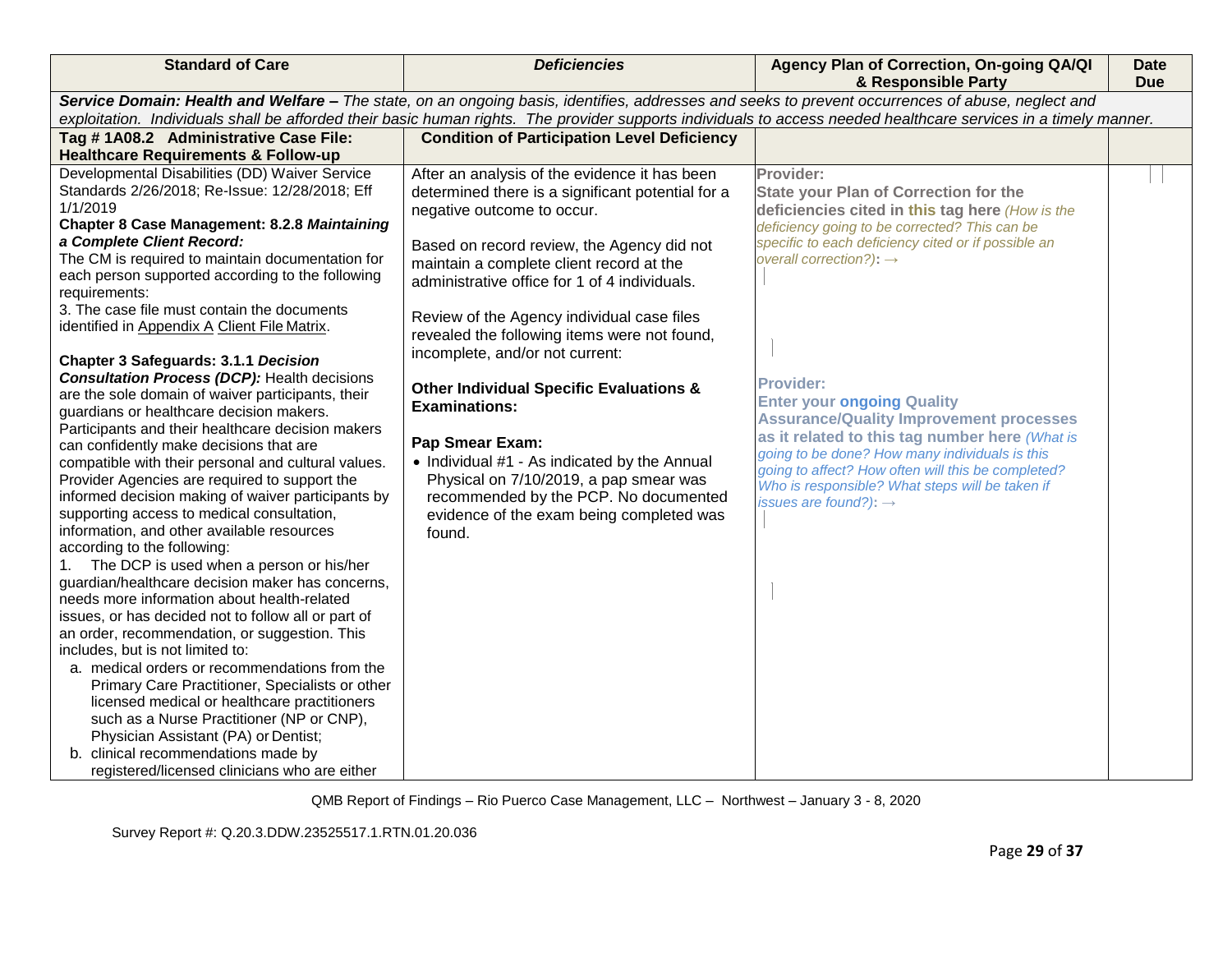| members of the IDT or clinicians who have            |  |  |
|------------------------------------------------------|--|--|
| performed an evaluation such as a video-             |  |  |
| fluoroscopy;                                         |  |  |
| c. health related recommendations or                 |  |  |
| suggestions from oversight activities such as        |  |  |
| the Individual Quality Review (IQR) or other         |  |  |
| DOH review or oversight activities; and              |  |  |
| d. recommendations made through a                    |  |  |
| Healthcare Plan (HCP), including a                   |  |  |
| <b>Comprehensive Aspiration Risk Management</b>      |  |  |
| Plan (CARMP), or another plan.                       |  |  |
| 2. When the person/guardian disagrees with           |  |  |
| a recommendation or does not agree with the          |  |  |
| implementation of that recommendation,               |  |  |
| Provider Agencies follow the DCP and attend          |  |  |
| the meeting coordinated by the CM. During            |  |  |
| this meeting:                                        |  |  |
| a. Providers inform the person/guardian of           |  |  |
| the rationale for that recommendation, so            |  |  |
| that the benefit is made clear. This will be         |  |  |
| done in layman's terms and will include              |  |  |
| basic sharing of information designed to             |  |  |
| assist the person/guardian with                      |  |  |
| understanding the risks and benefits of the          |  |  |
| recommendation.                                      |  |  |
| b. The information will be focused on the            |  |  |
| specific area of concern by the                      |  |  |
| person/guardian. Alternatives should be              |  |  |
| presented, when available, if the guardian is        |  |  |
| interested in considering other options for          |  |  |
| implementation.                                      |  |  |
| c. Providers support the person/guardian to          |  |  |
| make an informed decision.                           |  |  |
| d. The decision made by the person/guardian          |  |  |
| during the meeting is accepted; plans are            |  |  |
| modified; and the IDT honors this health             |  |  |
| decision in every setting.                           |  |  |
| <b>Chapter 20: Provider Documentation and Client</b> |  |  |
| Records: 20.2 Client Records Requirements:           |  |  |
| All DD Waiver Provider Agencies are required to      |  |  |
| create and maintain individual client records. The   |  |  |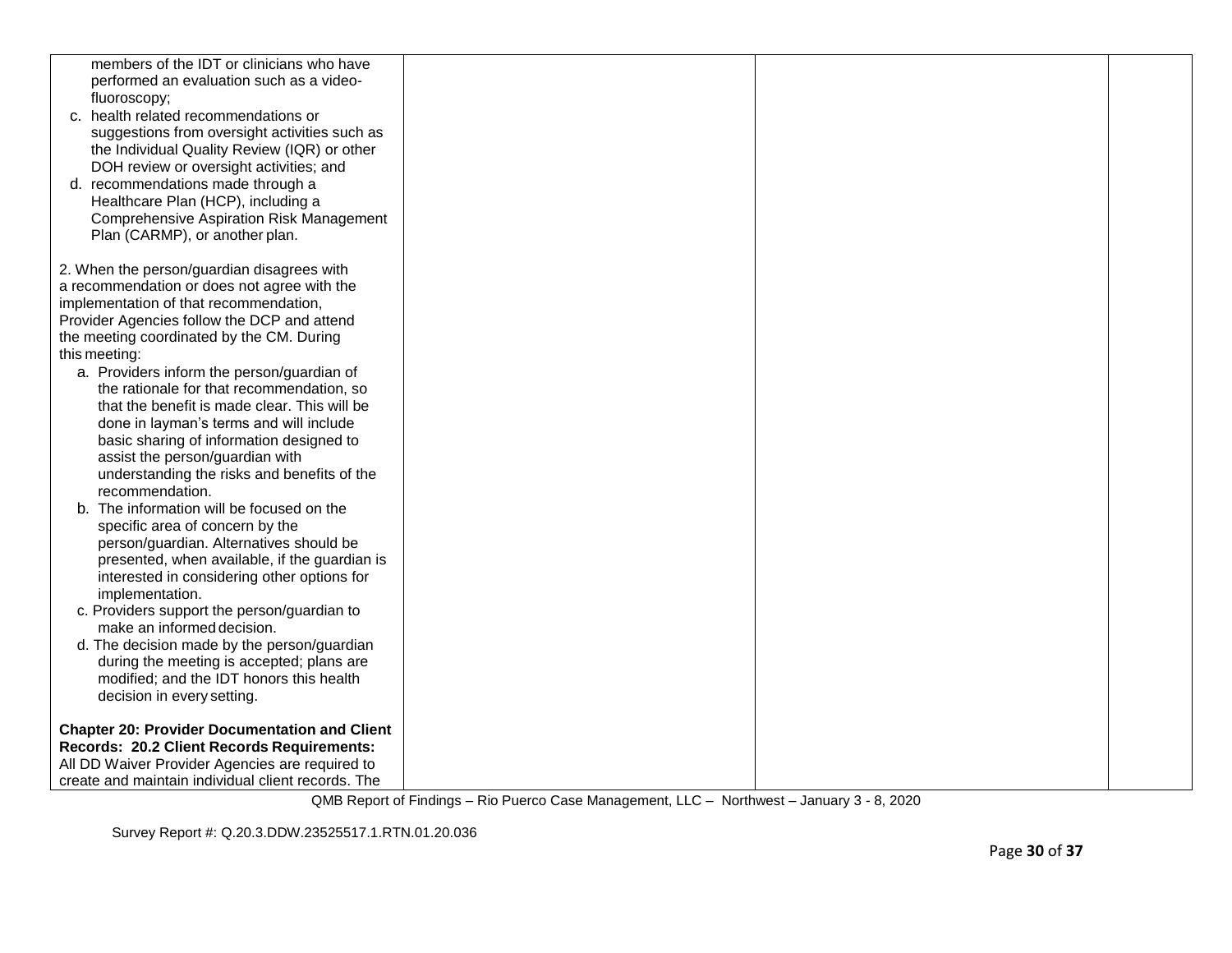| contents of client records vary depending on the      |  |  |
|-------------------------------------------------------|--|--|
| unique needs of the person receiving services and     |  |  |
| the resultant information produced. The extent of     |  |  |
| documentation required for individual client records  |  |  |
| per service type depends on the location of the file, |  |  |
| the type of service being provided, and the           |  |  |
| information necessary.                                |  |  |
| DD Waiver Provider Agencies are required to           |  |  |
| adhere to the following:                              |  |  |
| Client records must contain all documents             |  |  |
| essential to the service being provided and           |  |  |
| essential to ensuring the health and safety of the    |  |  |
| person during the provision of the service.           |  |  |
| 2. Provider Agencies must have readily                |  |  |
| accessible records in home and community              |  |  |
| settings in paper or electronic form. Secure access   |  |  |
| to electronic records through the Therap web          |  |  |
| based system using computers or mobile devices        |  |  |
| is acceptable.                                        |  |  |
| 3. Provider Agencies are responsible for              |  |  |
| ensuring that all plans created by nurses, RDs,       |  |  |
| therapists or BSCs are present in all needed          |  |  |
| settings.                                             |  |  |
| 4. Provider Agencies must maintain records of         |  |  |
| all documents produced by agency personnel or         |  |  |
| contractors on behalf of each person, including       |  |  |
| any routine notes or data, annual assessments,        |  |  |
| semi-annual reports, evidence of training             |  |  |
| provided/received, progress notes, and any other      |  |  |
| interactions for which billing is generated.          |  |  |
| Each Provider Agency is responsible for<br>5.         |  |  |
| maintaining the daily or other contact notes          |  |  |
| documenting the nature and frequency of service       |  |  |
| delivery, as well as data tracking only for the       |  |  |
| services provided by their agency.                    |  |  |
| 6. The current Client File Matrix found in            |  |  |
| Appendix A Client File Matrix details the minimum     |  |  |
| requirements for records to be stored in agency       |  |  |
| office files, the delivery site, or with DSP while    |  |  |
| providing services in the community.                  |  |  |
| 7. All records pertaining to JCMs must be             |  |  |
| retained permanently and must be made available       |  |  |
|                                                       |  |  |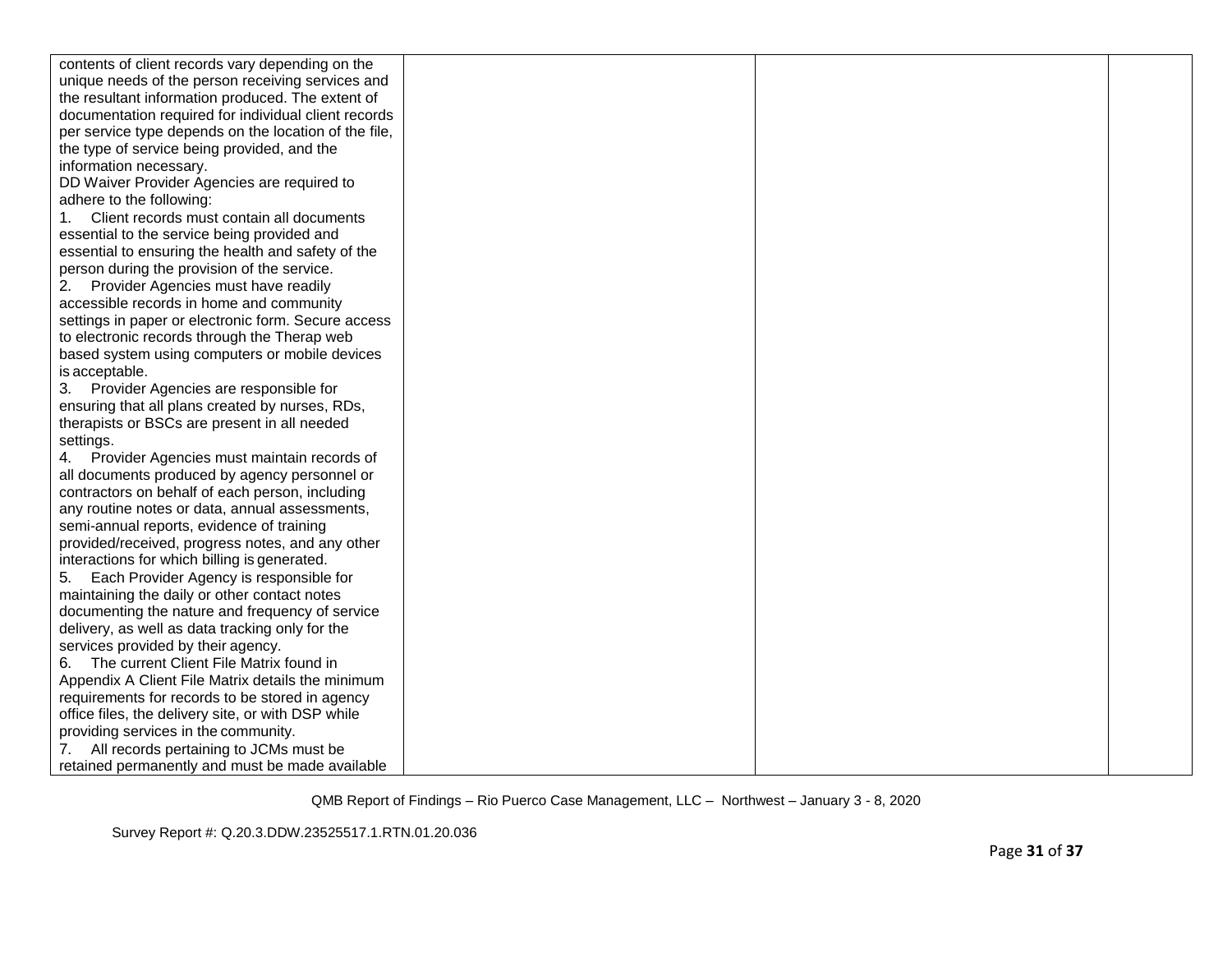| to DDSD upon request, upon the termination or         |  |  |
|-------------------------------------------------------|--|--|
| expiration of a provider agreement, or upon           |  |  |
| provider withdrawal from services.                    |  |  |
|                                                       |  |  |
| 20.5.3 Health Passport and Physician                  |  |  |
|                                                       |  |  |
| <b>Consultation Form:</b> All Primary and Secondary   |  |  |
| Provider Agencies must use the Health Passport        |  |  |
| and Physician Consultation form from the Therap       |  |  |
| system. This standardized document contains           |  |  |
| individual, physician and emergency contact           |  |  |
| information, a complete list of current medical       |  |  |
| diagnoses, health and safety risk factors, allergies, |  |  |
| and information regarding insurance, guardianship,    |  |  |
| and advance directives. The Health Passport also      |  |  |
| includes a standardized form to use at medical        |  |  |
| appointments called the Physician Consultation        |  |  |
| form. The Physician Consultation form contains a      |  |  |
| list of all current medications. Requirements for the |  |  |
| Health Passport and Physician Consultation form       |  |  |
| are:                                                  |  |  |
| 1. The Case Manager and Primary and                   |  |  |
| Secondary Provider Agencies must                      |  |  |
| communicate critical information to each other        |  |  |
| and will keep all required sections of Therap         |  |  |
| updated in order to have a current and thorough       |  |  |
| Health Passport and Physician Consultation            |  |  |
| Form available at all times. Required sections of     |  |  |
| Therap include the IDF, Diagnoses, and                |  |  |
| Medication History.                                   |  |  |
|                                                       |  |  |
|                                                       |  |  |
|                                                       |  |  |
|                                                       |  |  |
|                                                       |  |  |
|                                                       |  |  |
|                                                       |  |  |
|                                                       |  |  |
|                                                       |  |  |
|                                                       |  |  |
|                                                       |  |  |
|                                                       |  |  |
|                                                       |  |  |
|                                                       |  |  |
|                                                       |  |  |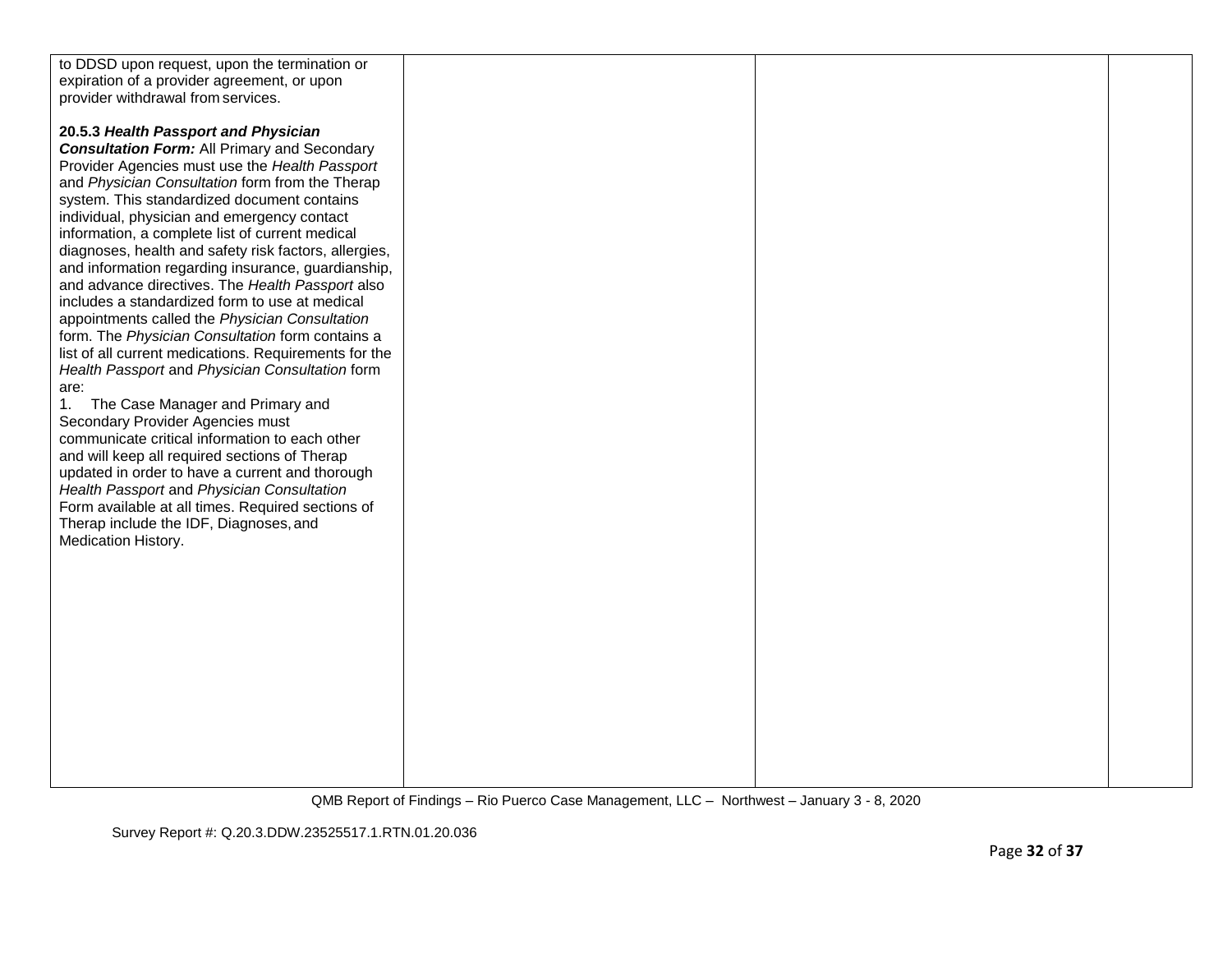| Tag # 1A29 Complaints / Grievances -<br>Acknowledgement                                                                                                                                                                                                                                                                                                                                                                                                                                                                                                                                                                                                                                                                                                                                                                                                                                                                                                                                                                             | <b>Standard Level Deficiency</b>                                                                                                                                                                                                                                                          |                                                                                                                                                                                                                                                                                                                                                           |  |
|-------------------------------------------------------------------------------------------------------------------------------------------------------------------------------------------------------------------------------------------------------------------------------------------------------------------------------------------------------------------------------------------------------------------------------------------------------------------------------------------------------------------------------------------------------------------------------------------------------------------------------------------------------------------------------------------------------------------------------------------------------------------------------------------------------------------------------------------------------------------------------------------------------------------------------------------------------------------------------------------------------------------------------------|-------------------------------------------------------------------------------------------------------------------------------------------------------------------------------------------------------------------------------------------------------------------------------------------|-----------------------------------------------------------------------------------------------------------------------------------------------------------------------------------------------------------------------------------------------------------------------------------------------------------------------------------------------------------|--|
| NMAC 7.26.3.13 Client Complaint Procedure<br>Available. A complainant may initiate a<br>complaint as provided in the client complaint<br>procedure to resolve complaints alleging that a<br>service provider has violated a client's rights as<br>described in Section 10 [now 7.26.3.10 NMAC].<br>The department will enforce remedies for<br>substantiated complaints of violation of a client's<br>rights as provided in client complaint procedure.<br>[09/12/94; 01/15/97; Recompiled 10/31/01]                                                                                                                                                                                                                                                                                                                                                                                                                                                                                                                                | Based on record review, the Agency did not<br>provide documentation indicating the complaint<br>procedure had been made available to<br>individuals or their legal guardians for 1 of 4<br>individuals.<br><b>Complaint/Grievance Procedure</b><br>Acknowledgement:<br>• Not Found $(H2)$ | Provider:<br><b>State your Plan of Correction for the</b><br>deficiencies cited in this tag here (How is the<br>deficiency going to be corrected? This can be<br>specific to each deficiency cited or if possible an<br>overall correction?): $\rightarrow$                                                                                               |  |
| NMAC 7.26.4.13 Complaint Process:<br>A. (2). The service provider's complaint or<br>grievance procedure shall provide, at a<br>minimum, that: (a) the client is notified of the<br>service provider's complaint or grievance<br>procedure<br>Developmental Disabilities (DD) Waiver Service<br>Standards 2/26/2018; Re-Issue: 12/28/2018; Eff<br>1/1/2019<br>Chapter 8: Case Management 8.2.1<br><b>Promoting Self Advocacy and Advocating</b><br>on Behalf of the Person in Services<br>A primary role of the CM is to facilitate self-<br>advocacy and advocate on behalf of the person,<br>which includes, but is not limited to:<br>10. Reviewing the HCBS Consumer Rights and<br>Freedoms with the person and guardian as<br>applicable, at least annually and in a<br>form/format most understandable by the person.<br>(See Appendix C HCBS Consumer Rights and<br>Freedoms.)<br>11. Confirming acknowledgement of the HCBS<br>Consumer Rights and Freedoms with<br>signatures of the person and guardian, if<br>applicable. |                                                                                                                                                                                                                                                                                           | <b>Provider:</b><br><b>Enter your ongoing Quality</b><br><b>Assurance/Quality Improvement processes</b><br>as it related to this tag number here (What is<br>going to be done? How many individuals is this<br>going to affect? How often will this be completed?<br>Who is responsible? What steps will be taken if<br>issues are found?): $\rightarrow$ |  |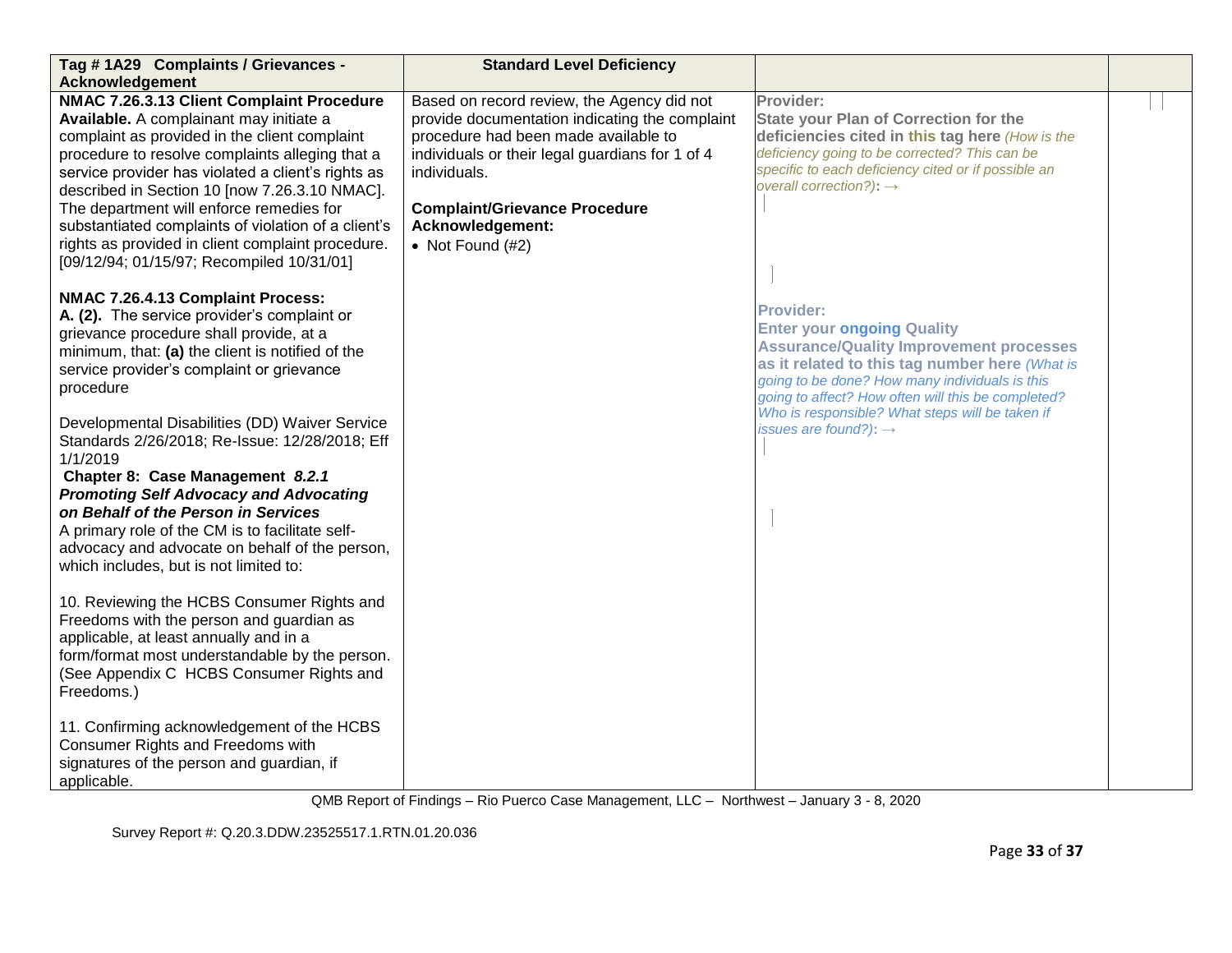| 12. Reviewing the ISP Addendum A at least<br>annually to discuss: Individual Client Rights,<br>Client Complaint Procedure, the Dispute<br>Resolution Process, and ANE reporting, with<br>the person and guardian as applicable and in a<br>form/format most understandable by the person.                                                                                         |  |  |
|-----------------------------------------------------------------------------------------------------------------------------------------------------------------------------------------------------------------------------------------------------------------------------------------------------------------------------------------------------------------------------------|--|--|
| 8.2.8 Maintaining a Complete Client Record:<br>The CM is required to maintain documentation<br>for each person supported according to the<br>following requirements:<br>3. The case file must contain the documents<br>identified in Appendix A Client File Matrix.<br>4. All pages of the documents must include the<br>person's name and the date the document was<br>prepared. |  |  |
|                                                                                                                                                                                                                                                                                                                                                                                   |  |  |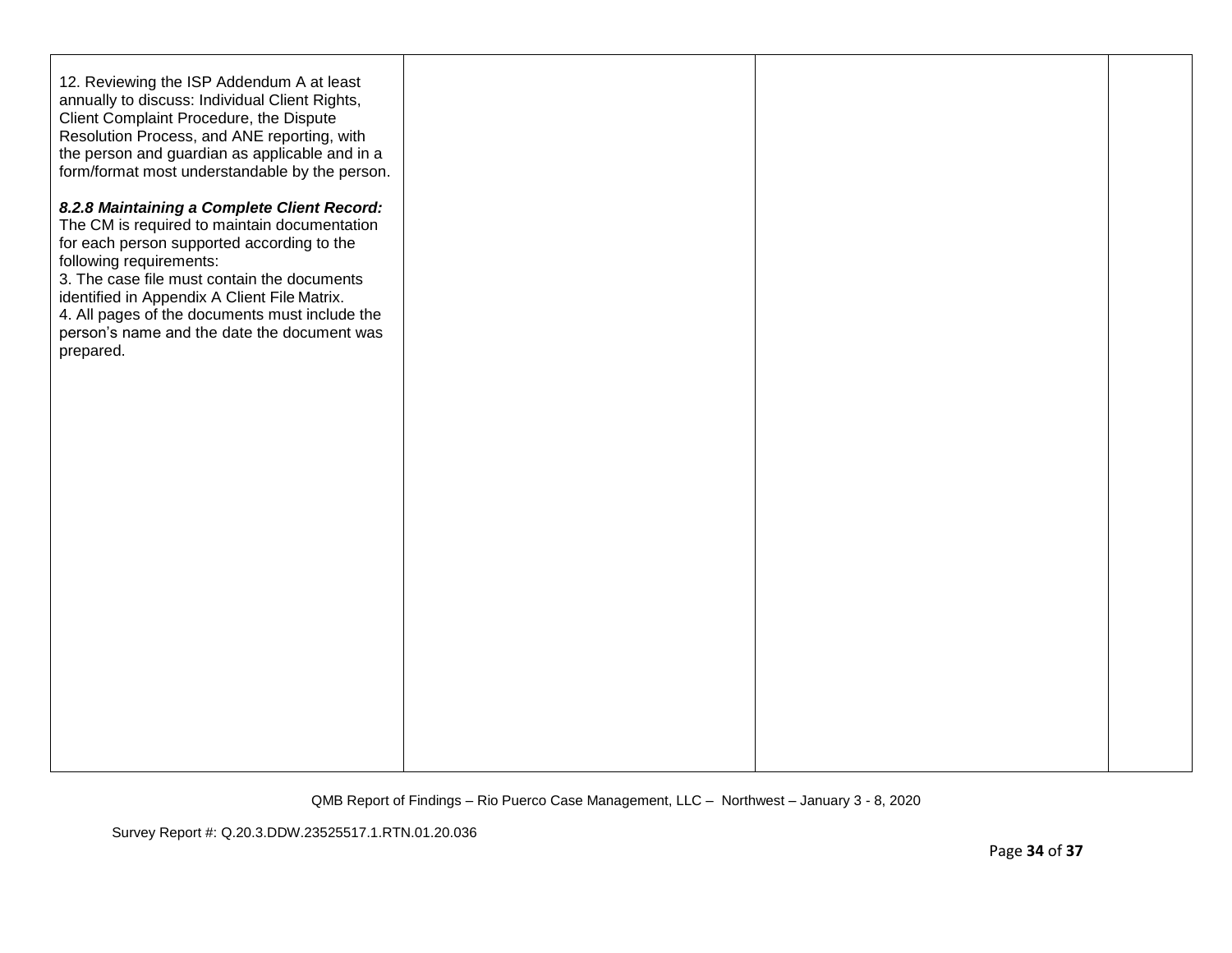| <b>Standard of Care</b>                                                                                                                               | <b>Deficiencies</b>                                | Agency Plan of Correction, On-going QA/QI<br>& Responsible Party | <b>Date</b><br><b>Due</b> |  |
|-------------------------------------------------------------------------------------------------------------------------------------------------------|----------------------------------------------------|------------------------------------------------------------------|---------------------------|--|
| Service Domain: Medicaid Billing/Reimbursement - State financial oversight exists to assure that claims are coded and paid for in accordance with the |                                                    |                                                                  |                           |  |
| reimbursement methodology specified in the approved waiver.                                                                                           |                                                    |                                                                  |                           |  |
| Tag #1A12 All Services Reimbursement                                                                                                                  | <b>No Deficient Practices Found</b>                |                                                                  |                           |  |
| Developmental Disabilities (DD) Waiver Service                                                                                                        | Based on record review, the Agency maintained      |                                                                  |                           |  |
| Standards 2/26/2018; Re-Issue: 12/28/2018; Eff                                                                                                        | all the records necessary to fully disclose the    |                                                                  |                           |  |
| 1/1/2019                                                                                                                                              | nature, quality, amount and medical necessity of   |                                                                  |                           |  |
| <b>Chapter 21: Billing Requirements: 21.4</b>                                                                                                         | services furnished to an eligible recipient who is |                                                                  |                           |  |
| <b>Recording Keeping and Documentation</b>                                                                                                            | currently receiving case management for 4 of 4     |                                                                  |                           |  |
| <b>Requirements:</b>                                                                                                                                  | individuals.                                       |                                                                  |                           |  |
| DD Waiver Provider Agencies must maintain all                                                                                                         |                                                    |                                                                  |                           |  |
| records necessary to demonstrate proper                                                                                                               | Progress notes and billing records supported       |                                                                  |                           |  |
| provision of services for Medicaid billing. At a                                                                                                      | billing activities for the months of September,    |                                                                  |                           |  |
| minimum, Provider Agencies must adhere to the                                                                                                         | October, and November 2019.                        |                                                                  |                           |  |
| following:                                                                                                                                            |                                                    |                                                                  |                           |  |
| 1. The level and type of service provided must                                                                                                        |                                                    |                                                                  |                           |  |
| be supported in the ISP and have an approved                                                                                                          |                                                    |                                                                  |                           |  |
| budget prior to service delivery and billing.                                                                                                         |                                                    |                                                                  |                           |  |
| 2. Comprehensive documentation of direct                                                                                                              |                                                    |                                                                  |                           |  |
| service delivery must include, at a minimum:                                                                                                          |                                                    |                                                                  |                           |  |
| a. the agency name;                                                                                                                                   |                                                    |                                                                  |                           |  |
| b. the name of the recipient of the service;                                                                                                          |                                                    |                                                                  |                           |  |
| c. the location of theservice;                                                                                                                        |                                                    |                                                                  |                           |  |
| d. the date of the service;                                                                                                                           |                                                    |                                                                  |                           |  |
| e. the type of service;                                                                                                                               |                                                    |                                                                  |                           |  |
| f. the start and end times of theservice;                                                                                                             |                                                    |                                                                  |                           |  |
| g. the signature and title of each staff                                                                                                              |                                                    |                                                                  |                           |  |
| member who documents their time; and                                                                                                                  |                                                    |                                                                  |                           |  |
| h. the nature of services.                                                                                                                            |                                                    |                                                                  |                           |  |
| 3. A Provider Agency that receives payment                                                                                                            |                                                    |                                                                  |                           |  |
| for treatment, services, or goods must retain all                                                                                                     |                                                    |                                                                  |                           |  |
| medical and business records for a period of at                                                                                                       |                                                    |                                                                  |                           |  |
| least six years from the last payment date, until                                                                                                     |                                                    |                                                                  |                           |  |
| ongoing audits are settled, or until involvement                                                                                                      |                                                    |                                                                  |                           |  |
| of the state Attorney General is completed                                                                                                            |                                                    |                                                                  |                           |  |
| regarding settlement of any claim, whichever is                                                                                                       |                                                    |                                                                  |                           |  |
| longer.                                                                                                                                               |                                                    |                                                                  |                           |  |
|                                                                                                                                                       |                                                    |                                                                  |                           |  |
| 21.9.2 Requirements for Monthly Units:                                                                                                                |                                                    |                                                                  |                           |  |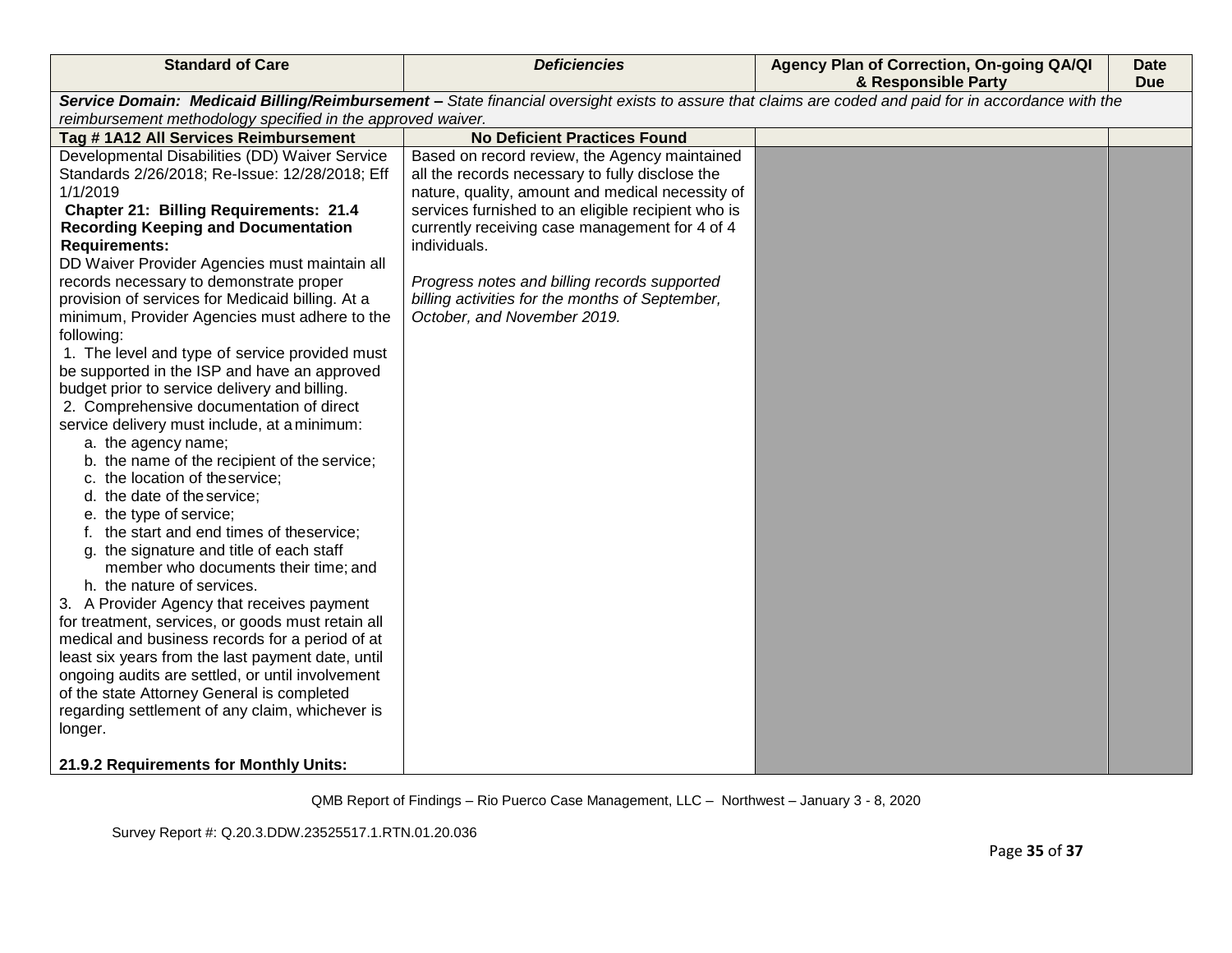| For services billed in monthly units, a Provider<br>Agency must adhere to the following:<br>1. A month is considered a period of 30<br>calendar days.<br>2. At least one hour of face-to-face billable<br>services shall be provided during a calendar<br>month where any portion of a monthly unit is<br>billed.<br>3. Monthly units can be prorated by a half unit.<br>4. Agency transfers not occurring at the<br>beginning of the 30-day interval are required to<br>be coordinated in the middle of the 30-day<br>interval so that the discharging and receiving<br>agency receive a half unit. |  |  |
|------------------------------------------------------------------------------------------------------------------------------------------------------------------------------------------------------------------------------------------------------------------------------------------------------------------------------------------------------------------------------------------------------------------------------------------------------------------------------------------------------------------------------------------------------------------------------------------------------|--|--|
|                                                                                                                                                                                                                                                                                                                                                                                                                                                                                                                                                                                                      |  |  |
|                                                                                                                                                                                                                                                                                                                                                                                                                                                                                                                                                                                                      |  |  |